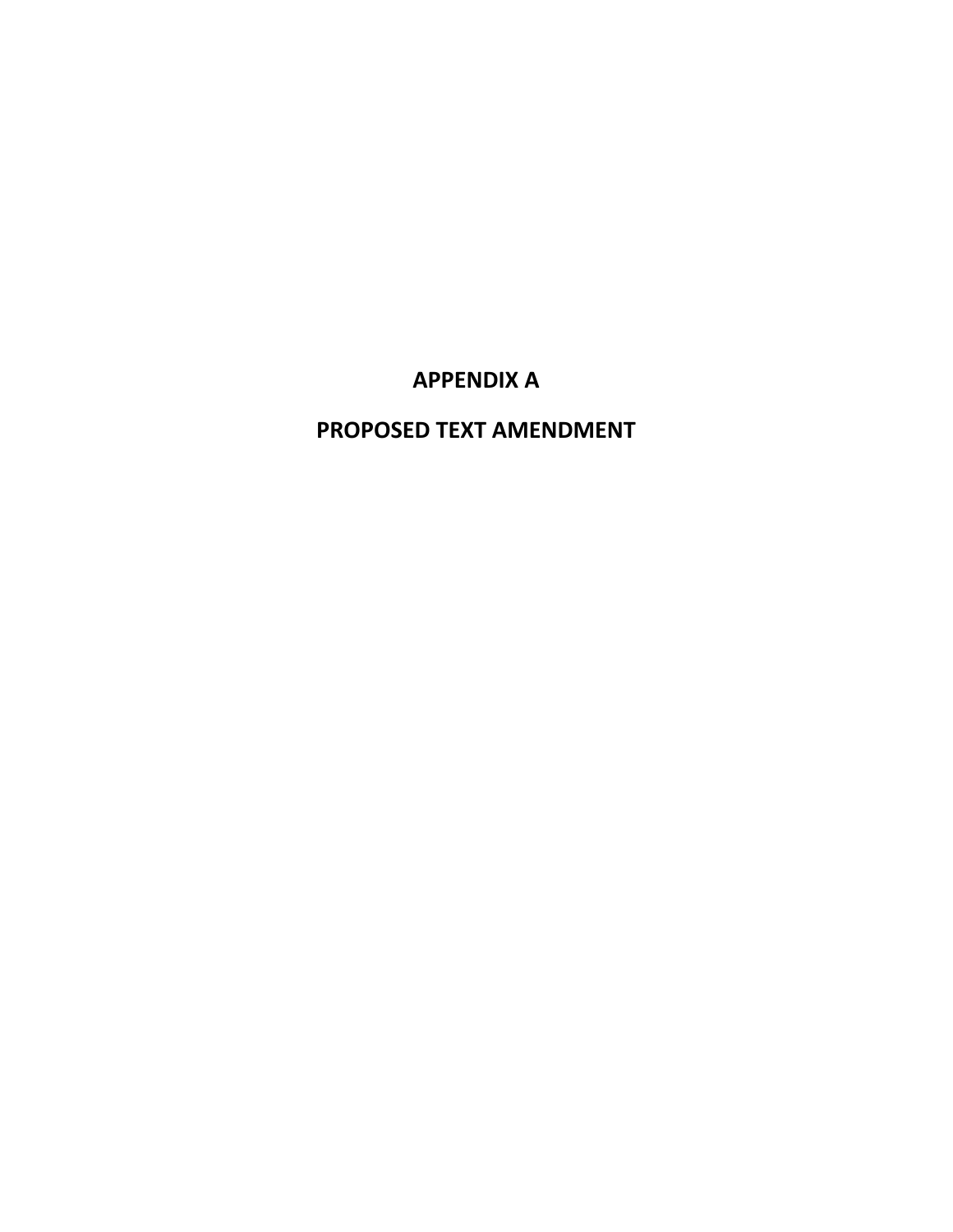#### **No. X**

#### *Mandatory Inclusionary Housing Final draft as of 1/27/16 ZD 5:13 pm*

#### **CITY WIDE** N 160051 ZR

**IN THE MATTER OF** an application submitted by the Department of City Planning pursuant to Section 201 of the New York City Charter, for an amendment of the Zoning Resolution of the City of New York to create a Mandatory Inclusionary Housing program that would require, through zoning actions, a share of new housing to be permanently affordable.

Matter in underline is new, to be added; Matter in strikeout is old, to be deleted; Matter within # # is defined in Section 12-10 and Section 23-91, inclusive; \* \* \* indicates where unchanged text appears in the Zoning Resolution

**[NOTE: Cross-references to Sections and Section titles may reflect the proposed text amendment, Zoning for Quality and Affordability (ZQA – ULURP No. N 160049 ZRY). Sections 23-154, paragraphs (a) through (c), and 23-664, paragraphs (a)(1) through (a)(3), are provided for information purposes and are part of ZQA. Sections 23-154, paragraph (d) and 23-664, paragraph (a)(4), are proposed in this MIH Zoning Text Amendment.]** 

**ARTICLE I GENERAL PROVISIONS** 

**Chapter 2 Construction of Language and Definitions**

**\* \* \*** 

**12-10 DEFINITIONS**

**\* \* \*** 

**Incidental alteration – see Alteration, incidental** 

**Inclusionary Housing area, Mandatory – see Mandatory Inclusionary Housing area**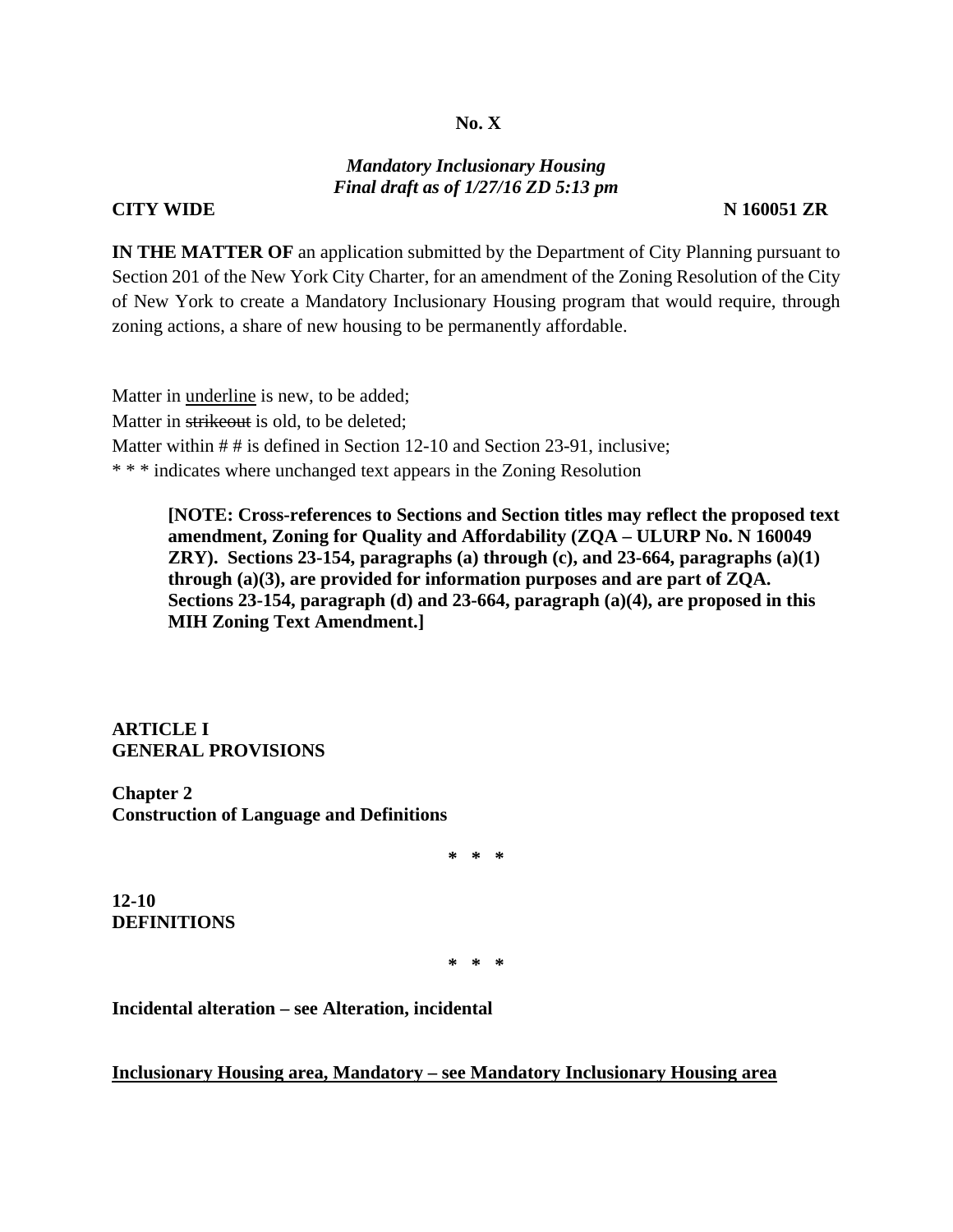### **Inclusionary Housing designated area**

An "Inclusionary Housing designated area" is a specified area in which the Inclusionary Housing Program is applicable, pursuant to the regulations set forth for such areas in Section 23-90 (INCLUSIONARY HOUSING), inclusive. The locations of such #Inclusionary Housing designated areas# are identified in APPENDIX F of this Resolution or in Special Purpose Districts, as applicable.

**\* \* \*** 

### **Lower density growth management area**

**\* \* \*** 

In the Borough of the Bronx, in Community District 10, #lower density growth management areas# shall also include any R6, R7, C1 or C2 Districts for the purposes of applying the parking provisions of Article II, Chapter 5, and Article III, Chapter 6.

### **Mandatory Inclusionary Housing area**

A "Mandatory Inclusionary Housing area" is a specified area in which the Inclusionary Housing Program is applicable, pursuant to the regulations set forth for such areas in Section 23-90 (INCLUSIONARY HOUSING), inclusive. The locations of #Mandatory Inclusionary Housing areas# are identified in APPENDIX F of this Resolution or in Special Purpose Districts, as applicable.

#### **Manhattan Core**

The "Manhattan Core" is the area within Manhattan Community Districts 1, 2, 3, 4, 5, 6, 7 and 8.

**\* \* \***

## **23-154 Inclusionary Housing**

For #developments# or #enlargements# providing #affordable housing# pursuant to the Inclusionary Housing Program, as set forth in Section 23-90, inclusive, the maximum #floor area ratio# permitted in R10 Districts outside of #Inclusionary Housing designated areas# shall be as set forth in paragraph (a) of this Section, and the maximum #floor area ratio# in the #Inclusionary Housing designated areas# existing on (date of adoption) shall be as set forth in paragraph (b) of this Section. Special provisions for specified #Inclusionary Housing designated areas# are set forth in paragraph (c) of this Section. Special #floor area# provisions for #zoning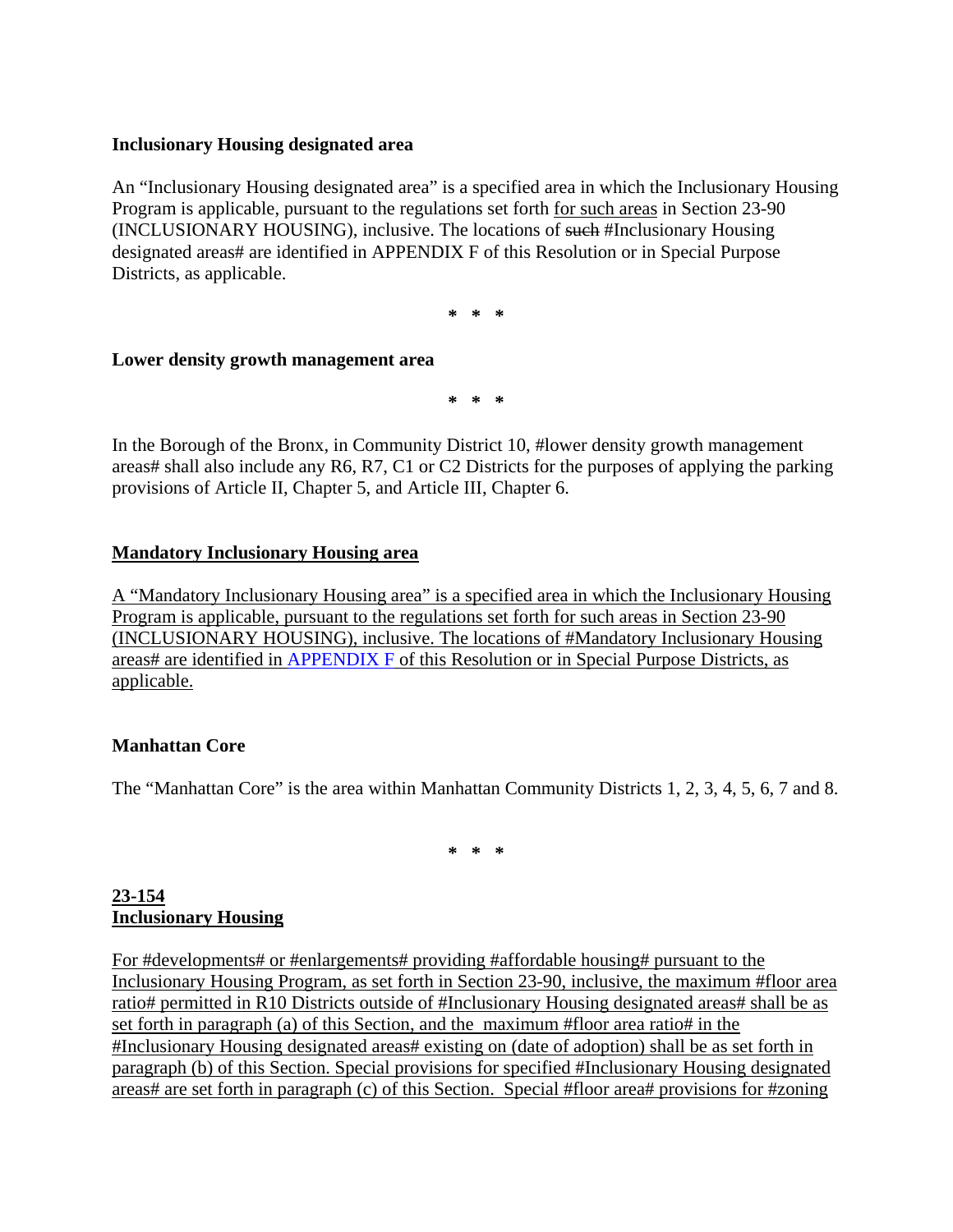lots# in #Mandatory Inclusionary Housing areas# are set forth in paragraph (d) of this Section. The maximum #lot coverage# shall be as set forth in Section 23-153 (For Quality Housing buildings) for the applicable zoning district. For the purpose of this Section, defined terms include those set forth in Section 12-10 and Section 23-911.

## (a) R10 Districts outside of #Inclusionary Housing designated areas#

The #residential floor area ratio# of a #compensated zoning lot# may be increased from a base #floor area ratio# of 10.0 to a maximum #floor area ratio# of 12.0 at the rate set forth in this Section, if such #compensated zoning lot# provides #affordable housing# that is restricted to #low income floor area#.

For each square foot of #floor area# provided for a type of #affordable housing# listed in the table in this Section, the #floor area# of the #compensated zoning lot# may be increased by the number of square feet set forth in the table of this paragraph (a), as applicable. Any #generating site# for which #public funding# has been received within the 15 years preceding the #regulatory agreement date#, or for which #public funding# is committed to be provided subsequent to such date, shall be deemed to be provided with #public funding#.

## OPTIONS

| Without #public funding# | #New construction affordable housing# or      | 3.5  |
|--------------------------|-----------------------------------------------|------|
|                          | #substantial rehabilitation affordable        |      |
|                          | housing#                                      |      |
|                          | #Preservation affordable housing#             | 2.0  |
| With #public funding#    | <b>#New construction affordable housing#,</b> |      |
|                          | #substantial rehabilitation affordable        | 1.25 |
|                          | housing# or #preservation affordable          |      |
|                          | housing#                                      |      |

## (b) #Inclusionary Housing designated areas#

The #residential floor area# of a #zoning lot# may not exceed the base #floor area ratio# set forth in the table in this Section, except that such #floor area# may be increased on a #compensated zoning lot# by 1.25 square feet for each square foot of #low income floor area# provided, up to the maximum #floor area ratio# specified in the table of this paragraph (b), as applicable. However, the amount of #low income floor area# required to receive such #floor area compensation# need not exceed 20 percent of the total #floor area#, exclusive of ground floor non-#residential floor area#, or any #floor area# increase for the provision of a #FRESH food store#, on the #compensated zoning lot#.

## Maximum #Residential Floor Area Ratio#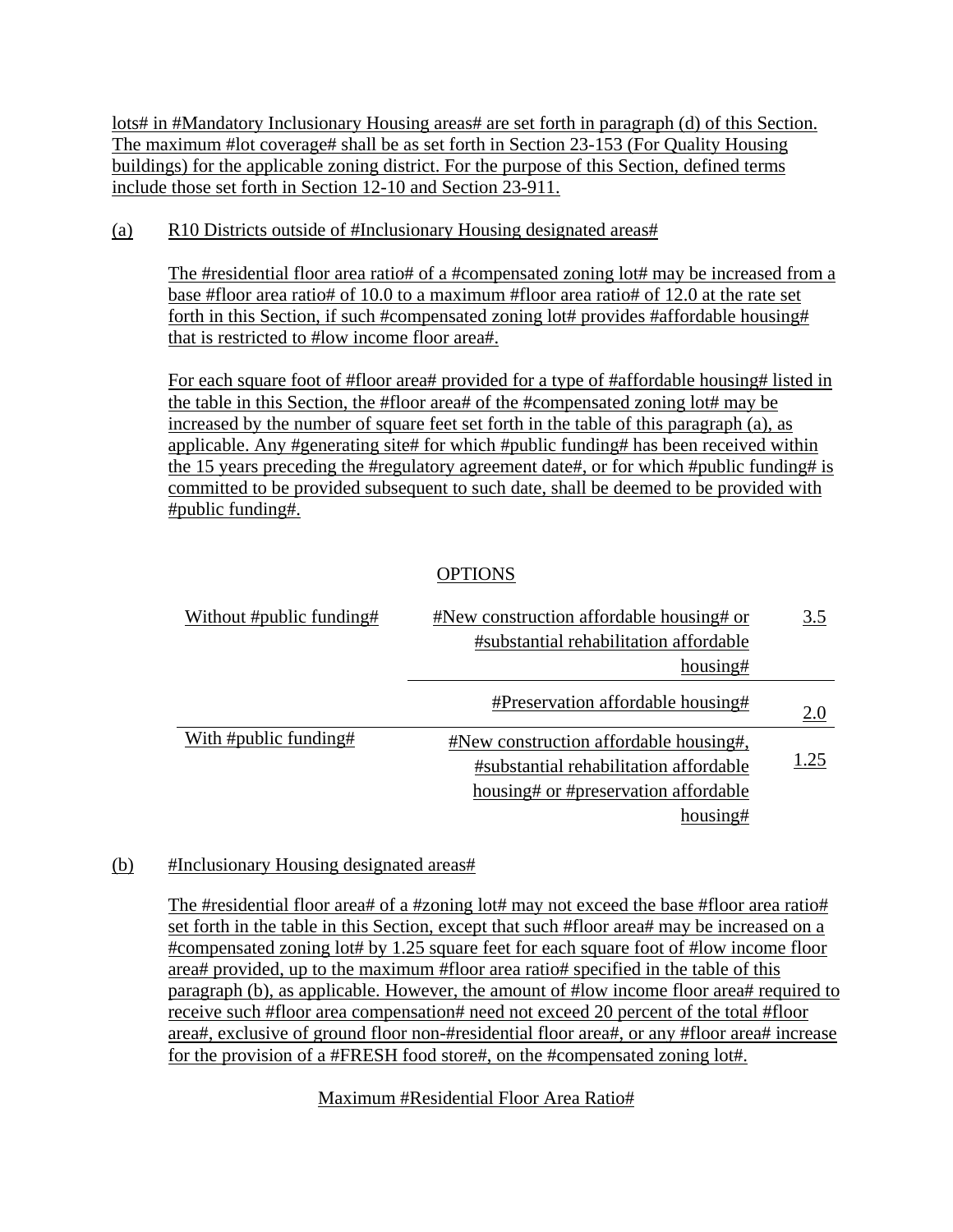| District                     | Base #floor area | Maximum #floor |
|------------------------------|------------------|----------------|
|                              | ratio#           | area ratio#    |
| R6B                          | 2.00             | 2.20           |
| R6 <sup>1</sup>              | 2.20             | 2.42           |
| $R6^2$ R6A R7-2 <sup>1</sup> | 2.70             | 3.60           |
| $R7A R7-2^2$                 | 3.45             | 4.60           |
| $R7-3$                       | <u>3.75</u>      | 5.0            |
| R7D                          | 4.20             | 5.60           |
| R7X                          | 3.75             | 5.00           |
| R8                           | 5.40             | 7.20           |
| <u>R9</u>                    | 6.00             | <u>8.00</u>    |
| <u>R9A</u>                   | 6.50             | 8.50           |
| R9D                          | 7.5              | 10.0           |
| $\underline{R9X}$            | 7.3              | 9.70           |
| R10                          | 9.00             | <u>12.00</u>   |

<sup>---</sup>  1 for #zoning lots#, or portions thereof, beyond 100 feet of a #wide street#

- (1) Optional provisions for #large-scale general developments# in C4-6 or C5 **Districts** Within a #large-scale general development# in a C4-6 or C5 District, the special optional regulations as set forth in this paragraph  $(c)(1)$  inclusive, modify the provisions of paragraph (b) of this Section:
	- (i) The #residential floor area# of a #development# or #enlargement# may be increased by 0.833 square feet for each one square foot of #moderate income floor area#, or by 0.625 square feet for each one square foot of #middle income floor area#, provided that for each square foot of such #floor area compensation#, there is one square foot of #floor area compensation#, pursuant to paragraph (b) of this Section;

<sup>2</sup> for #zoning lots#, or portions thereof, within 100 feet of a #wide street#

<sup>(</sup>c) Special provisions for specified #Inclusionary Housing designated areas#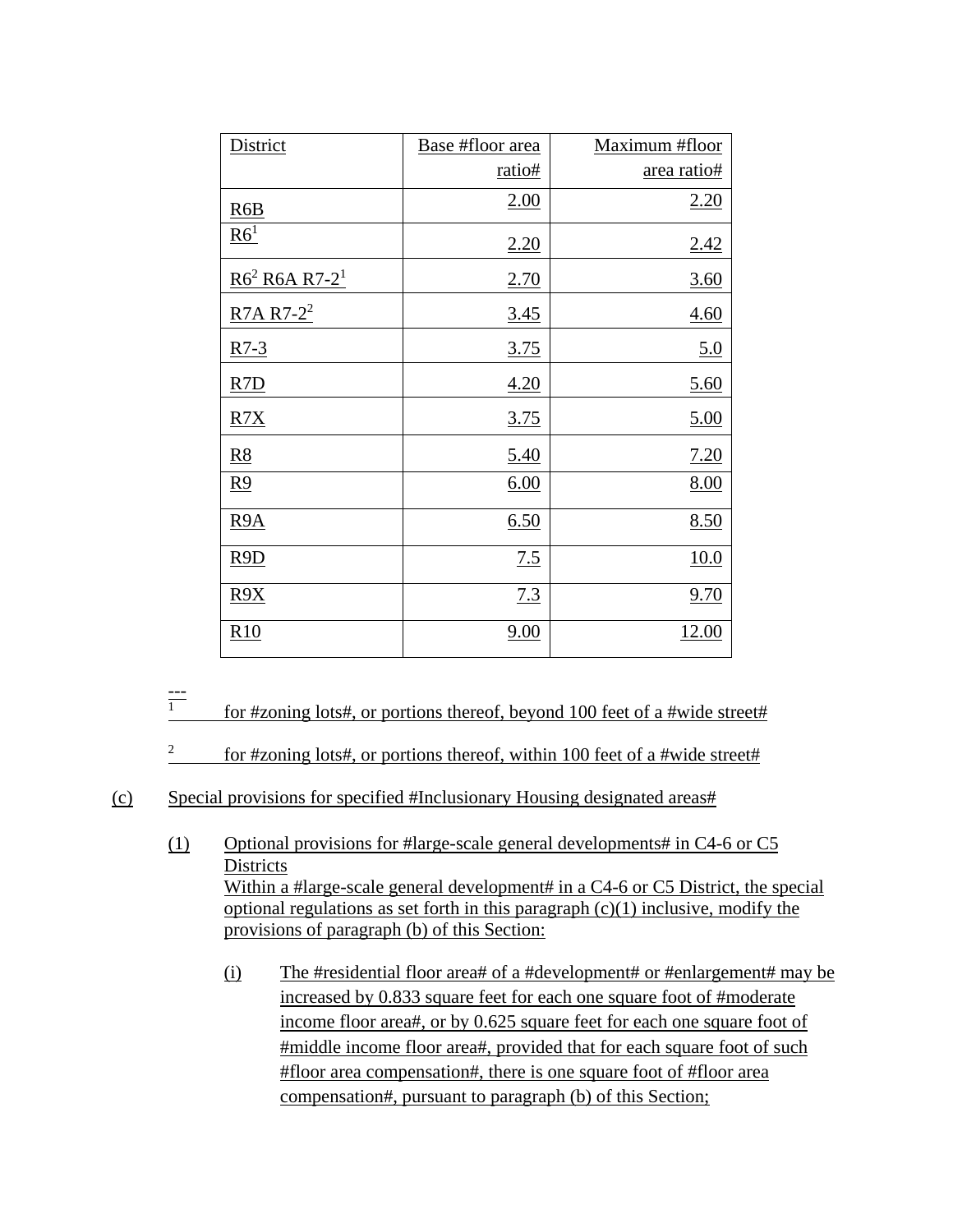(ii) However, the amount of #affordable housing# required to receive such #floor area compensation# need not exceed the amounts specified in this paragraph,  $(c)(1)(ii)$ . If #affordable housing# is provided for both #low income# and #moderate income households#, the amount of #moderate income floor area# need not exceed 15 percent of the total #floor area#, exclusive of ground floor non-#residential floor area#, on the #zoning lot#, provided that the amount of #low income floor area# is at least 10 percent of the total #floor area#, exclusive of ground floor non-#residential floor area#, on the #zoning lot#. If #affordable housing# is provided for both #middle income households# and #low income households#, the amount of #middle income floor area# need not exceed 20 percent of the total #floor area#, exclusive of ground floor non-#residential floor area#, on the #zoning lot#, provided that the amount of #low income floor area# is at least 10 percent of the total #floor area#, exclusive of ground floor non- #residential floor area#, on the #zoning lot#.

For the purposes of this paragraph,  $(c)(1)$ , inclusive, #low income floor area# may be considered #moderate income floor area# or #middle income floor area#, and #moderate income floor area# may be considered #middle income floor area#.

(2) Special provisions for #large-scale general developments# in Community District 1 in the Borough of Queens

 Special provisions shall apply to #zoning lots# within a #large-scale general development# that contains R6B, R7A and R7-3 Districts within an #Inclusionary Housing designated area#, as follows:

(i) For #zoning lots#, or portions thereof, that are located within R6B, R7A or R7-3 Districts, the base #floor area ratio# set forth in paragraph (b) of this Section shall not apply. No #residential development# or #enlargement# shall be permitted unless #affordable floor area# is provided pursuant to the provisions of this paragraph. The amount of #low-income floor area# provided shall equal no less than 10 percent of the #floor area# on such #zoning lot#, excluding any ground floor #non-residential floor area#, #floor area# within a #school#, or any #floor area# increase resulting from the provision of a #FRESH food store# and the amount of #moderateincome floor area# provided shall equal no less than 15 percent of the #floor area# on such #zoning lot#, excluding any ground floor #nonresidential floor area#, #floor area# within a #school#, or any #floor area# increase resulting from the provision of a #FRESH food store#. For the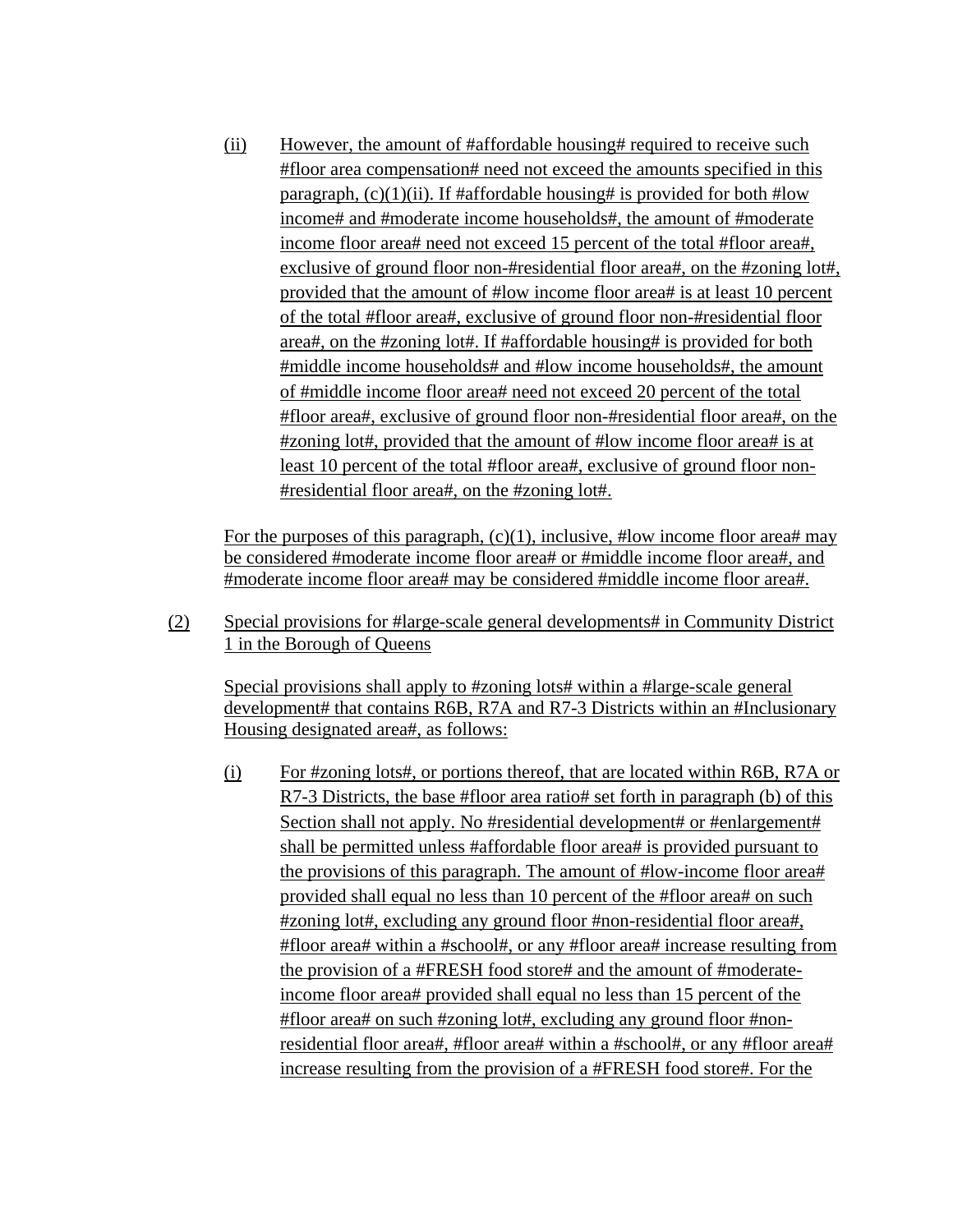purposes of this paragraph  $(c)(2)(i)$ , inclusive, #low income floor area# may be considered #moderate income floor area#; and

- (ii) The amount of #affordable floor area# utilizing #public funding# that may count toward satisfying the #affordable floor area# required in paragraph  $(c)(2)(i)$  of this Section shall be determined in accordance with procedures prescribed by the City Planning Commission pursuant to the provisions of Section 74-743 (Special provisions for bulk modification).
- (3) Special provisions for #compensated zoning lots#

Special provisions shall apply to #compensated zoning lots# located within:

- (i) R6, R7-3 and R8 Districts on #waterfront blocks# in #Inclusionary Housing designated areas# within Community District 1, Borough of Brooklyn, as set forth in Section 62-352; or
- (ii) the #Special Hudson Yards District#, #Special Clinton District# and #Special West Chelsea District#, as set forth in Sections 93-23, 96-21 and 98-26, respectively.
- (d) Special #floor area# provisions for #zoning lots# in #Mandatory Inclusionary Housing areas#

For #zoning lots# in #Mandatory Inclusionary Housing areas#, the following provisions shall apply:

- (1) Except where permitted by special permit of the Board of Standards and Appeals pursuant to Section 73-624 (Reduction or modification of Mandatory Inclusionary Housing requirements), or as provided in paragraph (d)(4) of this Section 23-154, no #residential development#, #enlargement#, or #conversion# from non- #residential# to #residential use# shall be permitted unless #affordable housing#, as defined in Section 23-911(General definitions) is provided or a contribution is made to the #affordable housing fund#, as defined in Section 23-911, pursuant to the provisions set forth in paragraph  $(d)(3)(i)$  through  $(d)(3)(iv)$  of this Section, inclusive.
- (2) Except in R7-3 or R7X districts, the maximum #floor area ratio# for the applicable zoning district in #Inclusionary Housing designated areas# set forth in paragraph (b) of this Section shall apply to any #development#, #enlargement# or #conversion# from non-#residential# to #residential use# that complies with the requirements set forth in paragraph  $(d)(3)$  of this Section or to any #MIH site# for which a reduction or modification of such requirements is permitted by special permit of the Board of Standards and Appeals pursuant to Section 73-624 (Reduction or modification of Mandatory Inclusionary Housing requirements). In an R7-3 or R7X district, the maximum #floor area ratio# shall be 6.0 for any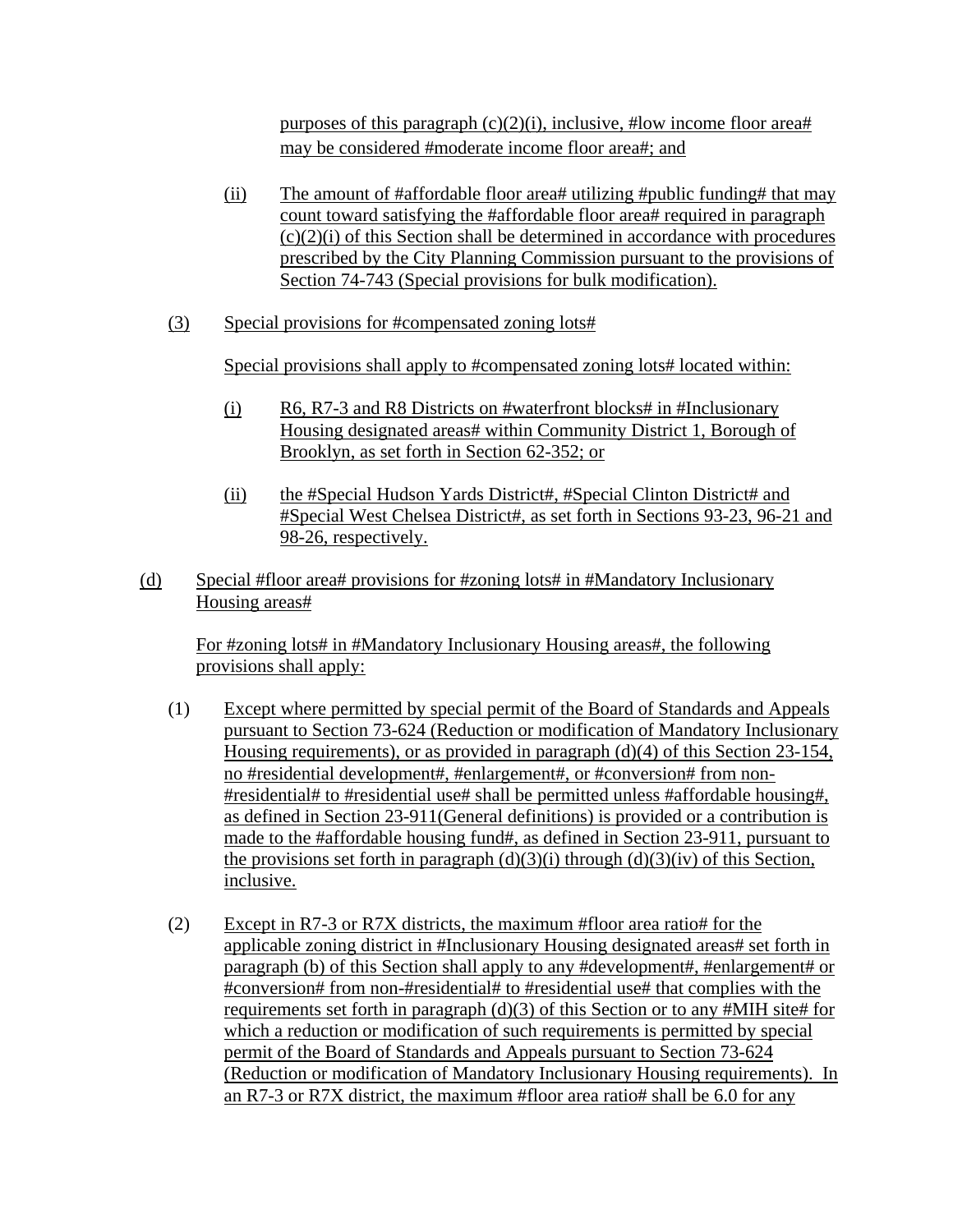#development#, #enlargement#, #conversion# or #MIH site# as specified in this paragraph (d) (2).

 In addition, in R6, R7-1, R7-2, R8 and R9 Districts without a letter suffix, where the basic height and setback requirements are utilized pursuant to paragraph (c) of Section 23-952, the maximum #floor area ratio# shall be determined in accordance with the provisions of Section 23-151 (Basic regulations for R6 through R9 Districts).

- (3) Options for compliance with the special #floor area# requirements of paragraph (d) of this Section are set forth in the following paragraphs  $(d)(3)(i)$  through  $(d)(3)(iv)$ . Option 1 and Option 2 may be applicable in #Mandatory Inclusionary Housing areas# singly or in combination, as set forth in Appendix F. The Workforce Option shall be applicable in #Mandatory Inclusionary Housing areas# only in combination with Option 1 or Option 2, as set forth in Appendix F. When a #building# containing #residences# is #enlarged#, the following shall be considered part of the #enlargement# for the purposes of this paragraph  $(d)(3)$ , inclusive: #residential floor area# that is reconstructed, or #residential floor area# that is located within a #dwelling unit# where the layout has been changed.
	- (i) In #Mandatory Inclusionary Housing areas# where Option 1 applies, as set forth in Appendix F, an amount of #affordable floor area# for #qualifying households# shall be provided that is equal to at least 25 percent of the #residential floor area# within such #development#, #enlargement#, or #conversion# from non-#residential# to #residential use#. The weighted average of all #income bands# for #affordable housing units# shall not exceed 60 percent of the #income index#, and no #income band# shall exceed 130 percent of the #income index#.
	- (ii) In #Mandatory Inclusionary Housing areas# where Option 2 applies, as set forth in Appendix F, an amount of #affordable floor area# for #qualifying households# shall be provided that is equal to at least 30 percent of the #residential floor area# within such #development#, #enlargement#, or #conversion# from non-#residential# to #residential use#. The weighted average of all #income bands# for #affordable housing units# shall not exceed 80 percent of the #income index#, and no #income band# shall exceed 130 percent of the #income index#.
	- (iii) In #Mandatory Inclusionary Housing areas# where the Workforce Option applies, as set forth in Appendix F, as an alternative to Option 1 or Option 2, an amount of #affordable floor area# may be provided for #qualifying households# that is equal to at least 30 percent of the #residential floor area# within such #development#, #enlargement#, or #conversion# from non-#residential# to #residential use#. The weighted average of all #income bands# for #affordable housing units# shall not exceed 120 percent of the #income index#, and no #income band# shall exceed 130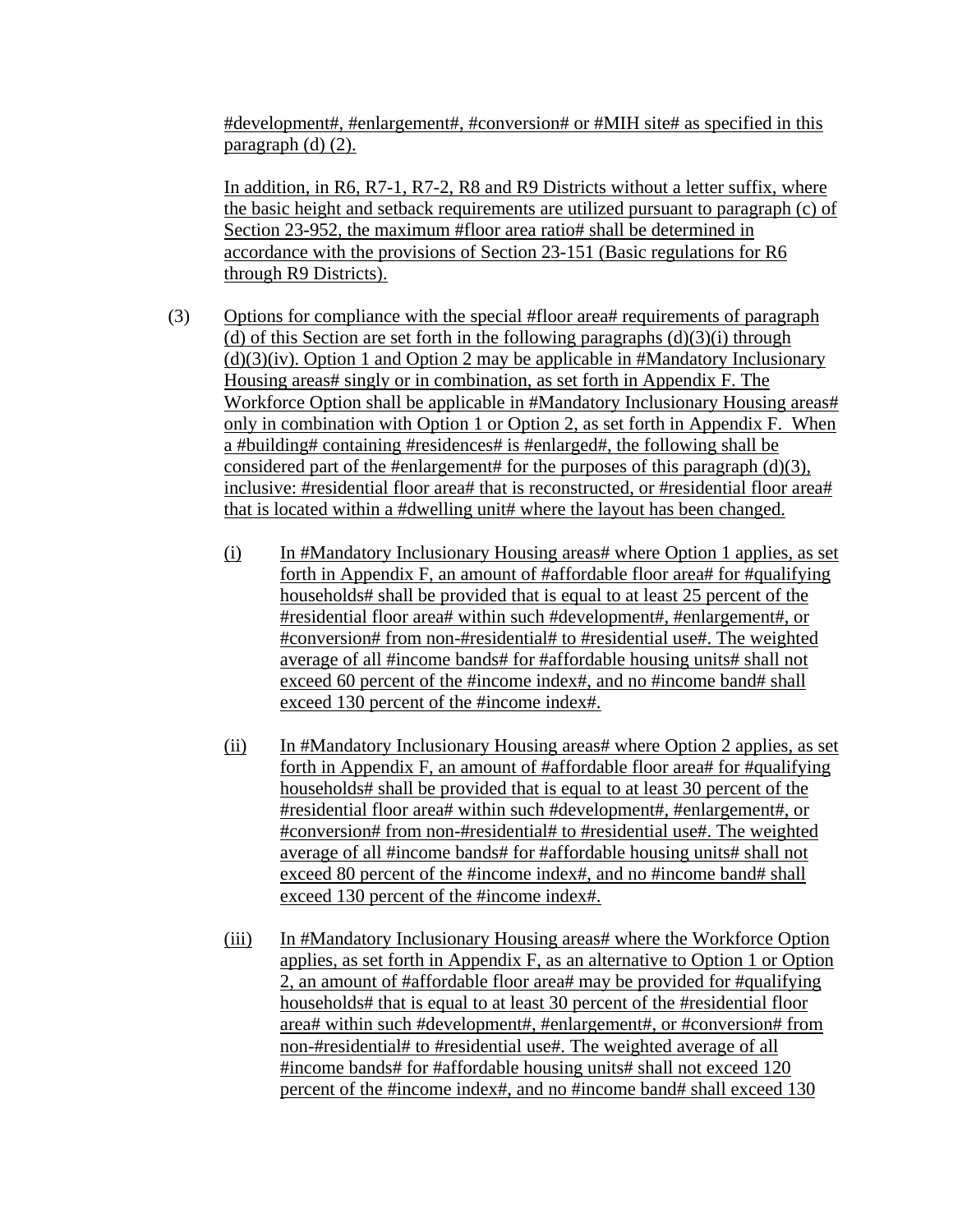percent of the #income index#. Such #development#, #enlargement#, or #conversion# from non-#residential# to #residential use# may not utilize #public funding# except where #HPD# determines that such #public funding# is necessary to support #affordable housing# other than #affordable floor area# satisfying the requirements of this Section. However, the Workforce Option shall not be permitted to be utilized for any #development#, #enlargement#, or #conversion# from non- #residential# to #residential use# within the #Manhattan Core#.

- (iv) A #development#, #enlargement#, or #conversion# from non-#residential# to #residential use# that increases the number of #dwelling units# by no more than 25, and increases #residential floor area# on the #zoning lot# by less than 25,000 square feet, may satisfy the requirements of this Section by making a contribution to the #affordable housing fund#. The amount of such contribution shall be related to the cost of constructing an equivalent amount of #affordable floor area#, as set forth in the #guidelines#.
- (4) The requirements of this Section shall not apply to:
	- (i) A single #development#, #enlargement#, or #conversion# from non-#residential# to #residential use# of not more than 10 #dwelling units# and not more than 12,500 square feet of #residential floor area# on a #zoning lot# that existed on the date of establishment of the applicable #Mandatory Inclusionary Housing area#; or
	- (ii) a #development#, #enlargement#, or #conversion# from non- #residential# to #residential use# containing no #residences# other than #affordable independent residences for seniors#.

**\* \* \*** 

#### **23-664 Modified height and setback regulations for certain Inclusionary Housing buildings or affordable independent residences for seniors**

## R6 R7 R8 R9 R10

In the districts indicated, the provisions of this Section shall apply to #Quality Housing buildings# on #zoning lots# meeting the criteria set forth in paragraph (a) of this Section. For the purposes of this Section, defined terms include those set forth in Sections 12-10 and 23-911.

(a) Eligible #buildings#

The additional heights and number of #stories# permitted through this Section shall apply to: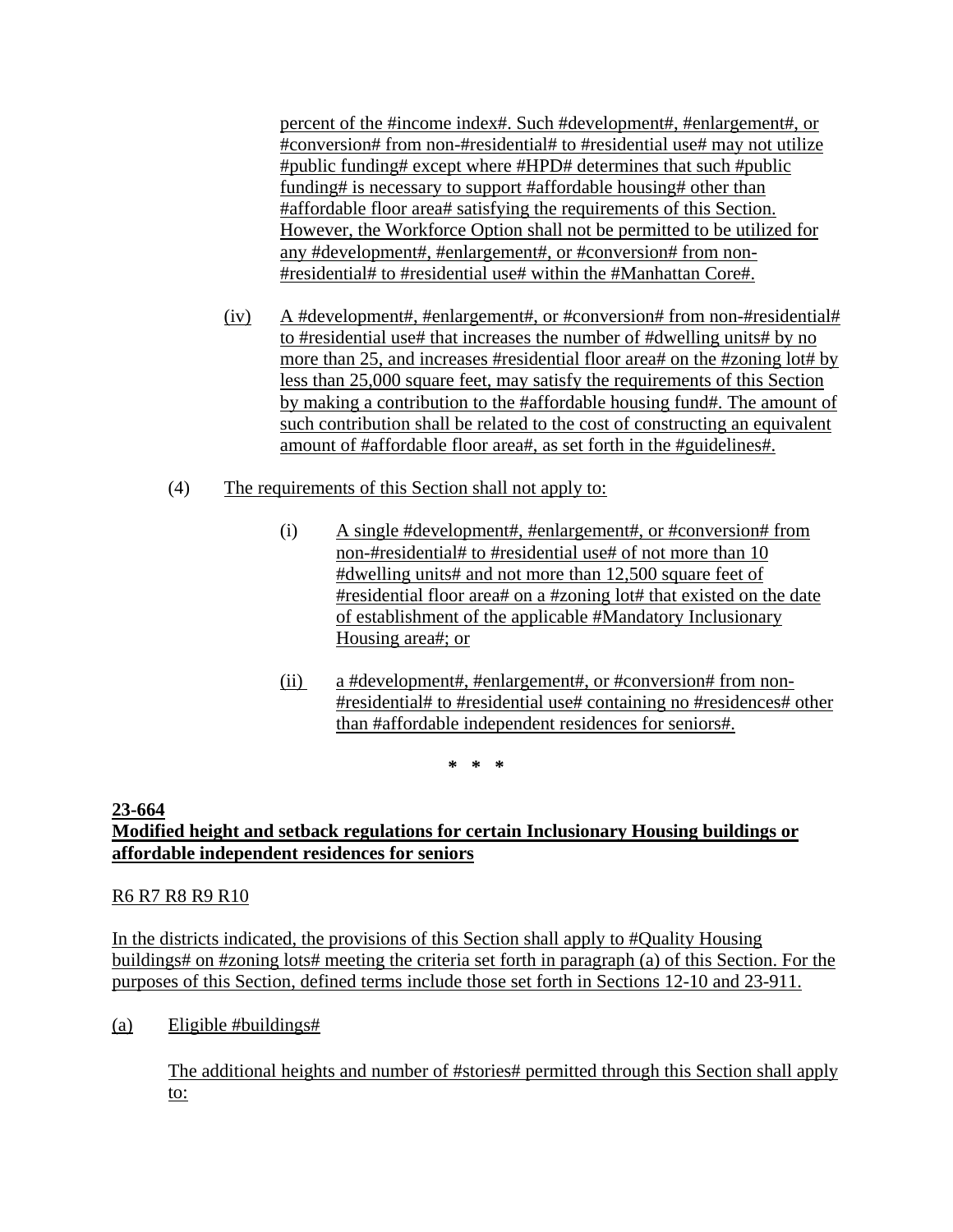- (1) #buildings# on #zoning lots# where at least 20 percent of the #floor area# of the #zoning lot# contains #affordable independent residences for seniors#;
- (2) #buildings# on #zoning lots# in R10 Districts outside of #Inclusionary Housing designated areas#, where:
	- $(i)$  In accordance with the provisions of paragraph (a) of Section 23-154 (Inclusionary Housing), the #zoning lot# achieves a #floor area ratio# of at least 11.0; and
	- (ii) such #zoning lot# includes a #compensated development# that contains #affordable floor area#; or
- (3) #buildings# on #zoning lots# in #Inclusionary Housing designated areas#, where:
	- (i) 50 percent or more of the #floor area# of the #zoning lot# contains #residential uses#; and
	- (ii) at least 20 percent of such #residential floor area# is #affordable floor area# provided in accordance with the provisions of paragraph (b) of Section 23-154.
- $(4)$  #buildings# on #MIH zoning lots# that contain #MIH sites#, where:
	- (i) such #buildings# contain #residential floor area# within a #development#, #enlargement# or #conversion# subsequent to the mapping of such #Mandatory Inclusionary Housing area#; and
	- (ii) such #zoning lot# contains all #affordable floor area# required for such #development#, #enlargement# or #conversion# to comply with the applicable options set forth in paragraphs  $(d)(3)(i)$  through  $(d)(3)(iii)$  of Section 23-154, including any modification of such options by special permit of the Board of Standards and Appeals pursuant to Section 73-624 (Reduction or modification of Mandatory Inclusionary Housing requirements).

**\* \* \*** 

# **23-90 INCLUSIONARY HOUSING**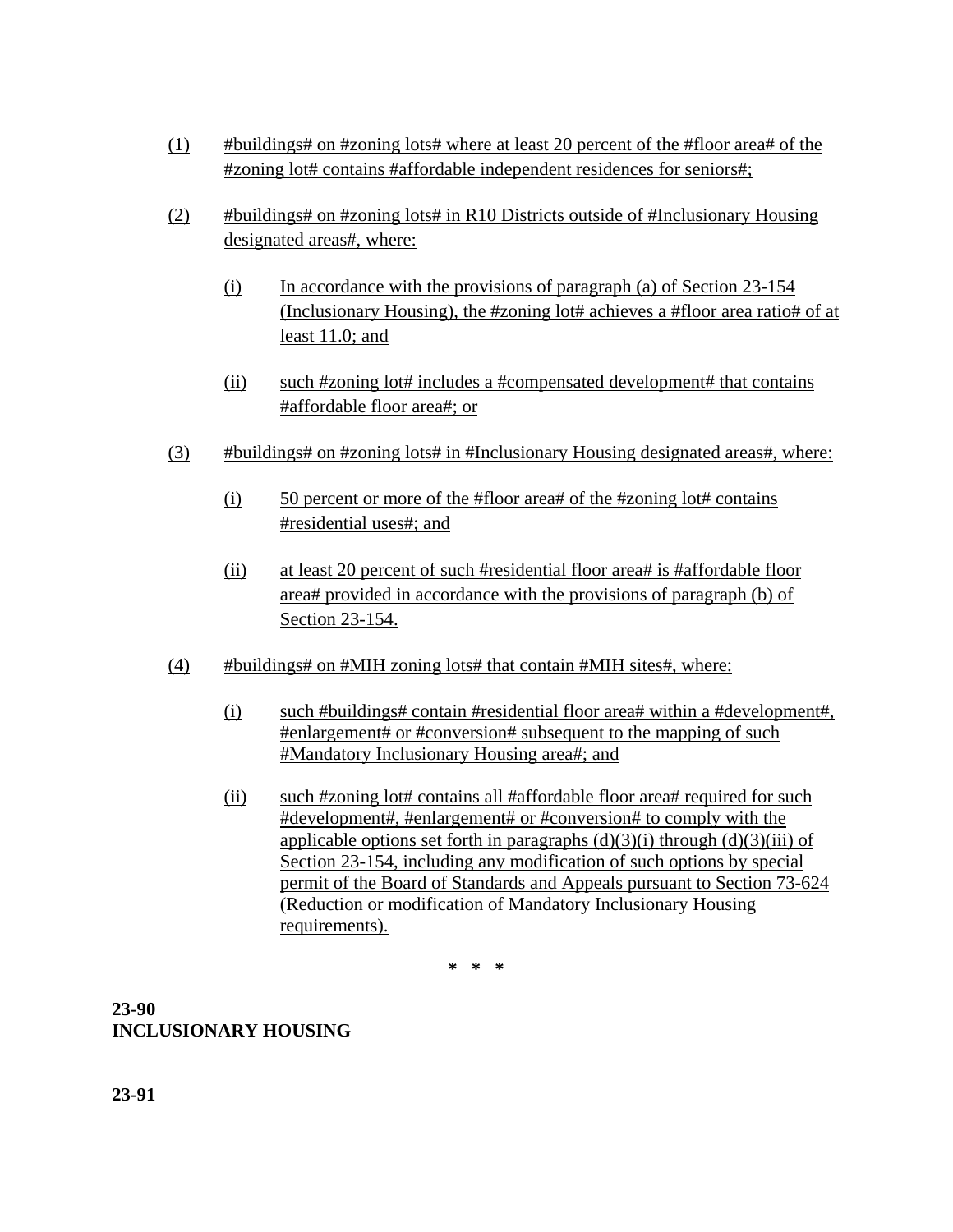## **Definitions**

For the purposes of this Section, inclusive, matter in italics is defined either in Section 12-10 (DEFINITIONS) or in this Section.

## **23-911 General definitions**

The following definitions shall apply throughout Section 23-90 (INCLUSIONARY HOUSING), inclusive:

#### **Administering agent**

An "administering agent" is the entity responsible for ensuring, pursuant to a #regulatory agreement#, that:

- (a) each subject rental #affordable housing unit# is rented in compliance with such #regulatory agreement# at #rent-up# and upon each subsequent vacancy; or
- (b) each subject #homeownership affordable housing unit# is owned and occupied in compliance with such #regulatory agreement# at #sale# and upon each #resale#.

#### **Affordable floor area**

- (a) Where all of the #dwelling units#, #rooming units# and #supportive housing units# in a #generating site# or #MIH site#, other than any #super's unit#, are #affordable housing units#, all of the #residential floor area#, or #community facility floor area# for a #supportive housing project#, in such #generating site# or #MIH site# is "affordable floor area."
- (b) Where one or more of the #dwelling units# or #rooming units# in a #generating site#, other than any #super's unit#, are not #affordable housing units#, the #affordable floor area# in such #generating site# is the sum of:
	- (1) all of the #residential floor area# within the perimeter walls of the #affordable housing units# in such #generating site#; plus
	- (2) a figure determined by multiplying the #residential floor area# of the #eligible common areas# in such #generating site# by a fraction, the numerator of which is all of the #residential floor area# within the perimeter walls of the #affordable housing units# in such #generating site# and the denominator of which is the sum of the #residential floor area# within the perimeter walls of the #affordable housing units# in such #generating site# plus the #residential floor area# within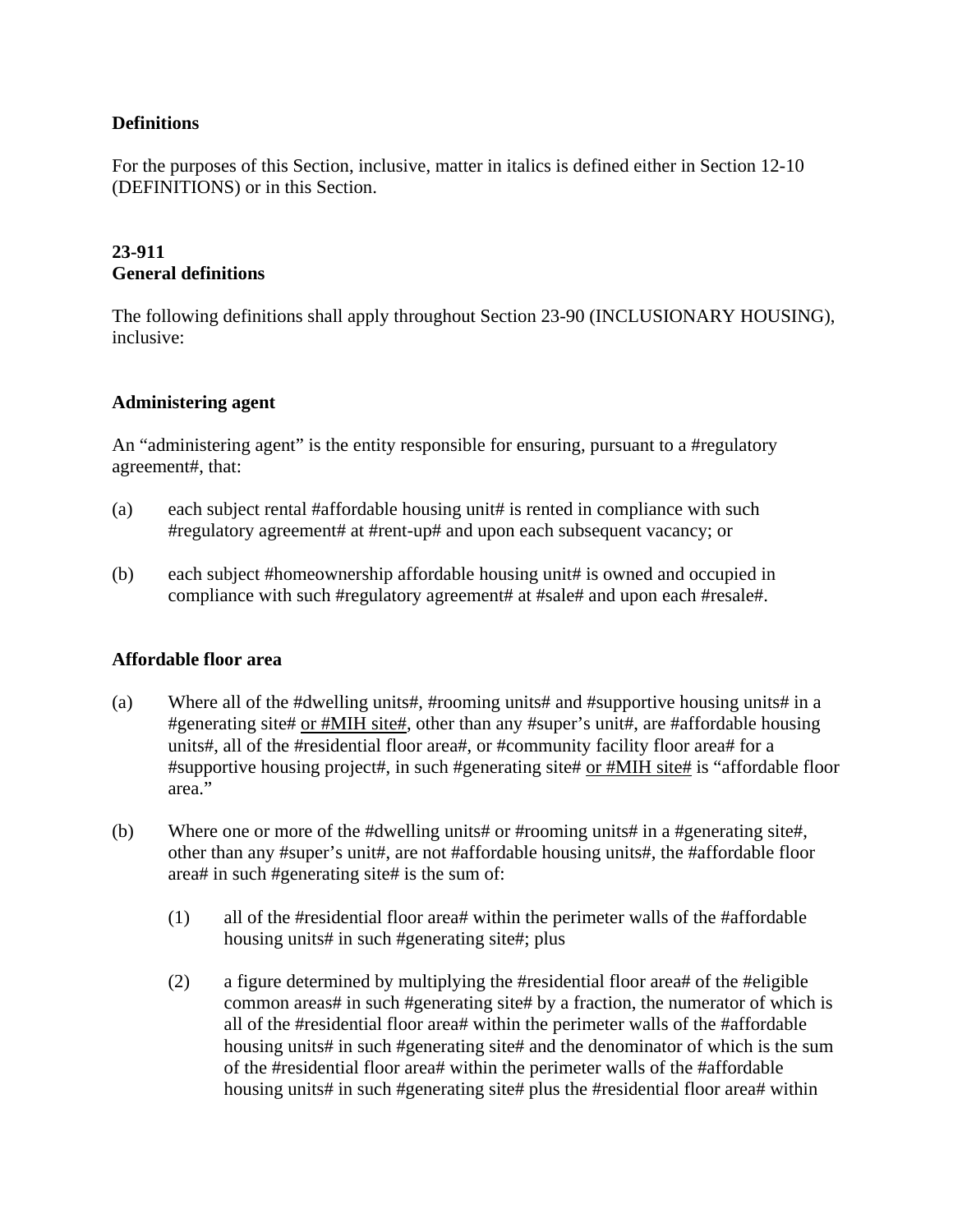the perimeter walls of the #dwelling units# or #rooming units# in such #generating site#, other than any #super's unit#, that are not #affordable housing units#.

- (c) Where one or more of the #dwelling units# or #rooming units# in an #MIH site#, other than any #super's unit#, are not #affordable housing units#, the #affordable floor area# in such #MIH site# is the sum of:
	- (1) all of the #residential floor area# of the #affordable housing units# in such #MIH site#; plus
	- (2) a figure determined by multiplying the #residential floor area# of the #eligible common areas# in such #MIH site# by a fraction, the numerator of which is all of the #residential floor area# of the #affordable housing units# in such #MIH site# and the denominator of which is the sum of the #residential floor area# of the #affordable housing units# in such #MIH site# plus the #residential floor area# of the #dwelling units# or #rooming units# in such #MIH site#, other than any #super's unit#, that are not #affordable housing units#.

## **Affordable housing**

"Affordable housing" consists of:

- (a) #affordable housing units#; and
- (b) #eligible common areas#.

## **Affordable housing fund**

In a #Mandatory Inclusionary Housing area#, the "affordable housing fund" is a fund administered by a designee of #HPD#, all contributions to which shall be used for development, acquisition, rehabilitation, or preservation of affordable housing, or other affordable housing purposes as set forth in the #guidelines#. Each contribution into such fund shall be reserved, for a minimum period of time as set forth in the #guidelines#, for use in the same Community District in which the #MIH development# making such contribution is located, or within a half-mile of such #MIH development# in an adjacent Community District. Further provisions for the use of such funds may be set forth in the #guidelines#.

## **Affordable housing plan**

An "affordable housing plan" is a plan approved by #HPD# to #develop#, rehabilitate or preserve rental or #homeownership affordable housing# on a #generating site#, pursuant to the provisions of Section 23-90, inclusive.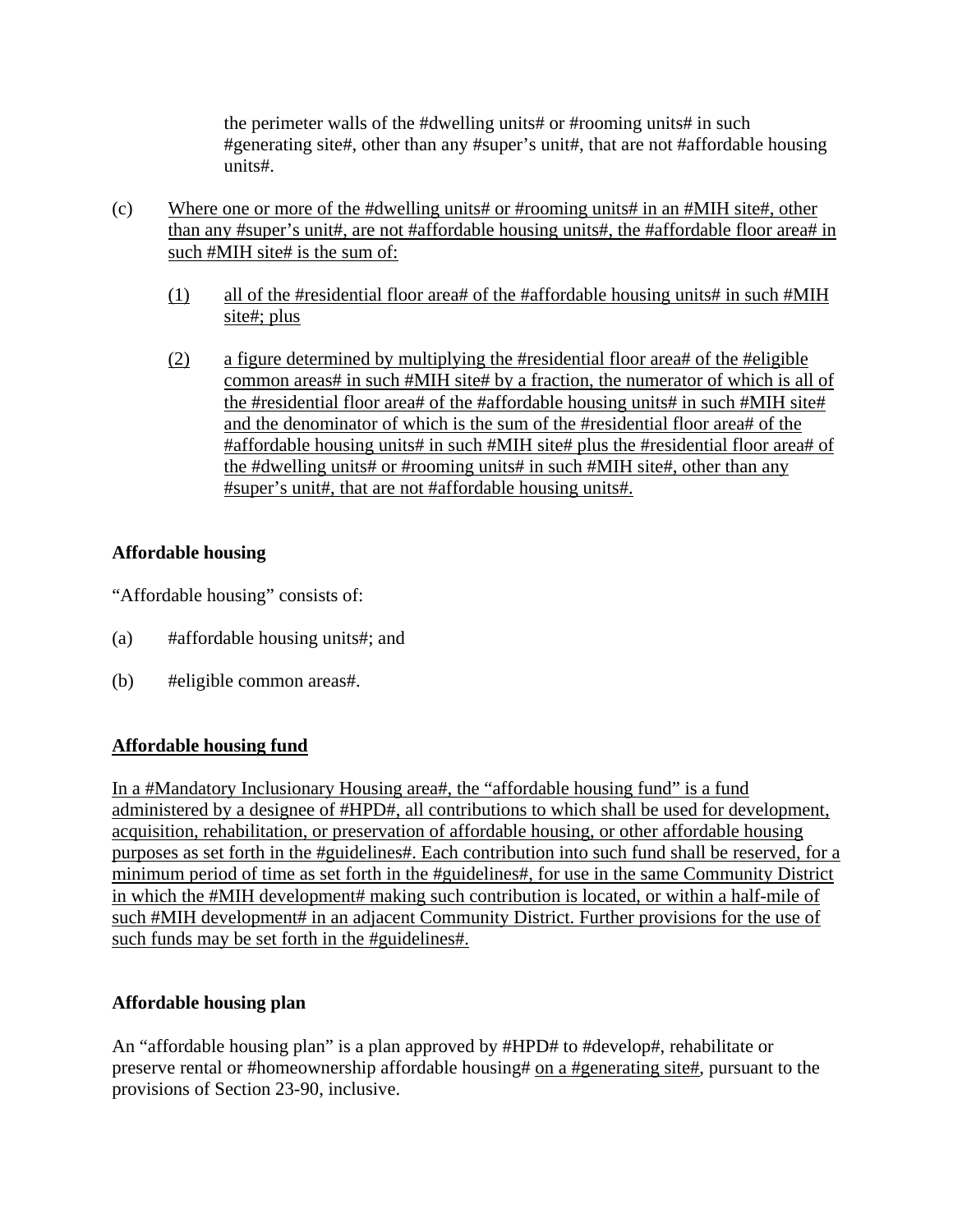### **Affordable housing unit**

An "affordable housing unit" is:

- (a) a #dwelling unit#, other than a #super's unit#, that is used for class A occupancy as defined in the Multiple Dwelling Law and that is or will be restricted, pursuant to a #regulatory agreement#, to occupancy by:
	- (1) #low income households#;
	- (2) where permitted by paragraph (c) of Section 23-154 (Inclusionary Housing) 23- 953 (Special floor area compensation provisions in specified areas), either #low income households# or a combination of #low income households# and #moderate income households# or #middle income households#; or
	- (3) upon #resale# of #homeownership affordable housing units#, other #eligible buyers#, as applicable; or
	- (4) in #Mandatory Inclusionary Housing areas#, #qualifying households#;
- (b) a #rooming unit#, other than a #super's unit#, that is used for class B occupancy as defined in the Multiple Dwelling Law and that is or will be restricted, pursuant to a #regulatory agreement#, to occupancy by #low income households#; or
- (c) a #supportive housing unit# within a #supportive housing project#.

#Affordable housing units# that are restricted to #homeownership#, as defined in Section 23- 913, pursuant to a #regulatory agreement#, must be #dwelling units#.

## **Capital element**

"Capital elements" are, with respect to any #generating site# or #MIH site#, the electrical, plumbing, heating and ventilation systems in such #generating site#, any air conditioning system in such #generating site# and all facades, parapets, roofs, windows, doors, elevators, concrete and masonry in such #generating site# and any other portions of such #generating site# or #MIH site# specified in the #guidelines#.

#### **Compensated development**

In areas other than #Mandatory Inclusionary Housing areas#, A a "compensated development" is a #development#, an #enlargement# of more than 50 percent of the #floor area# of an existing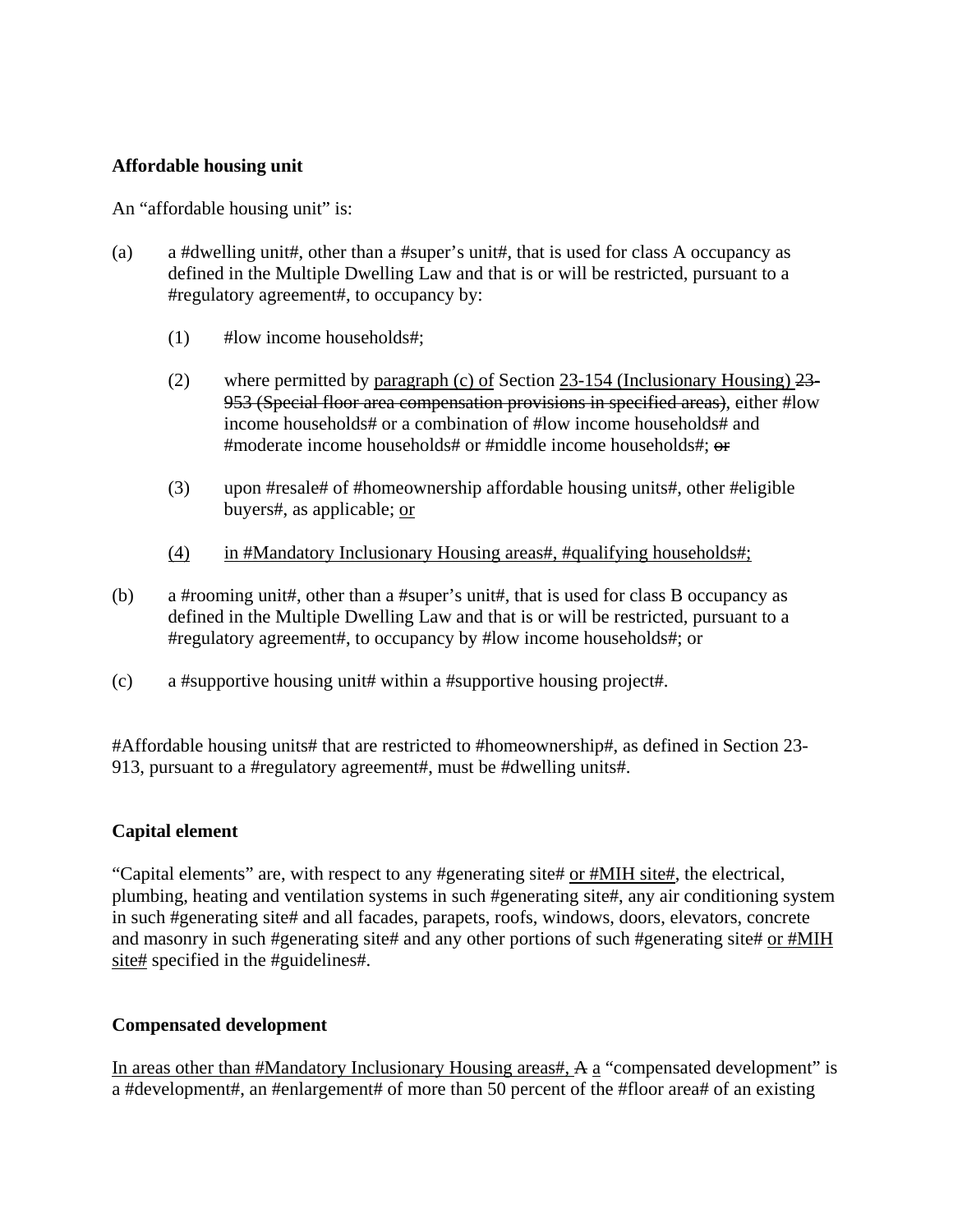#building# or, where permitted by the provisions of Section 98-262 (Floor area increase), a #conversion# of a #building#, or portion thereof, from non-#residential use# to #dwelling units#, that is located within a #compensated zoning lot#.

## **Compensated zoning lot**

A "compensated zoning lot" is a #zoning lot# not located in a #Mandatory Inclusionary Housing area# that contains a #compensated development# and receives an increased #floor area ratio#, pursuant to the provisions of Section 23-154 (Inclusionary Housing) and Section 23-90, inclusive.

### **Completion notice**

A "completion notice" is a notice from #HPD# to the Department of Buildings stating that the #affordable housing# in all or a portion of any #generating site# or #MIH site# is complete and stating the #affordable floor area# of such #affordable housing#.

#### **Eligible common area**

In a #generating site#, "Eligible eligible common area" includes any #residential floor area# in a #generating site# that is located within the perimeter walls of a #super's unit#, and also includes any #residential floor area# in such #generating site# that is not located within the perimeter walls of any other #dwelling unit# or #rooming unit#, except any #residential floor area# for which a user fee is charged to residents of #affordable housing units#.

In an #MIH site#, an #eligible common area# includes any #residential floor area# that is located within a #super's unit#, and any #residential floor area# in such #MIH site# that is not located within any other #dwelling unit# or #rooming unit#, but shall not include any #residential floor area# for which a user fee is charged to residents of #affordable housing units#.

#### **Floor area compensation**

"Floor area compensation" is any additional #residential floor area# permitted in a #compensated development#, pursuant to the provisions of Section 23-154 (Inclusionary Housing) and Section 23-90, inclusive.

#### **Generating site**

A "generating site" is a #building# or #building segment# containing either #residential affordable floor area# or a #supportive housing project#, which generates #floor area compensation#. Non-#residential floor area# on a #generating site#, other than a #supportive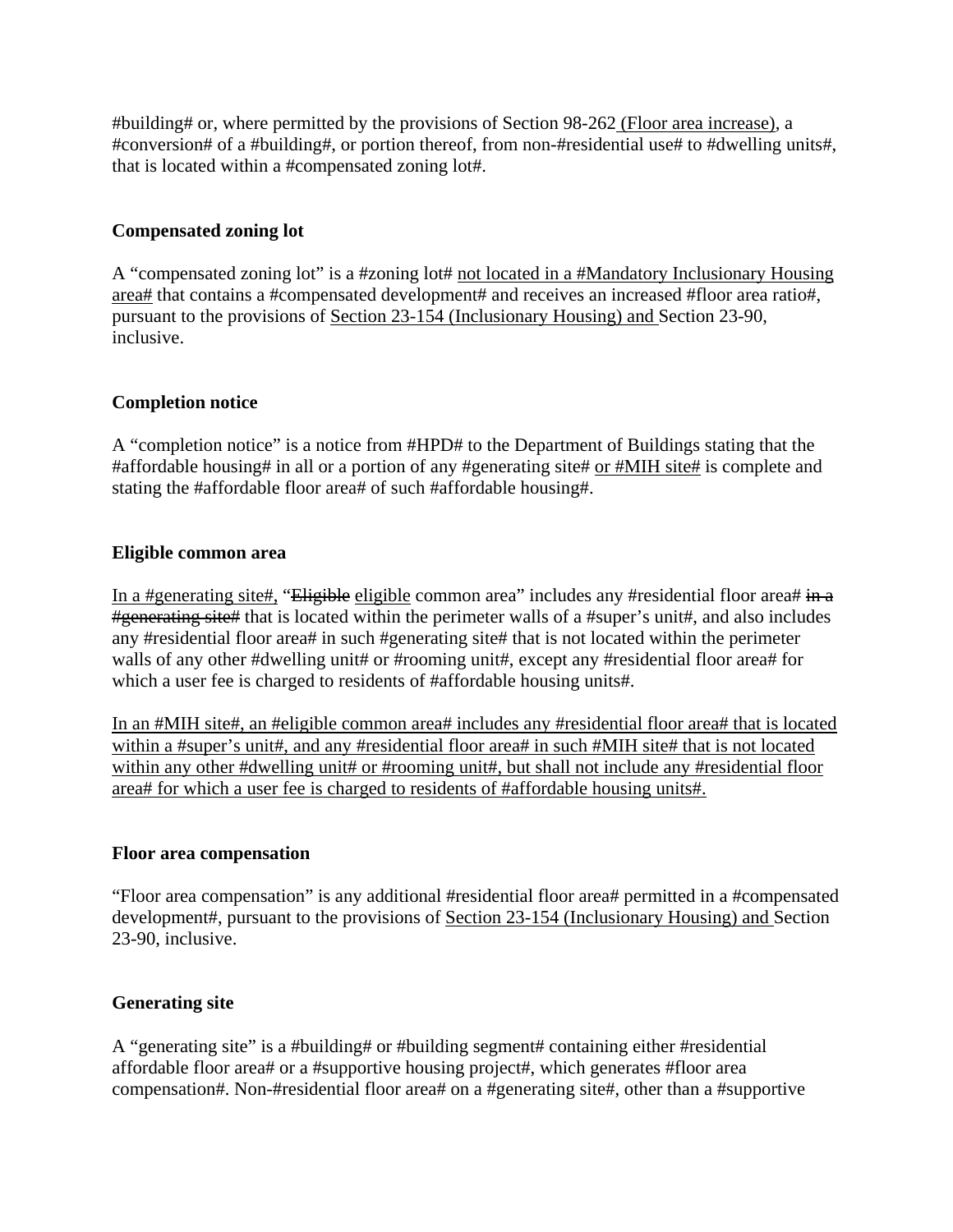housing project#, may not generate #floor area compensation#.

A #generating site# may also be an #MIH site#, provided that no #floor area# that satisfies the requirements of paragraphs  $(d)(3)(i)$  through  $(d)(3)(iii)$  of Section 23-154 (Inclusionary Housing) may also generate #floor area compensation#.

## **Grandfathered tenant**

A "grandfathered tenant" is any #household# that:

- (a) occupied an #affordable housing unit# in #preservation affordable housing# or #substantial rehabilitation affordable housing# on the #regulatory agreement date#, pursuant to a lease, occupancy agreement or statutory tenancy under which one or more members of such #household# was a primary tenant of such #affordable housing unit#; and
- (b) has not been certified by the #administering agent# to have an annual income below the #low income limit#, #moderate income limit# or #middle income limit#, as applicable to such #affordable housing unit#; or
- (c) in #homeownership preservation affordable housing# or #homeownership substantial rehabilitation affordable housing#, has been certified by the #administering agent# to have an annual income below the #low income limit#, #moderate income limit# or #middle income limit#, as applicable to such #affordable housing unit#, but has elected not to purchase such #affordable housing unit#.

In #Mandatory Inclusionary Housing areas#, #grandfathered tenants# may include tenants of #buildings# on an #MIH site# that have been or will be demolished, as set forth in the #guidelines#.

#### **Guidelines**

The "guidelines" are the #guidelines# adopted by #HPD#, pursuant to paragraph (k) of Section 23-96 (Requirements for Generating Sites or MIH Sites).

#### **Household**

Prior to #initial occupancy# of an #affordable housing unit#, a "household" is, collectively, all of the persons intending to occupy such #affordable housing unit# at #initial occupancy#. After #initial occupancy# of an #affordable housing unit#, a #household# is, collectively, all of the persons occupying such #affordable housing unit#.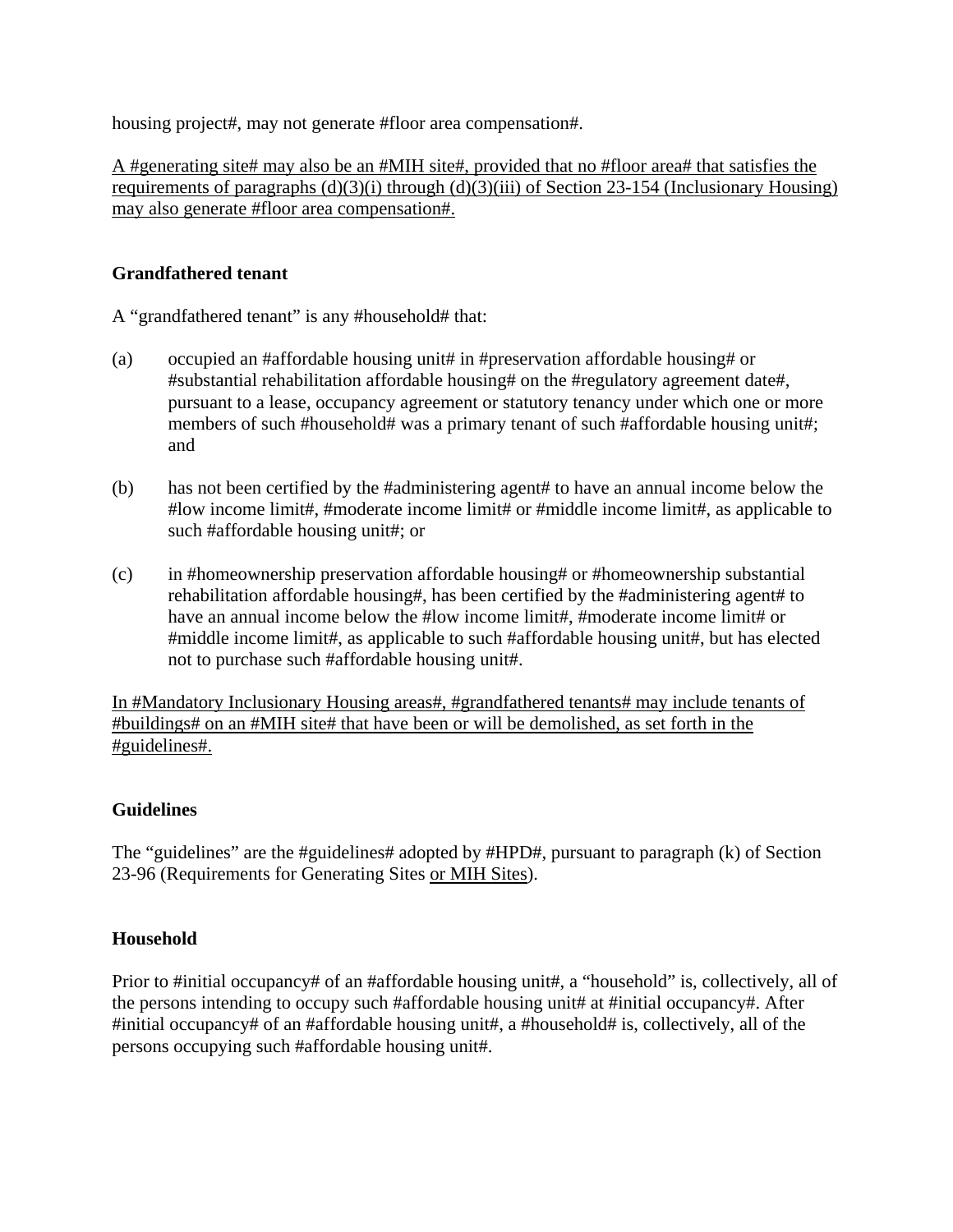## **HPD**

"HPD" is the Department of Housing Preservation and Development or its successor agency or designee, acting by or through its Commissioner or his or her designee.

#### **Income band**

An "income band" is a percentage of the #income index# that is the maximum income for a #qualifying household# at #initial occupancy# of an #affordable housing unit#.

#### **Income index**

The "income index" is 200 percent of the Very Low-Income Limit established by the U.S. Department of Housing and Urban Development (HUD) for Multifamily Tax Subsidy Projects (MTSPs) in accordance with Internal Revenue Code Sections 42 and 142, as amended by Section 3009(a) of the Housing and Economic Recovery Act of 2008, as adjusted for household size. #HPD# shall adjust such figure for the number of persons in a #household# in accordance with such methodology as may be specified by HUD or in the #guidelines#. #HPD# may round such figure to the nearest 50 dollars or in accordance with such methodology as may be specified by HUD or in the #guidelines#. If HUD ceases to establish, or changes the standards or methodology for the establishment of, such income limit for MTSPs or ceases to establish the methodology for adjusting such figure for #household# size, the standards and methodology for establishment of the #income index# shall be specified in the #guidelines#.

#### **Initial occupancy**

"Initial occupancy" is:

- (a) in rental #affordable housing#, the first date upon which a particular #household# occupies a particular #affordable housing unit# as a tenant, and shall not refer to any subsequent renewal lease of the same #affordable housing unit# to the same tenant #household#; or
- (b) in #homeownership affordable housing#, the first date upon which a particular #household# occupies a particular #affordable housing unit# as a #homeowner#.

For any #household# occupying an #affordable housing unit# of #preservation affordable housing# or #substantial rehabilitation affordable housing# on the #regulatory agreement date#, #initial occupancy# is the #regulatory agreement date#.

#### **Low income floor area**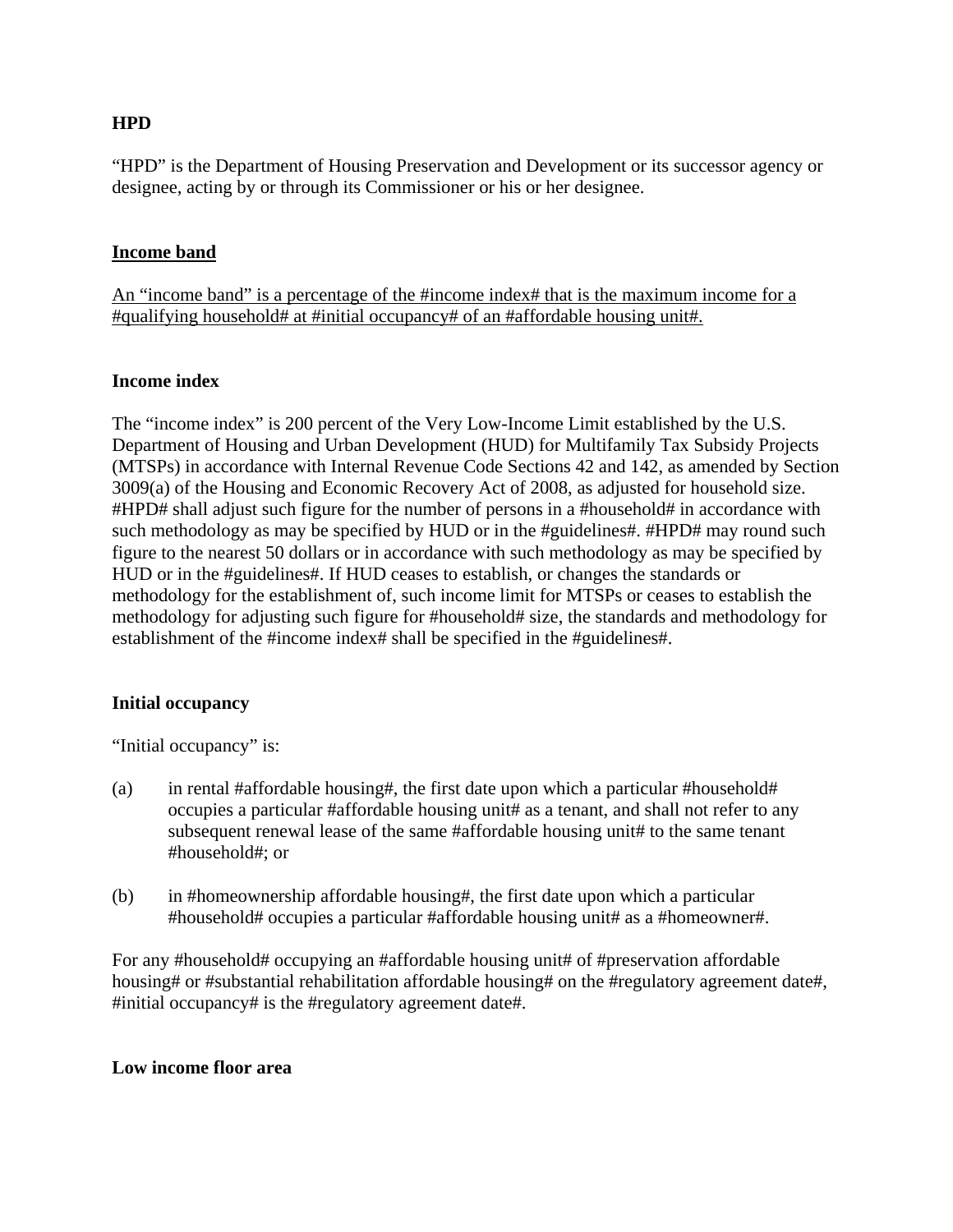The "low income floor area" is the #affordable floor area# that is provided for #low income households# or, upon #resale# as defined in Section 23-913, for #eligible buyers#.

### **Low income household**

A "low income household" is a #household# having an income less than or equal to the #low income limit# at #initial occupancy#, except that, with regard to #low income floor area# within #preservation affordable housing# or #substantial rehabilitation affordable housing#, a #grandfathered tenant# shall also be a #low income household#.

### **Low income limit**

The "low income limit" is 80 percent of the #income index#.

### **Middle income floor area**

The "middle income floor area" is the #affordable floor area# that is provided for #middle income households# or, upon #resale# as defined in Section 23-913, for #eligible buyers#.

#### **Middle income household**

A "middle income household" is a #household# having an income greater than the #moderate income limit# and less than or equal to the #middle income limit# at #initial occupancy#, except that, with regard to #middle income floor area# within #substantial rehabilitation affordable housing#, a #grandfathered tenant# shall also be a #middle income household#.

#### **Middle income limit**

The "middle income limit" is 175 percent of the #income index#.

#### **MIH application**

An "MIH application" is an application submitted to #HPD# that specifies how #affordable housing# will be provided on an #MIH site#, in compliance with the provisions of Section 23-90 (INCLUSIONARY HOUSING), inclusive.

## **MIH development**

In #Mandatory Inclusionary Housing areas#, an "MIH development" is a #development#,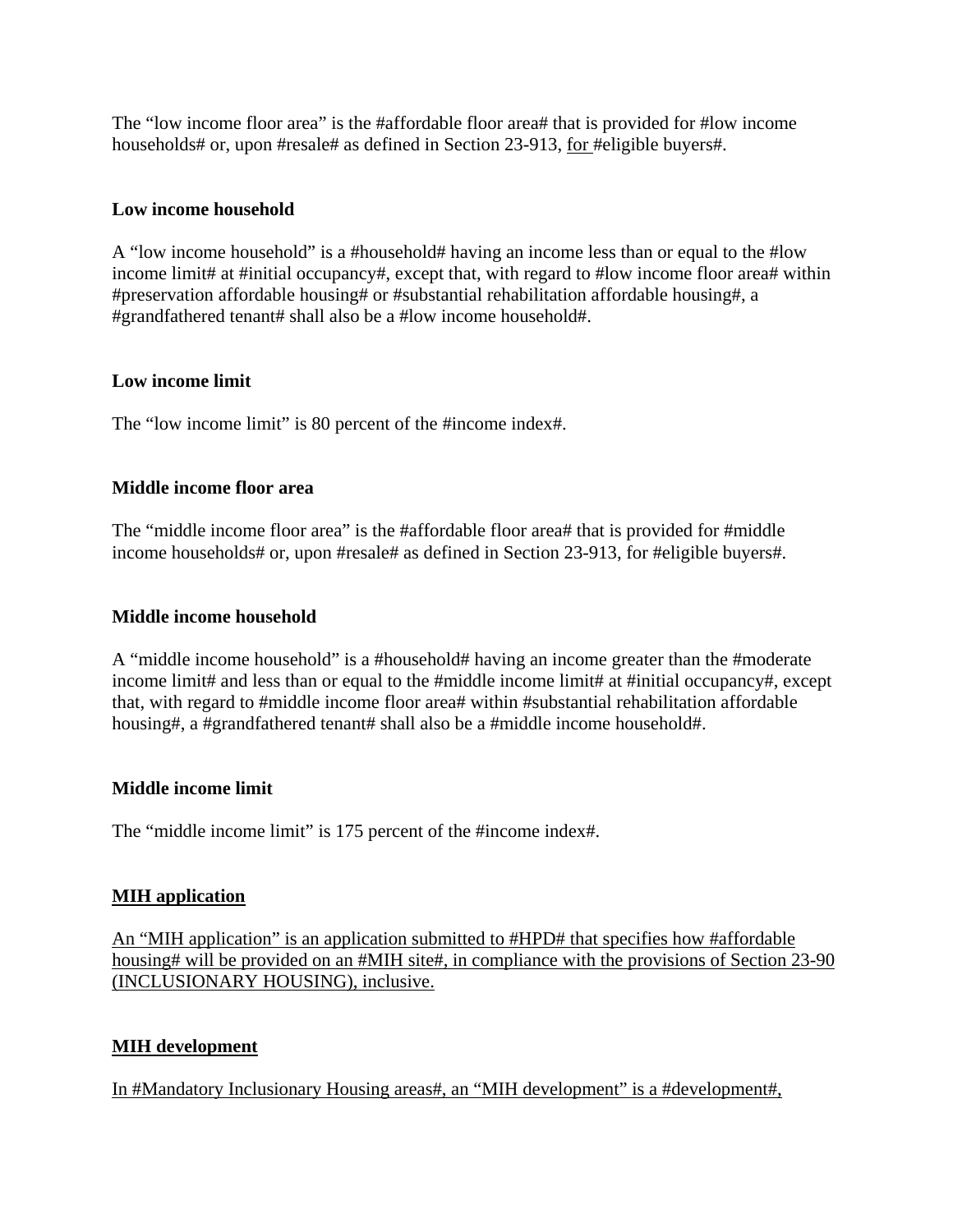#enlargement#, or #conversion# that complies with the provisions of paragraphs  $(d)(3)(i)$ through (d)(3)(iv) of Section 23-154 (Inclusionary Housing), or provides #affordable housing# or a contribution to the #affordable housing fund# pursuant to such provisions as modified by special permit of the Board of Standards and Appeals pursuant to Section 73-624 (Reduction or modification of Mandatory Inclusionary Housing requirements).

# **MIH site**

An "MIH site" is a #building# containing #affordable floor area#, that satisfies either the special #floor area# provisions for #zoning lots# in #MIH areas# in paragraphs  $(d)(3)(i)$  through (d)(3)(iii), as applicable, of Section 23-154 (Inclusionary Housing) for an #MIH development# in a #Mandatory Inclusionary Housing area#, or such provisions as modified by special permit of the Board of Standards and Appeals pursuant to Section 73-624 (Reduction or modification of Mandatory Inclusionary Housing requirements).

An #MIH site# may also be a #generating site#, provided that no #floor area# that satisfies the requirements of paragraphs  $(d)(3)(i)$  through  $(d)(3)(iii)$  of Section 23-154 may also generate #floor area compensation#.

# **MIH zoning lot**

An "MIH zoning lot" is a #zoning lot# that contains an #MIH development#.

## **Moderate income floor area**

The "moderate income floor area" is the #affordable floor area# that is provided for #moderate income households# or, upon #resale# as defined in Section 23-913, for #eligible buyers#.

## **Moderate income household**

A "moderate income household" is a #household# having an income greater than the #low income limit# and less than or equal to the #moderate income limit# at #initial occupancy#, except that, with regard to #moderate income floor area# within #substantial rehabilitation affordable housing#, a #grandfathered tenant# shall also be a #moderate income household#.

## **Moderate income limit**

The "moderate income limit" is 125 percent of the #income index#.

## **New construction affordable housing**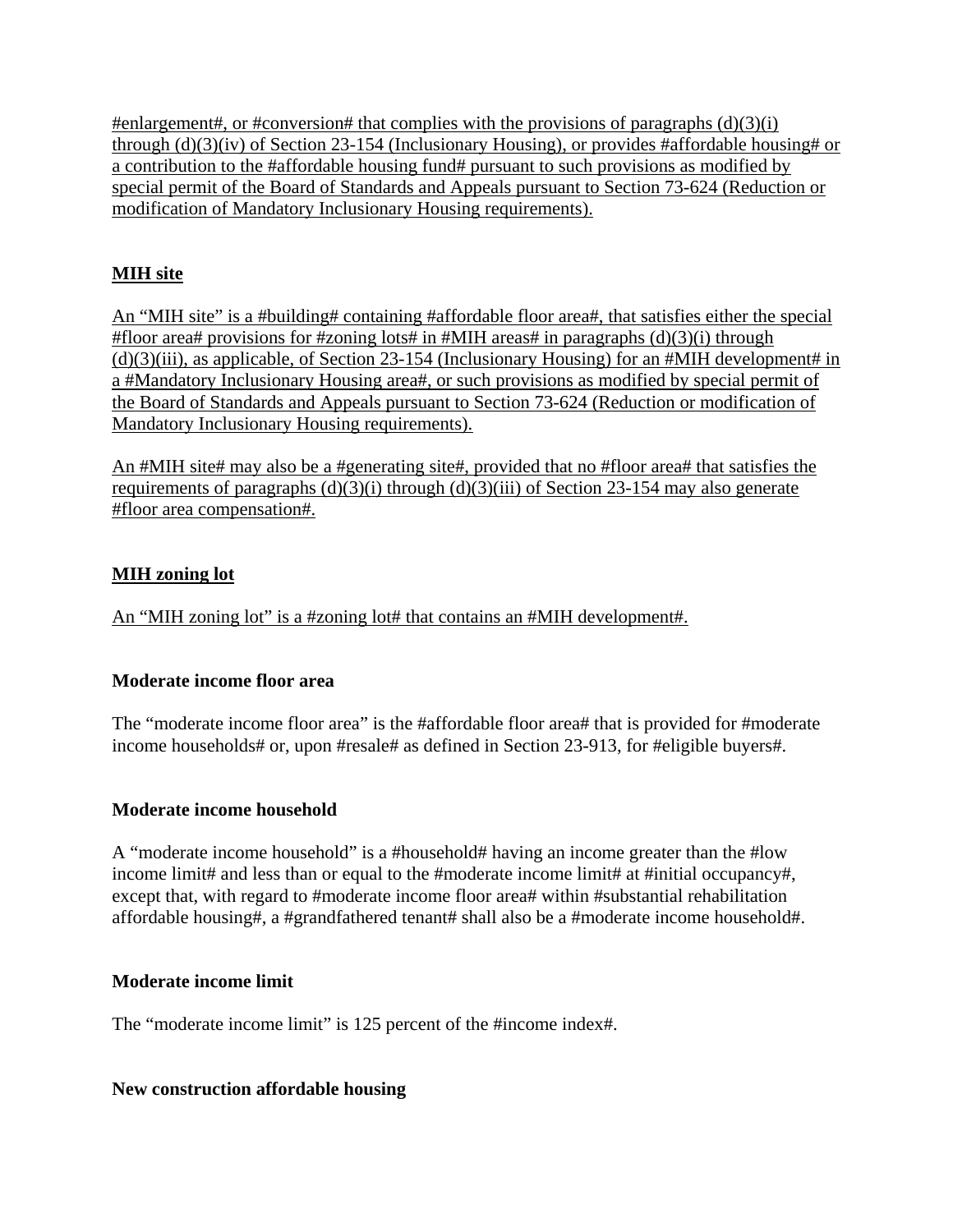"New construction affordable housing" is #affordable housing# that:

- (a) is located in a #building# or portion thereof that did not exist on a date which is 36 months prior to the #regulatory agreement date#;
- (b) is located in #floor area# for which the Department of Buildings first issued a temporary or permanent certificate of occupancy on or after the #regulatory agreement date#; and
- (c) complies with such additional criteria as may be specified by #HPD# in the #guidelines#.

### **Permit notice**

For #compensated developments#, Aa "permit notice" is a notice from #HPD# to the Department of Buildings stating that building permits may be issued to a #compensated development# to utilize #floor area compensation# from all or a portion of the #affordable floor area# on a #generating site#. Any #permit notice# shall:

- (a) state the amount of #low income floor area#, #moderate income floor area# or #middle income floor area# attributable to such #generating site#;
- (b) state whether the #affordable housing# comprising such #low income floor area#, #moderate income floor area# or #middle income floor area# is #new construction affordable housing#, #substantial rehabilitation affordable housing# or #preservation affordable housing#;
- (c) state whether the #affordable housing# comprising such #low income floor area#, #moderate income floor area# or #middle income floor area# has utilized #public funding#; and
- (d) specify the amount of such #affordable housing# that the #compensated development# may utilize to generate #floor area compensation#.

For #MIH developments#, a #permit notice# is a notice from #HPD# to the Department of Buildings stating that building permits may be issued for any #development#, #enlargement# or #conversion# subject to the special #floor area# requirements of paragraph (d) of Section 23-154 (Inclusionary Housing), or any modification of such provisions by special permit of the Board of Standards and Appeals pursuant to Section 73-624 (Reduction or modification of Mandatory Inclusionary Housing requirements). Such #permit notice# shall state the amount of #affordable floor area# provided on an #MIH site# or the amount of #floor area# for which a contribution to the #affordable housing fund# has been made.

#### **Preservation affordable housing**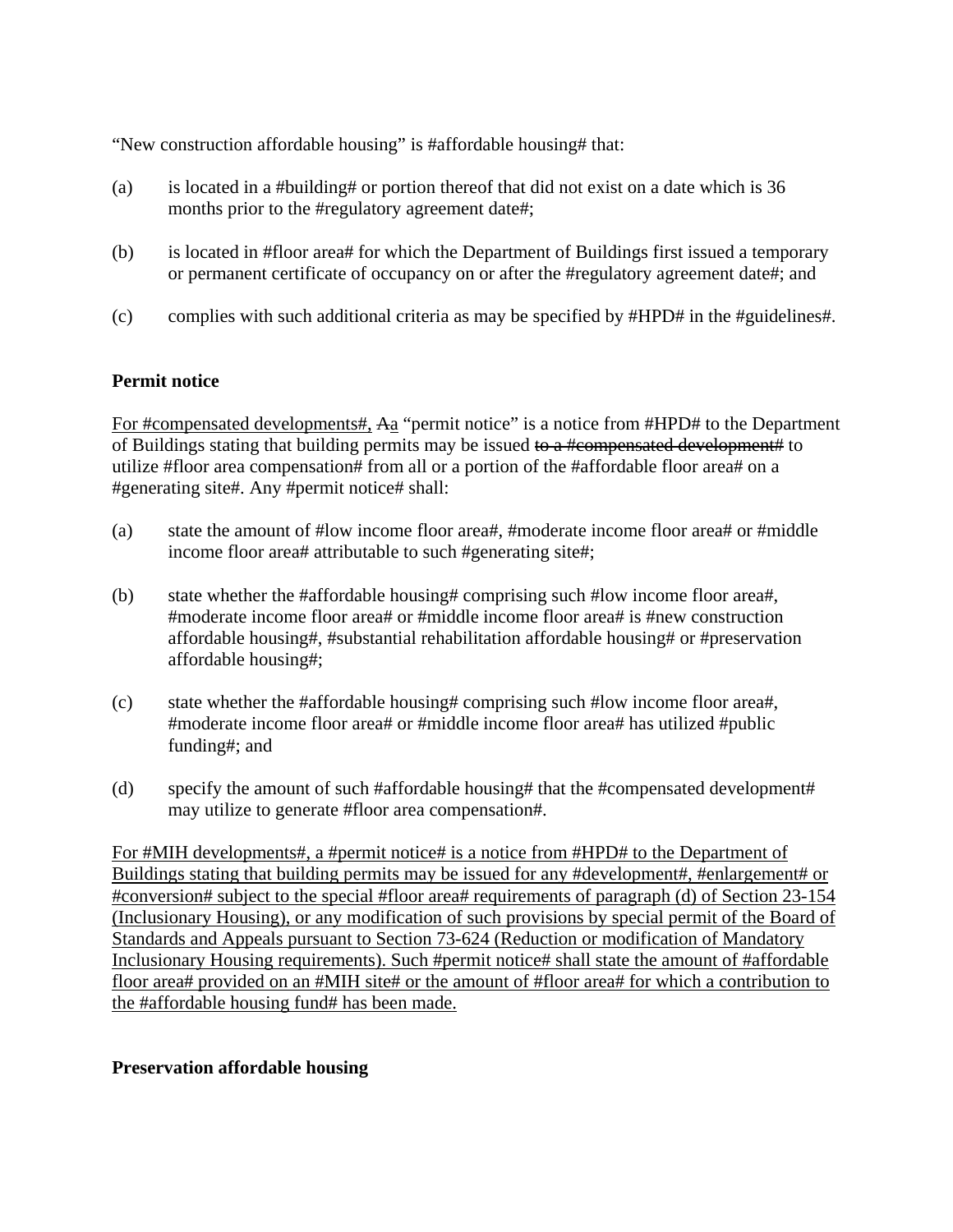"Preservation affordable housing" is #affordable housing# that:

- (a) is a #generating site# that existed and was legally permitted to be occupied on the #regulatory agreement date#, except as permitted in the #guidelines#; and
- (b) complies with the provisions of Section 23-961, paragraph (e) (Special requirements for rental preservation affordable housing) or Section 23-962, paragraph (f) (Special requirements for #homeownership preservation affordable housing#), as applicable.

### **Public funding**

"Public funding" is any grant, loan or subsidy from any Federal, State or local agency or instrumentality, including, but not limited to, the disposition of real property for less than market value, purchase money financing, construction financing, permanent financing, the utilization of bond proceeds and allocations of low income housing tax credits. #Public funding# shall not include the receipt of rent subsidies pursuant to Section 8 of the United States Housing Act of 1937, as amended, or an exemption or abatement of real property taxes pursuant to Section 420 a, Section 420-c, Section 421-a, Section 422, Section 488-a or Section 489 of the Real Property Tax Law, Article XI of the Private Housing Finance Law or such other programs of full or partial exemption from or abatement of real property taxation as may be specified in the #guidelines#.

#### **Qualifying household**

In a #Mandatory Inclusionary Housing area#, a "qualifying household" is a #low income household#, #moderate income household#, or #middle income household# with an income not exceeding the applicable #income band# as specified in paragraphs  $(d)(3)(i)$  through  $(d)(3)(iii)$  of Section 23-154 (Inclusionary Housing) or as provided by special permit of the Board of Standards and Appeals pursuant to Section 73-624 (Reduction or modification of Mandatory Inclusionary Housing requirements).

#### **Regulatory agreement**

A "regulatory agreement" is an agreement between #HPD# and the owner of the #affordable housing# or, for #MIH sites#, a restrictive declaration or other document as provided in the #guidelines#, that requires compliance with all applicable provisions of an #affordable housing plan# or #MIH application#, Section 23-90, inclusive, other applicable provisions of this Resolution, and the #guidelines#.

#### **Regulatory agreement date**

The "regulatory agreement date" is, with respect to any #affordable housing#, the date of execution of the applicable #regulatory agreement#. If a #regulatory agreement# is amended at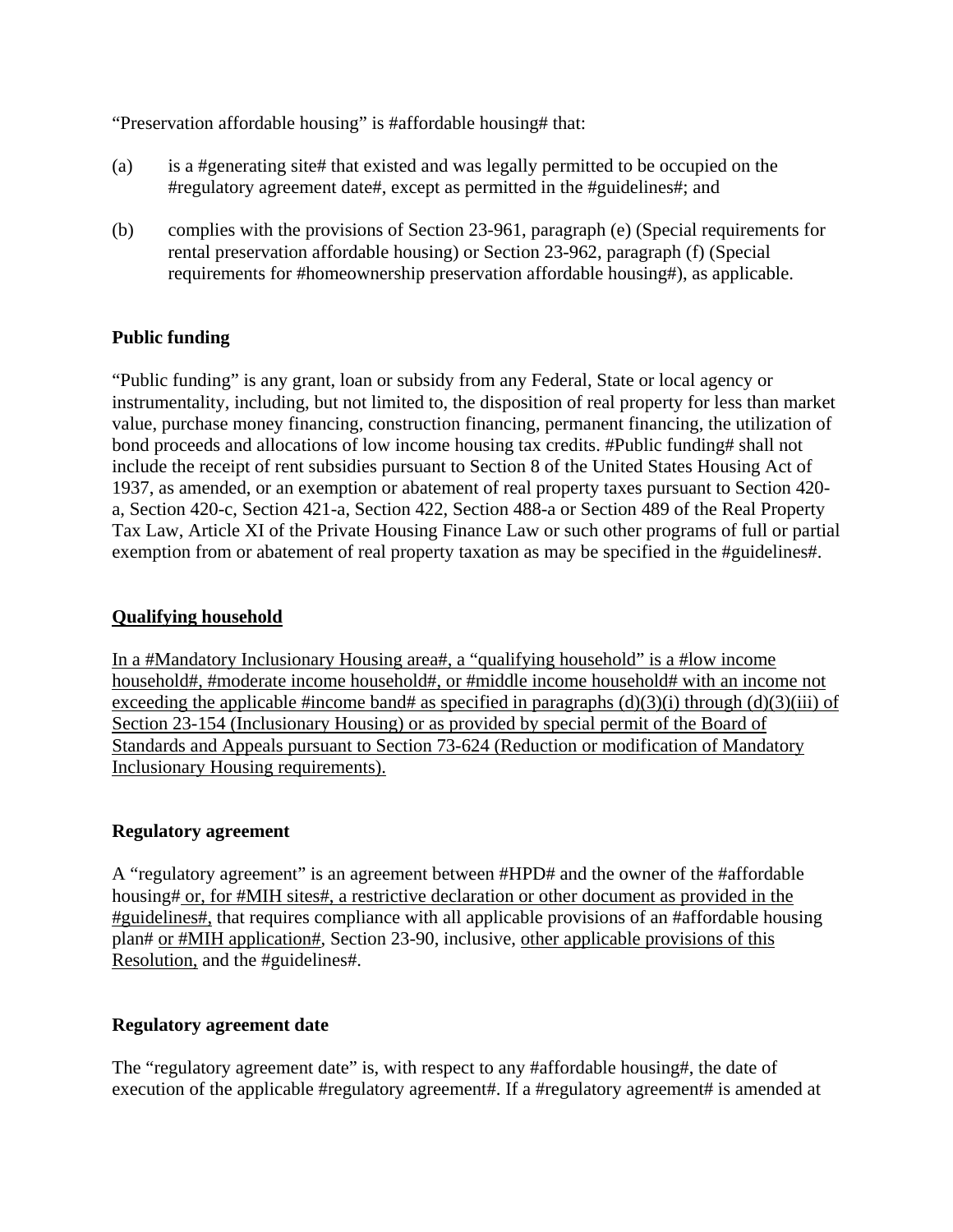any time, the #regulatory agreement date# is the original date of execution of such #regulatory agreement#, without regard to the date of any amendment.

## **Regulatory period**

The "regulatory period" is, with respect to any #generating site#, the entire period of time during which any #floor area compensation# generated by the #affordable floor area# on such #generating site# is the subject of a permit, temporary certificate of occupancy or permanent certificate of occupancy issued by the Department of Buildings, or is otherwise under construction or in use in a #compensated development#.

With respect to any #MIH site#, the #regulatory period# is the entire period of time during which #affordable floor area# on such #MIH site# satisfies the requirements of the special #floor area# provisions for #zoning lots# in #MIH areas# in paragraph (d) of Section 23-154 (Inclusionary Housing) for an #MIH development# or any modification of such provisions by special permit of the Board of Standards and Appeals pursuant to Section 73-624 (Reduction or modification of Mandatory Inclusionary Housing requirements), is the subject of a permit, temporary certificate of occupancy or permanent certificate of occupancy issued by the Department of Buildings, or is otherwise under construction or in use.

## **Substantial rehabilitation affordable housing**

"Substantial rehabilitation affordable housing" is #affordable housing# that:

- (a) is a #generating site# that existed on the #regulatory agreement date#; and
- (b) complies with the provisions of Section 23-961, paragraph (f) (Special requirements for rental #substantial rehabilitation affordable housing#), or Section 23-962, paragraph (g) (Special requirements for #homeownership substantial rehabilitation affordable housing#), as applicable.

## **Super's unit**

A "super's unit" is, in any #generating site# or MIH site, not more than one #dwelling unit# or #rooming unit# that is reserved for occupancy by the superintendent of such #building#.

# **23-912 Definitions applying to rental affordable housing**

The following definitions shall apply to rental #affordable housing#: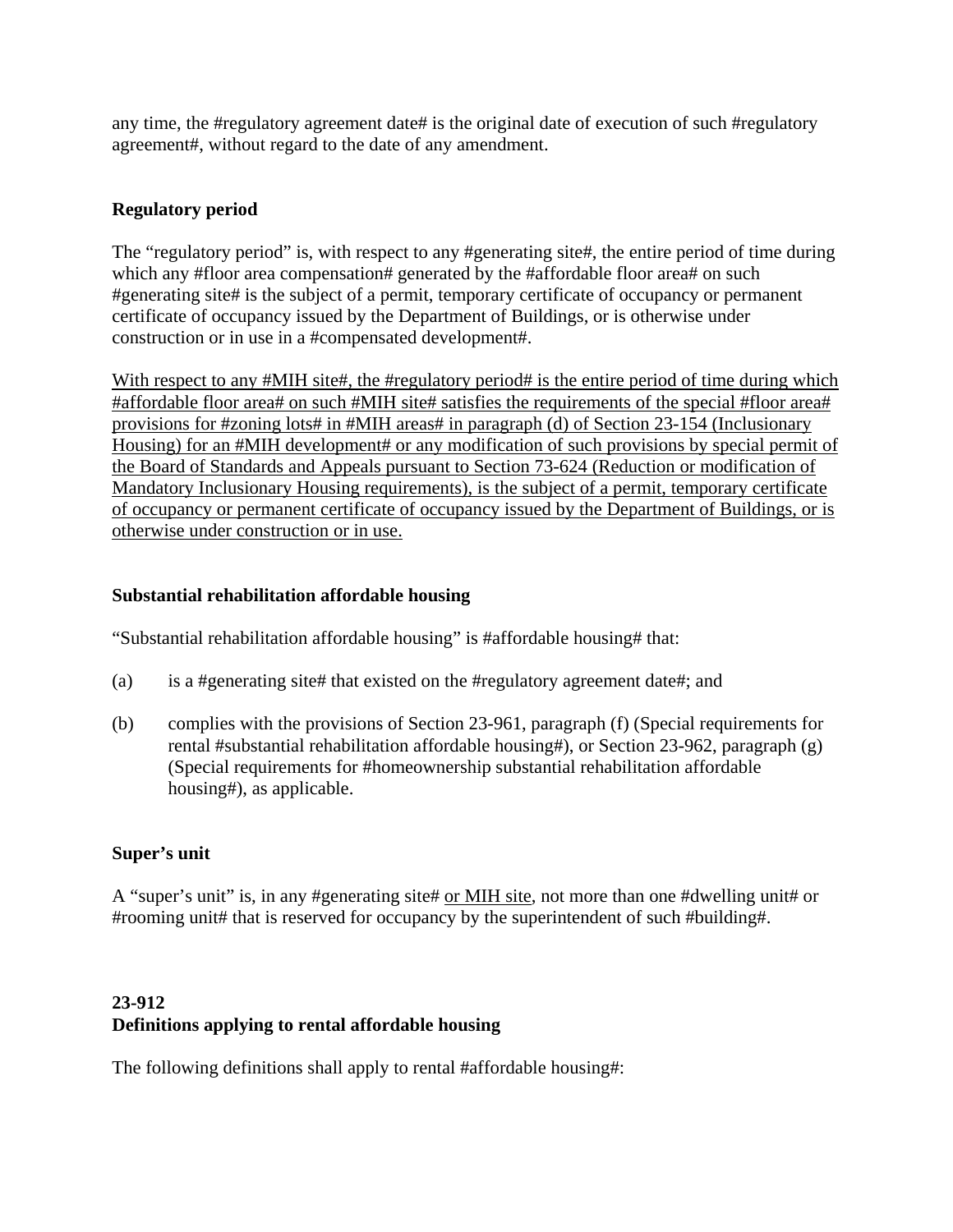## **Legal regulated rent**

A "legal regulated rent" is, with respect to any #affordable housing unit#, the initial #monthly rent# registered with the Division of Housing and Community Renewal at #rent-up# in accordance with paragraph (b) of Section 23-961 (Additional requirements for rental affordable housing).

#### **Maximum monthly rent**

The "maximum monthly rent" is:

- (a) 30 percent of the #low income limit# for an #affordable housing unit# restricted to occupancy by #low income households#, divided by 12, minus the amount of any applicable #utility allowance#;
- (b) 30 percent of the #moderate income limit# for an #affordable housing unit# restricted to occupancy by #moderate income households#, divided by 12, minus the amount of any applicable #utility allowance#; and
- (c) 30 percent of the #middle income limit# for an #affordable housing unit# restricted to occupancy by #middle income households#, divided by 12, minus the amount of any applicable #utility allowance#.

For #MIH sites#, the #maximum monthly rent# for an #affordable housing unit# restricted to occupancy by a #qualifying household# is 30 percent of the #income band# applicable to that unit, divided by 12, minus any applicable utility allowance.

## **Monthly rent**

The "monthly rent" is the monthly amount charged, pursuant to paragraph (b) of Section 23-961 (Additional requirements for rental affordable housing), to a tenant in an #affordable housing unit#.

#### **Rent stabilization**

"Rent stabilization" is the Rent Stabilization Law of 1969 and the Emergency Tenant Protection Act of 1974 and all regulations promulgated pursuant thereto or in connection therewith. If the Rent Stabilization Law of 1969 or the Emergency Tenant Protection Act of 1974 is repealed, invalidated or allowed to expire, #rent stabilization# shall be defined as set forth in the #guidelines#.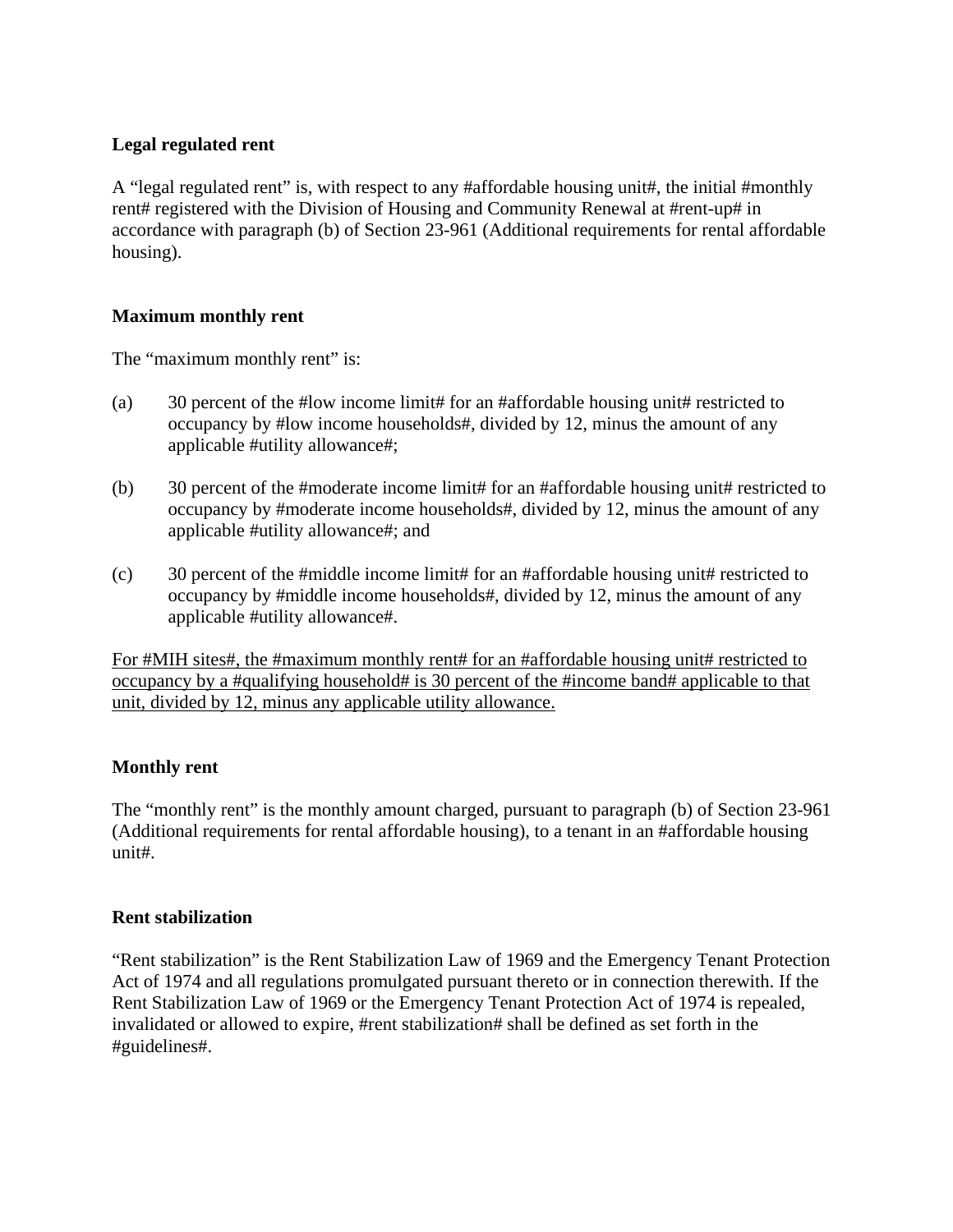#### **Rent-up**

"Rent-up" is the first rental of vacant #affordable housing units# on or after the #regulatory agreement date#, except that, where one or more #affordable housing units# in #preservation affordable housing# or #substantial rehabilitation affordable housing# were occupied by #grandfathered tenants# on the #regulatory agreement date#, #rent-up# shall have the same meaning as #regulatory agreement date#.

### **Rent-up date**

The "rent-up date" is the date upon which leases for a percentage of vacant #affordable housing units# set forth in the #guidelines# have been executed, except that, where one or more #affordable housing units# in #preservation affordable housing# or #substantial rehabilitation affordable housing# were occupied by #grandfathered tenants# on the #regulatory agreement date#, the #rent-up date# is the #regulatory agreement date#.

### **Supportive housing project**

A "supportive housing project" is a non-profit institution with sleeping accommodations, as specified in Section 22-13 (Use Group 3), where:

- (a) 100 percent of the #supportive housing units# within such #generating site#, have been restricted to use as #affordable housing# for persons with special needs pursuant to a #regulatory agreement#;
- (b) such #generating site# does not contain any #dwelling unit# or #rooming unit# that is not #accessory#; and
- (c) such #generating site# is not a #compensated development#.

However, in a #Mandatory Inclusionary Housing area#, a #supportive housing project# is a #building# or a portion thereof that is a non-profit institution with sleeping accommodations, as specified in Section 22-13 restricted to use as #affordable housing# for persons with special needs pursuant to a #regulatory agreement#.

#### **Supportive housing unit**

A "supportive housing unit" is #floor area# in a #supportive housing project# that consists of sleeping quarters for persons with special needs and any private living space appurtenant thereto.

#### **Utility allowance**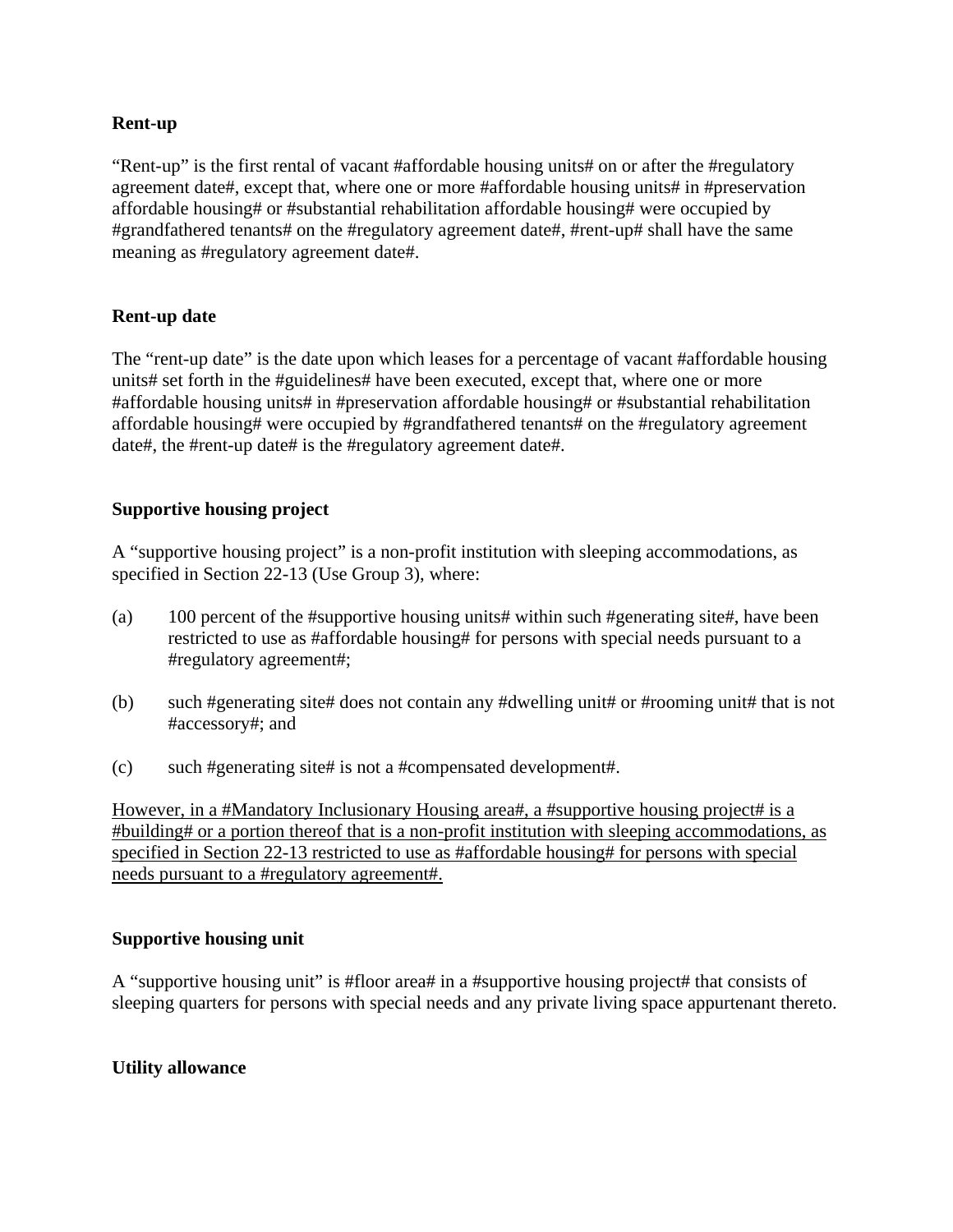A "utility allowance" is a monthly allowance set by #HPD# for the payment of utilities where the tenant of an #affordable housing unit# is required to pay all or a portion of the utility costs with respect to such #affordable housing unit# in addition to any payments of #monthly rent#.

# **23-913 Definitions applying to homeownership affordable housing**

The following definitions shall apply to #homeownership affordable housing#, where #homeownership# is as defined in this Section:

## **Appreciated price**

The "appreciated price" for any #homeownership affordable housing unit# is the product of the #sale# or #resale# price of such #homeownership affordable housing unit# on the previous #sale date# and the #appreciation index# applicable at #resale# as specified in the #guidelines#.

## **Appreciation cap**

The "appreciation cap" is the #resale# price at which the combined cost of #monthly fees#, #mortgage payments#, utilities and property taxes to be paid by the #homeowner# would be equal to 30 percent of:

- (a) 125 percent of the #income index# for a #homeownership affordable housing unit# that was restricted to occupancy by #low income households# at #sale#; or
- (b) 175 percent of the #income index# for a #homeownership affordable housing unit# that was restricted to occupancy by #moderate income households# at #sale#; or
- (c) 200 percent of the #income index# for a #homeownership affordable housing unit# that was restricted to occupancy by #middle income households# at #sale#.

For #MIH sites#, the multiple of the #income index# for #homeownership affordable housing units# occupied by #qualifying households# shall be as specified in the #guidelines#.

## **Appreciation index**

The "appreciation index" is 100 until August 1, 2010. On or after August 1, 2010, the #appreciation index# shall be a number greater than 100, representing the cumulative increase in #resale# price of a #homeownership affordable housing unit# permitted pursuant to the annual rates of increase established by #HPD#.

#HPD# shall set the annual rate of increase at the same rate as the percentage change in the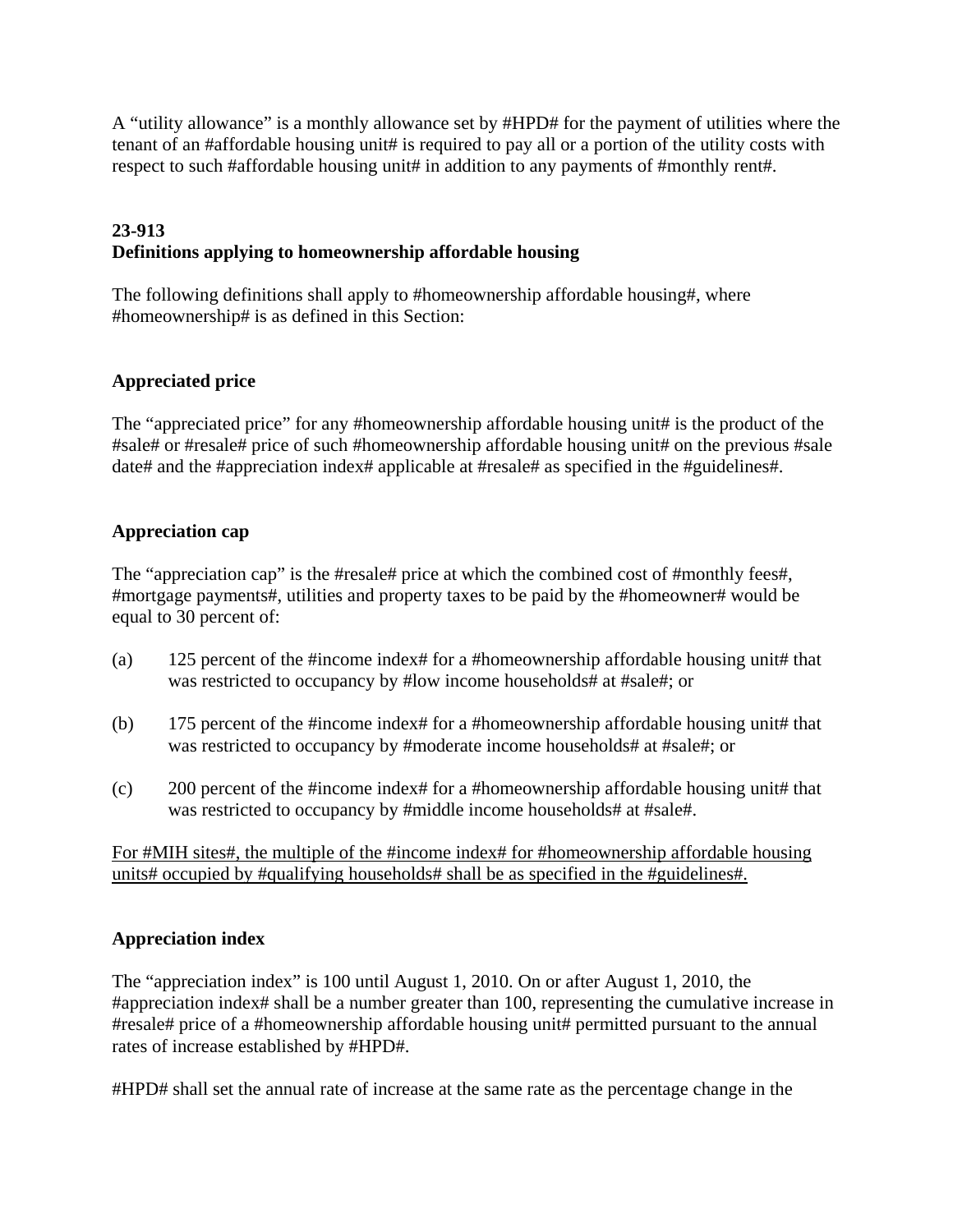Consumer Price Index for all urban consumers, as defined by the U.S. Bureau of Labor Statistics, for the 12 months ended on June 30 of that year, plus one percent per year, but the annual rate of increase shall be no less than one percent per year. #HPD# shall adjust the Consumer Price Index component of the #appreciation index# on August 1 of each calendar year, commencing on August 1, 2010, based on the percentage change in the Consumer Price Index for the 12 months ended on June 30 of that calendar year. For a fraction of a year, the components of the #appreciation index# shall be set as specified in the #guidelines#. #HPD# may adjust the methodology for calculating the #appreciation index# not more than once every two years in accordance with the #guidelines#.

### **Commencement date**

The "commencement date" is the date upon which #sales# for a percentage of #homeownership affordable housing units# in a #generating site# or #MIH site# set forth in the #guidelines# have been completed, except that, where one or more #homeownership affordable housing units# in #preservation affordable housing# or #substantial rehabilitation affordable housing# were occupied by #grandfathered tenants# on the #regulatory agreement date#, the #commencement date# is the #regulatory agreement date#.

#### **Condominium association**

A "condominium association" is an organization of condominium #homeowners#, with a form of governance specified in the #guidelines#, that manages the common areas and #capital elements# of a #generating site# or #MIH site#.

#### **Cooperative corporation**

A "cooperative corporation" is any corporation organized exclusively for the purpose of providing housing accommodations to shareholders who are persons or families entitled, by reason of ownership of shares in such corporation, to residential occupancy.

#### **Down payment**

The "down payment" is a payment that is not secured by any form of debt, made on or before the #sale date# by the #eligible buyer# approved by the #administering agent# to purchase a #homeownership affordable housing unit#.

#### **Eligible buyer**

An "eligible buyer" is a #household# that qualifies to buy a specific #homeownership affordable housing unit#. Such a #household# shall: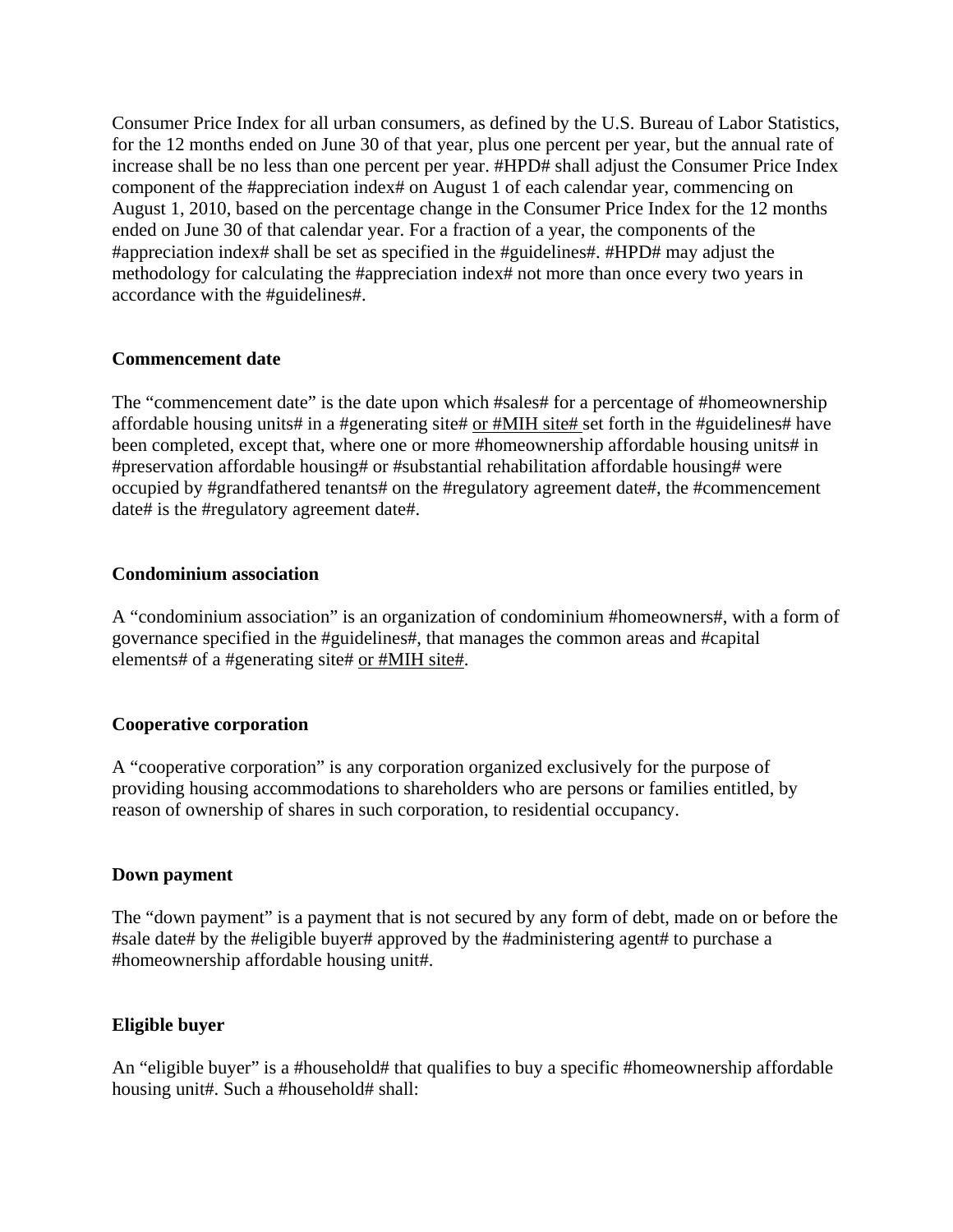- (a) except in the case of #succession#:
	- (1) be, at the time of application for an initial #sale#, a #low income household#, #moderate income household#,  $\Theta$  are #middle income household# or #qualifying household# for which, at the #initial price#, the combined cost of #monthly fees#, #mortgage payments#, utilities and property taxes that would be paid for a #homeownership affordable housing unit# is not more than 35 percent and not less than 25 percent of such #household's# income. However, for a #household# that resided on a #generating site# or #MIH site# on the date of submission of an #affordable housing plan#, #HPD# may waive the requirement that housing costs be not less than 25 percent of such #household's# income;
	- (2) be, at the time of application for a #resale#, in the case of an #affordable housing unit# initially limited to #sale# to a #low income household#, #moderate income household#, or #middle income household#, or #qualifying household#, any #household# for which, at the #maximum resale price#, the combined cost of #monthly fees#, #mortgage payments#, utilities and property taxes that would be paid for a #homeownership affordable housing unit# is not more than 35 percent and not less than 25 percent of such #household's# income;
	- (3) have cash or equivalent assets that are at least equal to the required #down payment# for such #affordable housing unit#. However, #HPD# may waive this requirement for a #household# that resided on a #generating site# or #MIH site# on the date of submission of an #affordable housing plan# to #HPD#; and
	- (4) meet such additional eligibility requirements as may be specified in the #guidelines#.
- (b) in the case of #succession#:
	- (1) be, at the time of application, a #household# for which, at the #maximum resale price#, the combined cost of #monthly fees#, #imputed mortgage payments#, utilities and property taxes for the subject #homeownership affordable housing unit# is not less than 25 percent of such #household's# income; and
	- (2) meet such additional eligibility requirements as may be specified in the #guidelines#.

A #grandfathered tenant# is not an #eligible buyer# unless such #grandfathered tenant# has been certified by the #administering agent# to have an annual income at or below the #low income limit#, #moderate income limit# or #middle income limit#, as applicable to such #homeownership affordable housing unit# or, for #MIH sites#, meets such qualifications for eligibility specified in the #guidelines#.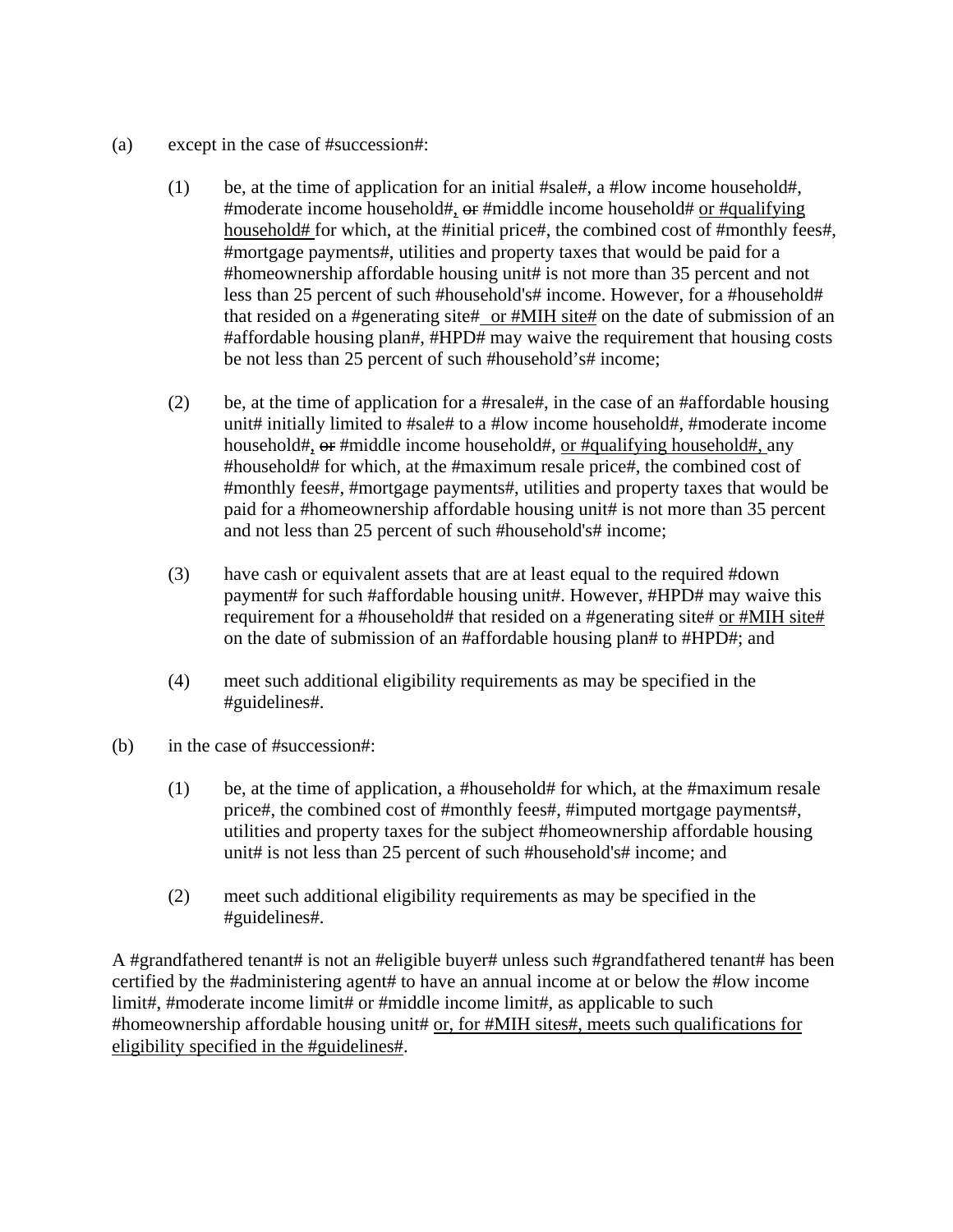## **Family member**

"Family member" shall have the meaning set forth in the #guidelines#.

#### **Homeowner**

A "homeowner" is a person or persons who:

- (a) owns a condominium #homeownership affordable housing unit# and occupies such condominium #homeownership affordable housing unit# in accordance with owner occupancy requirements set forth in the #guidelines#; or
- (b) owns shares in a #cooperative corporation#, holds a proprietary lease for an #homeownership affordable housing unit# owned by such #cooperative corporation# and occupies such #homeownership affordable housing unit# in accordance with owner occupancy requirements set forth in the #guidelines#.

### **Homeownership**

"Homeownership" is a form of tenure for housing, including #dwelling units# occupied by either the owner as a separate condominium, a shareholder in a #cooperative corporation# pursuant to the terms of a proprietary lease, a #grandfathered tenant# or an authorized sublettor pursuant to the #guidelines#.

#### **Imputed mortgage payment**

An "imputed mortgage payment" is the maximum #mortgage payment# at prevailing interest rates for a qualifying #mortgage# that could be paid to purchase a #homeownership affordable housing unit# at the #maximum resale price#, calculated in accordance with the #guidelines#.

#### **Initial price**

The "initial price" is the price at which a #homeownership affordable housing unit# may be offered for #sale# for the first time, pursuant to a #regulatory agreement#.

#### **Maximum resale price**

The "maximum resale price" for a #homeownership affordable housing unit# is the lesser of the #appreciated price# or the #appreciation cap# for such #homeownership affordable housing unit#.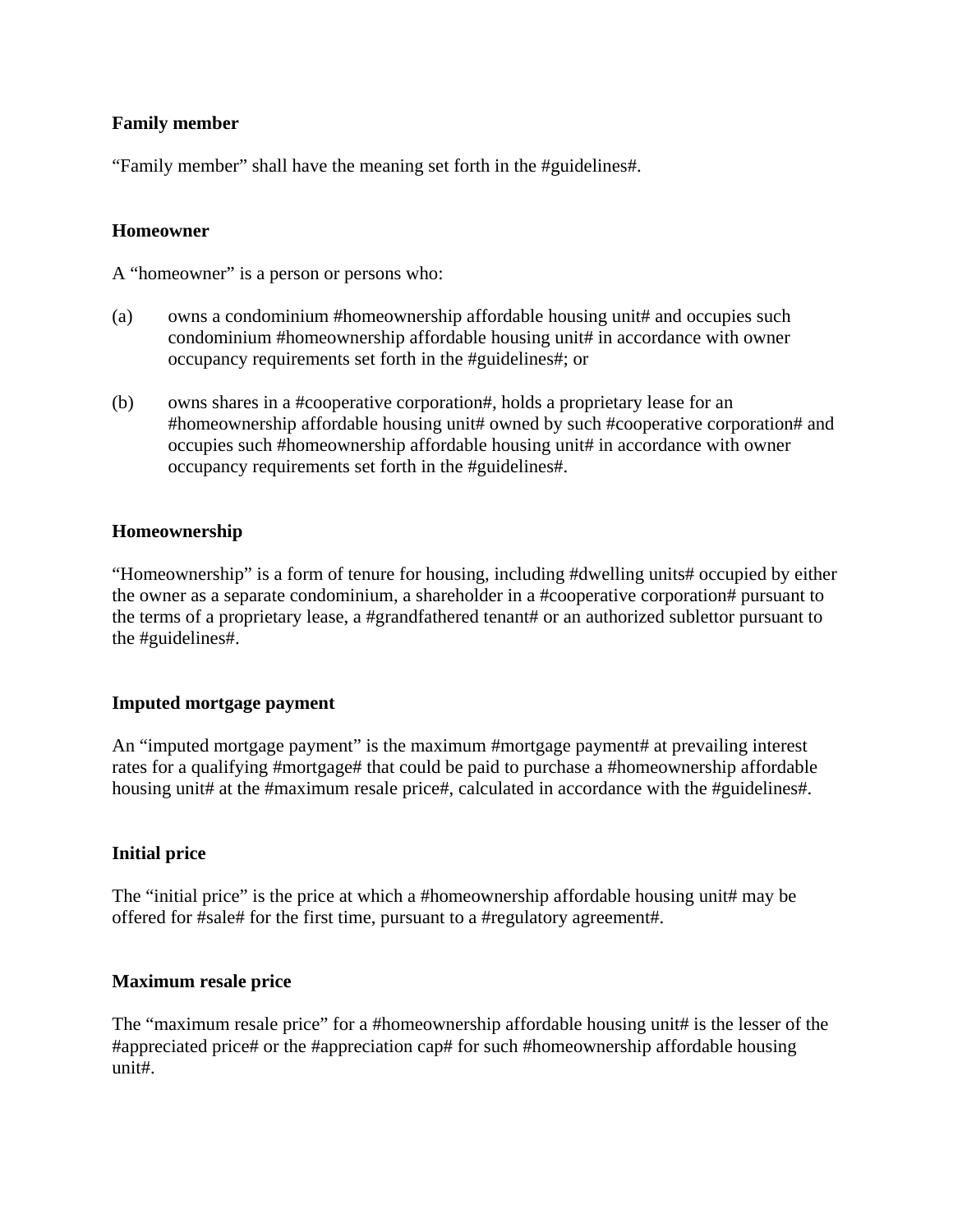## **Monthly fees**

The "monthly fees" are any payments charged to a #homeowner# by a #cooperative corporation# or #condominium association# to provide for the reimbursement of the applicable #homeownership affordable housing unit's# share of the expenses of such #cooperative corporation# or #condominium association#, as permitted by the #regulatory agreement#.

#### **Mortgage**

A "mortgage" is a mortgage loan, or a loan to purchase shares in a #cooperative corporation#, that has been approved by the #administering agent# and that has a fixed rate of interest, a term of at least 30 years at every #sale# and #resale#, a value not exceeding 90 percent of the #sale# price of such #homeownership affordable housing unit# at the time of the initial #sale# or 90 percent of the #maximum resale price# of such #homeownership affordable housing unit# at any time after the initial #sale#, and that is otherwise in compliance with the #guidelines#.

### **Mortgage payment**

The "mortgage payment" is any monthly repayment of principal and interest on a #mortgage#.

#### **Resale**

A "resale" is any transfer of title to a condominium #homeownership affordable housing unit# after the first #sale# or any transfer of ownership of the shares in a #cooperative corporation# which are appurtenant to an #homeownership affordable housing unit# after the first #sale#.

#### **Sale**

A "sale" is the first transfer of title to a condominium #homeownership affordable housing unit# or the first transfer of ownership of the shares in a #cooperative corporation# which are appurtenant to an #homeownership affordable housing unit# on or after the #regulatory agreement date#.

#### **Sale date**

A "sale date" is the date of the #sale# or #resale# of any #homeownership affordable housing unit#. However, for #homeownership affordable housing units# in #preservation affordable housing# or #substantial rehabilitation affordable housing# occupied by #grandfathered tenants# on the #regulatory agreement date#, the initial #sale date# shall be the #regulatory agreement date#.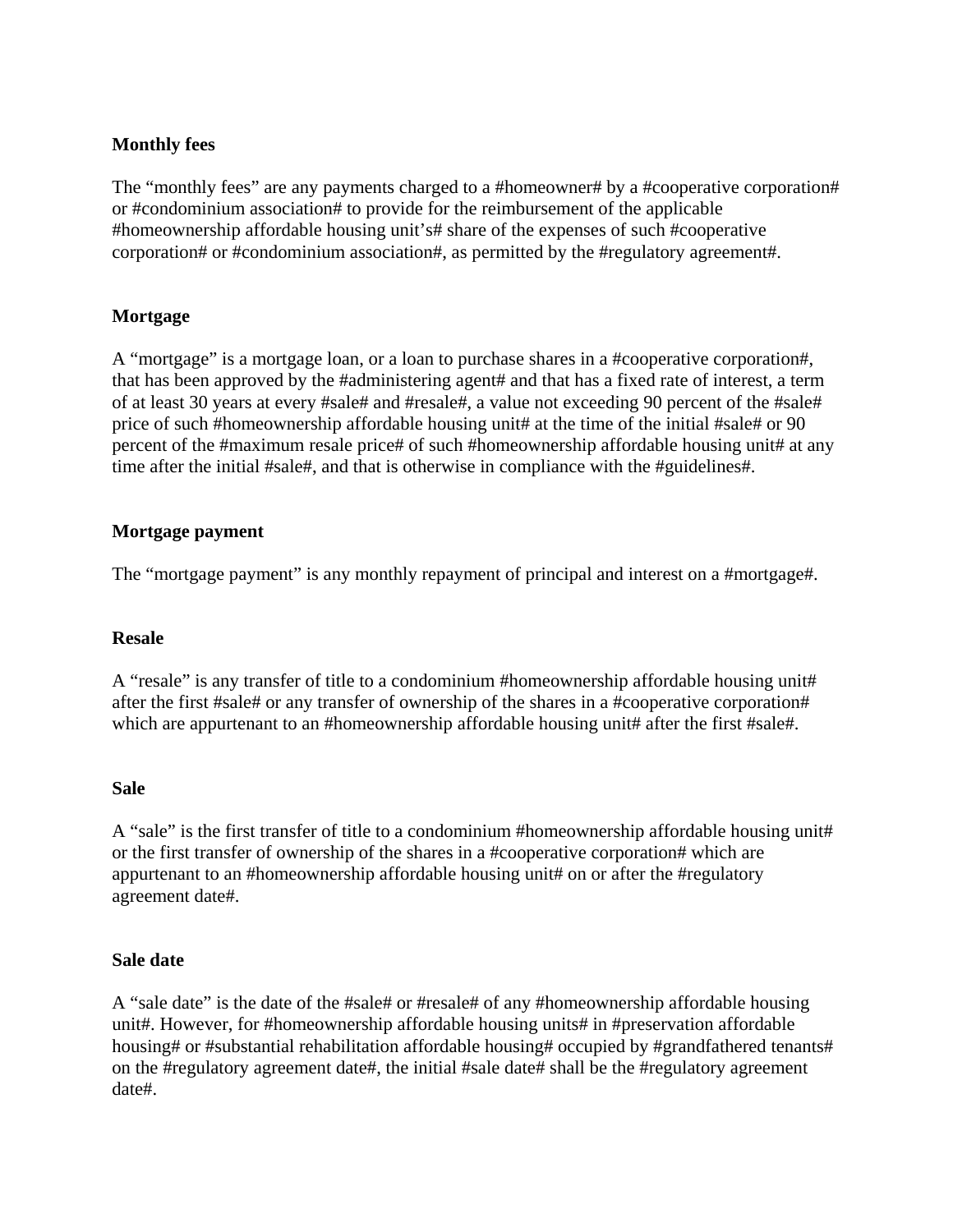#### **Succession**

"Succession" is a #resale# from a #homeowner# to a #family member# of such #homeowner#.

## **23-92 General Provisions**

The Inclusionary Housing Program is established to promote the creation and preservation of housing for residents with varied incomes in redeveloping neighborhoods and to enhance neighborhood economic diversity and thus to promote the general welfare. The requirements of this program are set forth in Section 23-90 (INCLUSIONARY HOUSING), inclusive.

Wherever the provisions of Section 23-90, inclusive, provide that approval is required, #HPD# may specify the form of such approval in the #guidelines#.

# **23-93 Applicability**

## **23-931 Lower income housing plans approved prior to July 29, 2009**

Any #lower income housing plan#, as defined by Section 23-93 prior to July 29, 2009, that has been approved by #HPD# prior to such date, and results, within one year after such approval, in the execution of a restrictive declaration pursuant to Section 23-95, paragraph (e), as such Section existed prior to July 29, 2009, shall be governed solely by the regulations in effect prior to July 29, 2009, unless a #regulatory agreement# with respect thereto specifically provides to the contrary. However, Section 23-9553 (Additional requirements for compensated developments and MIH developments) shall apply to any permits or certificates of occupancy for #compensated developments# issued on or after July 29, 2009.

The #floor area ratio# of a #compensated development# may be increased in exchange for #lower income housing#, pursuant to a #lower income housing plan#, as both terms were defined by Section 23-93 prior to July 29, 2009, provided such #lower income housing# complies with all applicable provisions of Section 23-90 (INCLUSIONARY HOUSING) in effect prior to July 29, 2009, except as provided in this Section. Where such a #compensated development# is located in an R10 District outside of #Inclusionary Housing designated areas#, the provisions of Section 23-951 (Floor area compensation in R10 Districts other than Inclusionary Housing designated areas) paragraph (a) of Section 23-154 (Inclusionary Housing) shall not apply, and Section 23-941 (In R10 Districts other than Inclusionary Housing designated areas) as such Section existed prior to July 29, 2009, shall apply.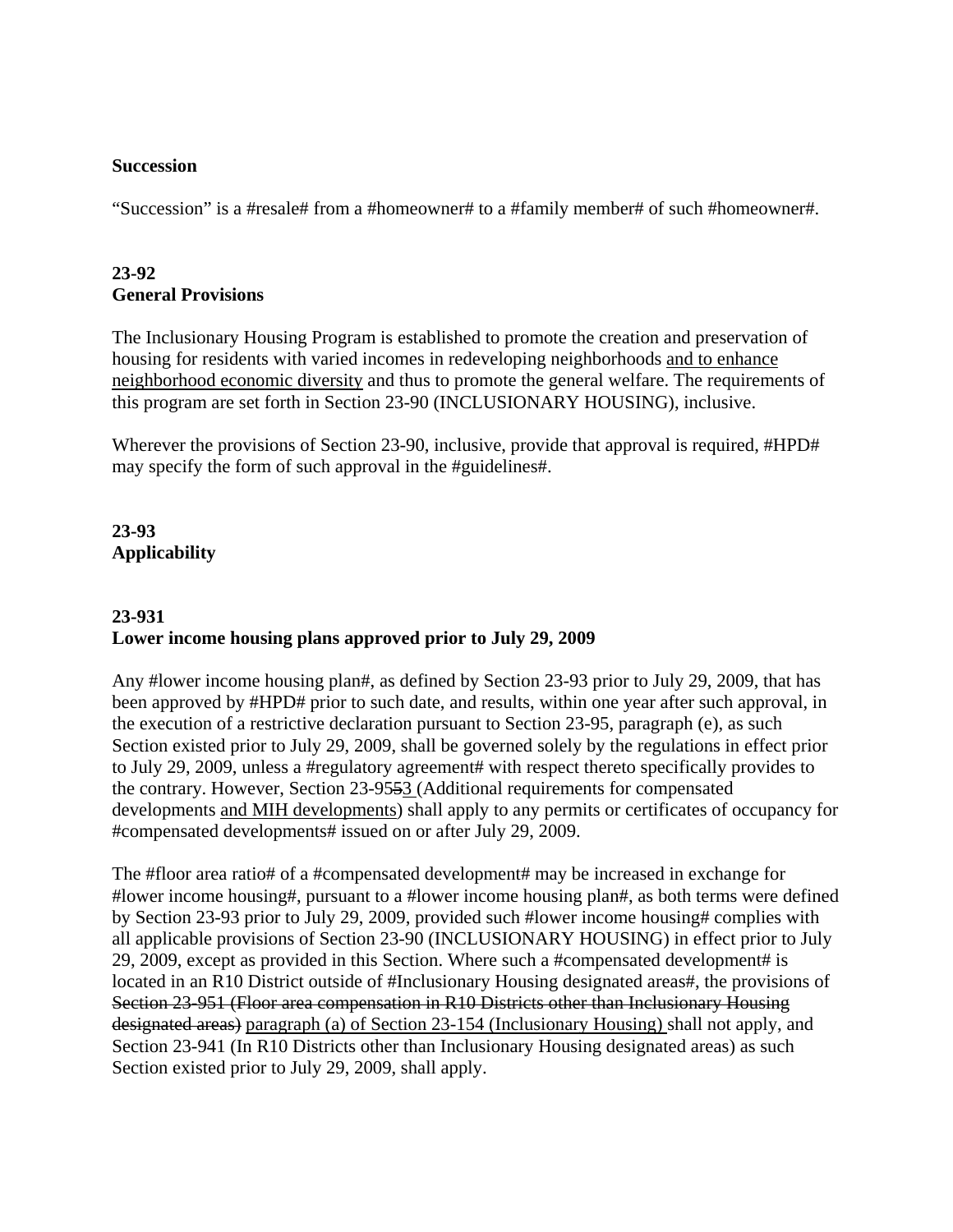Any #lower income housing plan#, as such term was defined prior to July 29, 2009, that has been approved by #HPD# prior to such date, and any legal document related thereto, may be modified by #HPD#, to apply the provisions of paragraph (b), (Monthly rent), of Section 23-961 to such #lower income housing plan#.

# **23-932 R10 districts**

The Inclusionary Housing Program shall apply in all R10 Districts located in #Inclusionary Housing designated areas#, subject to the provisions of paragraph (b) of Section 23-154 (Inclusionary Housing), and in all R10 districts located in #Mandatory Inclusionary Housing areas#, pursuant to the provisions of paragraph (d) of such Section. The Inclusionary Housing Program shall apply in all other R10 Districts, subject to the provisions of paragraph (a) of Section 23-154 Section 23-951 (Floor area compensation in R10 Districts other than Inclusionary Housing designated areas), as applicable.

## **23-933 Inclusionary Housing designated areas and Mandatory Inclusionary Housing areas**

The Inclusionary Housing Program shall apply in #Inclusionary Housing designated areas#, and #Mandatory Inclusionary Housing areas#.

The Inclusionary Housing Program shall also apply in special purpose districts when specific zoning districts or areas are defined as #Inclusionary Housing designated areas# or #Mandatory Inclusionary Housing areas# within the special purpose district.

The Inclusionary Housing Program shall also apply as a condition of City Planning Commission approval of special permits as set forth in Section 74-32 (Additional Considerations for Special Permit Use and Bulk Modifications), in Special Purpose Districts as set forth in Section 23-934 (Special permit approval in Special Purpose Districts), and in waterfront areas as set forth in Section 62-831 (General Provisions).

#Inclusionary Housing designated areas# and #Mandatory Inclusionary Housing areas#, with the applicable income mix options for each #Mandatory Inclusionary Housing area#, are listed in APPENDIX F of this Resolution.

# **23-934 Special permit approval in Special Purpose Districts**

Where a special purpose district includes a provision to grant modification of #use# or #bulk# by special permit of the City Planning Commission, and an application for such special permit would allow a significant increase in #residential floor area# where the special #floor area# requirements in #Mandatory Inclusionary Housing areas# of paragraph (d) of Section 23-154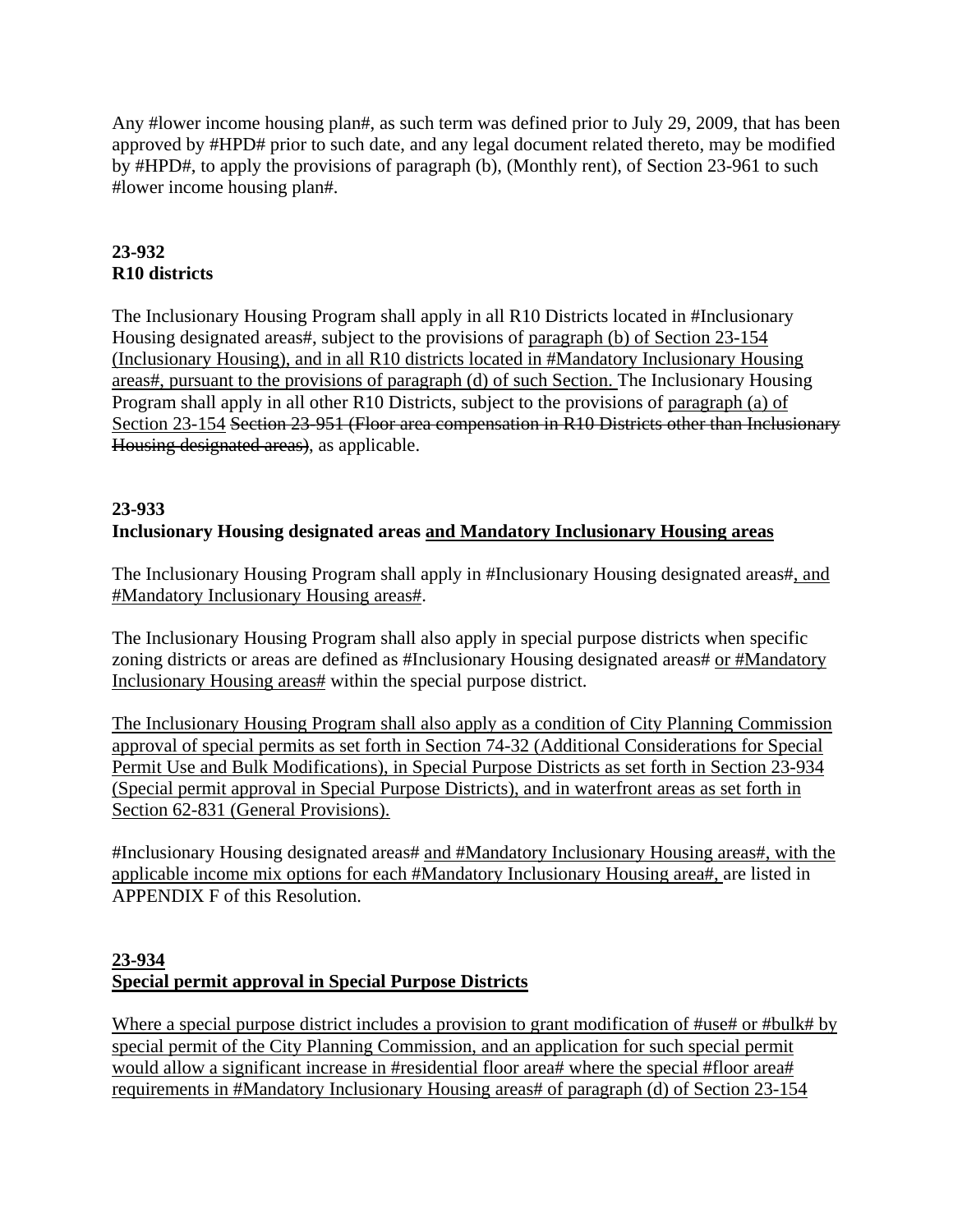(Inclusionary Housing) are not otherwise applicable, the Commission, in establishing the appropriate terms and conditions for the granting of such special permit, shall apply such requirements where consistent with the objectives of the Mandatory Inclusionary Housing program as set forth in Section 23-92 (General Provisions). However, where the Commission finds that such special permit application would facilitate significant public infrastructure or public facilities addressing needs that are not created by the proposed #development#, #enlargement# or #conversion#, or where the area affected by the special permit is eligible to receive transferred development rights pursuant to the Hudson River Park Act, as amended, the Commission may modify the requirements of such paragraph (d).

# **23-94 Methods of Providing Affordable Housing**

- (a) Except in #Mandatory Inclusionary Housing areas#, #Aaffordable housing# shall be either #new construction affordable housing#, #substantial rehabilitation affordable housing# or #preservation affordable housing#. In #Mandatory Inclusionary Housing areas#, #affordable housing# shall be either #new construction affordable housing# or a #conversion# from non-#residential# to #residential use#. Such #conversions# shall comply with the requirements of Section 23-90, inclusive, applicable to #new construction affordable housing#.
- (b) When determining whether #affordable housing# is #new construction affordable housing#, #substantial rehabilitation affordable housing# or #preservation affordable housing# in order to calculate #floor area compensation#, or when making a determination of which #building# or #building segment# constitutes a #generating site#, #HPD# may separately consider each #building# or #building segment# on a #zoning lot#. Where any such #building# consists of two or more contiguous sections separated by walls or other barriers, #HPD# may consider all relevant facts and circumstances when determining whether to consider the sections of such #building# separately or collectively, including, but not limited to, whether such sections share systems, utilities, entrances, common areas or other common elements and whether such sections have separate deeds, ownership, tax lots, certificates of occupancy, independent entrances, independent addresses or other evidence of independent functional use.
- (c) The amount of #affordable floor area# in any #generating site# or #MIH site# shall be determined based upon plans for such #generating site# or #MIH site# which have been approved by the Department of Buildings and which indicate thereon the amount of #floor area# devoted to #affordable housing# and the amount of #floor area# devoted to other #residential uses#. However, for #generating sites# where the Department of Buildings does not require #floor area# calculations, the amount of #affordable floor area# shall be determined by methods specified in the #guidelines#.
- (d) The amount of #low income#, #moderate income# and #middle income floor area# in a #generating site#, and the amount of qualifying #floor area# for any #income band# in an #MIH site#, shall be determined in by the same manner method as the calculation of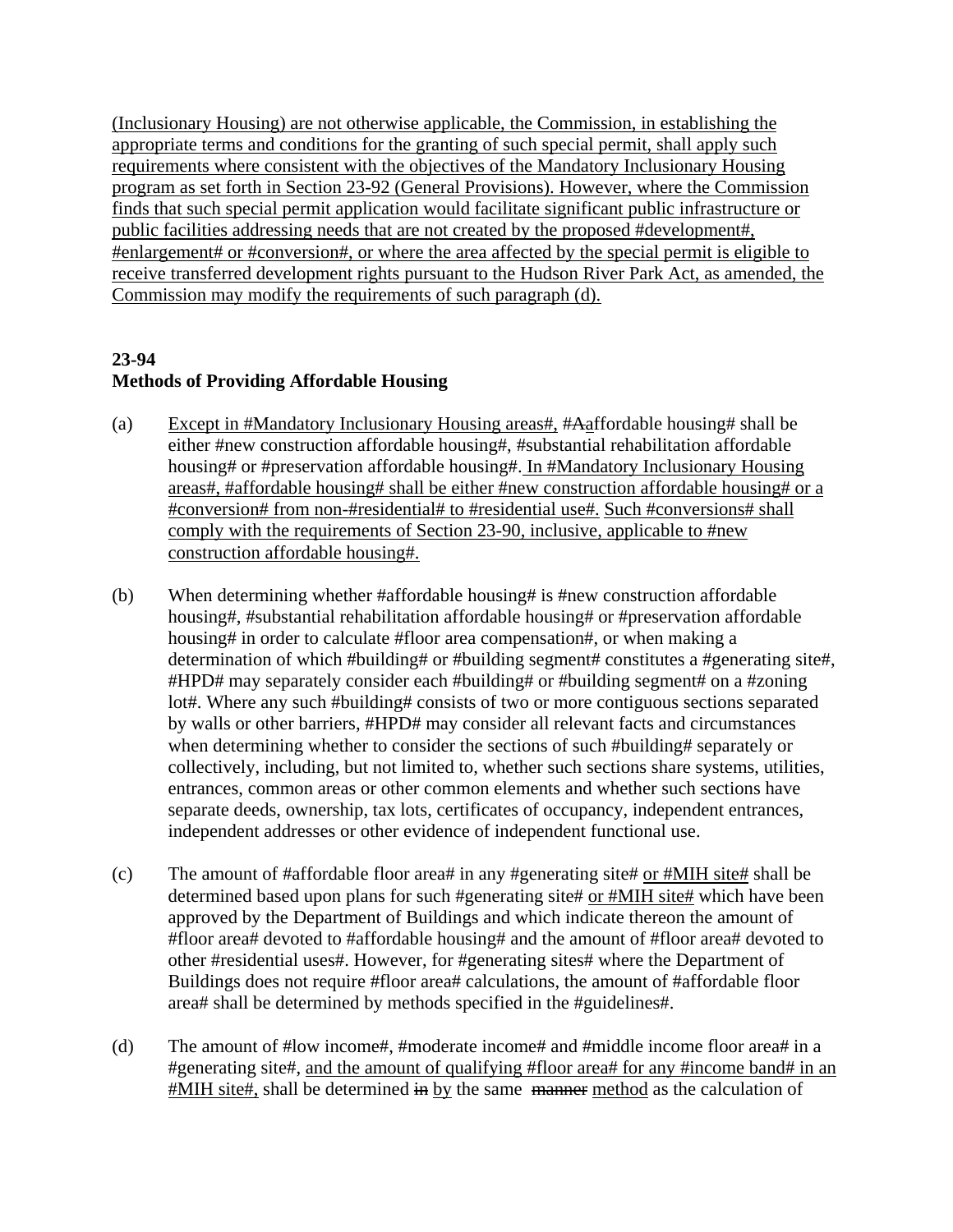#affordable floor area#.

- (e) #Affordable housing units# shall be either rental #affordable housing# or #homeownership affordable housing#.
- (f) An #MIH site# that is part of an #MIH zoning lot# and contains no #dwelling units# other than #affordable housing units# shall be either a #building# that:
	- (1) shares a common #street# entrance with another #building# on the #zoning lot# that contains #dwelling units# other than #affordable housing units#; or
	- (2) is independent, from grade at the #street wall line# to the sky, of any other #building# on the #zoning lot# containing #dwelling units# other than #affordable housing units#. Such #building# shall have its primary entrance on a #street# frontage that has primary entrances for other #residential buildings#, except where #HPD# determines that the primary entrance is located in a manner that does not stigmatize occupants of #affordable housing units#.

# **23-95 Compensated Zoning Lots and MIH Zoning Lots**

The #residential floor area ratio# of a #compensated zoning lot# may be increased, and the #residential floor area ratio# of an #MIH zoning lot# shall be determined, in accordance with the applicable provisions of Section 23-154 (Inclusionary Housing).

## **[THE FOLLOWING SECTIONS 23-951 THROUGH 23-953 HAVE BEEN MOVED TO PARAGRAPHS (a) THROUGH (c) OF SECTION 23-154]:**

#### **23-951**

## **Floor area compensation in R10 Districts other than Inclusionary Housing designated areas**

The #residential floor area ratio# of a #compensated zoning lot# may be increased from 10.0 to a maximum of 12.0 at the rate set forth in this Section, if such #compensated zoning lot# provides #affordable housing# that is restricted to #low income floor area#.

For each square foot of #floor area# provided for a type of #affordable housing# listed in the table in this Section, the #floor area# of the #compensated zoning lot# may be increased by the number of square feet set forth in the table, as applicable. Any #generating site# for which #public funding# has been received within the 15 years preceding the #regulatory agreement date#, or for which #public funding# is committed to be provided subsequent to such date, shall be deemed to be provided with #public funding#.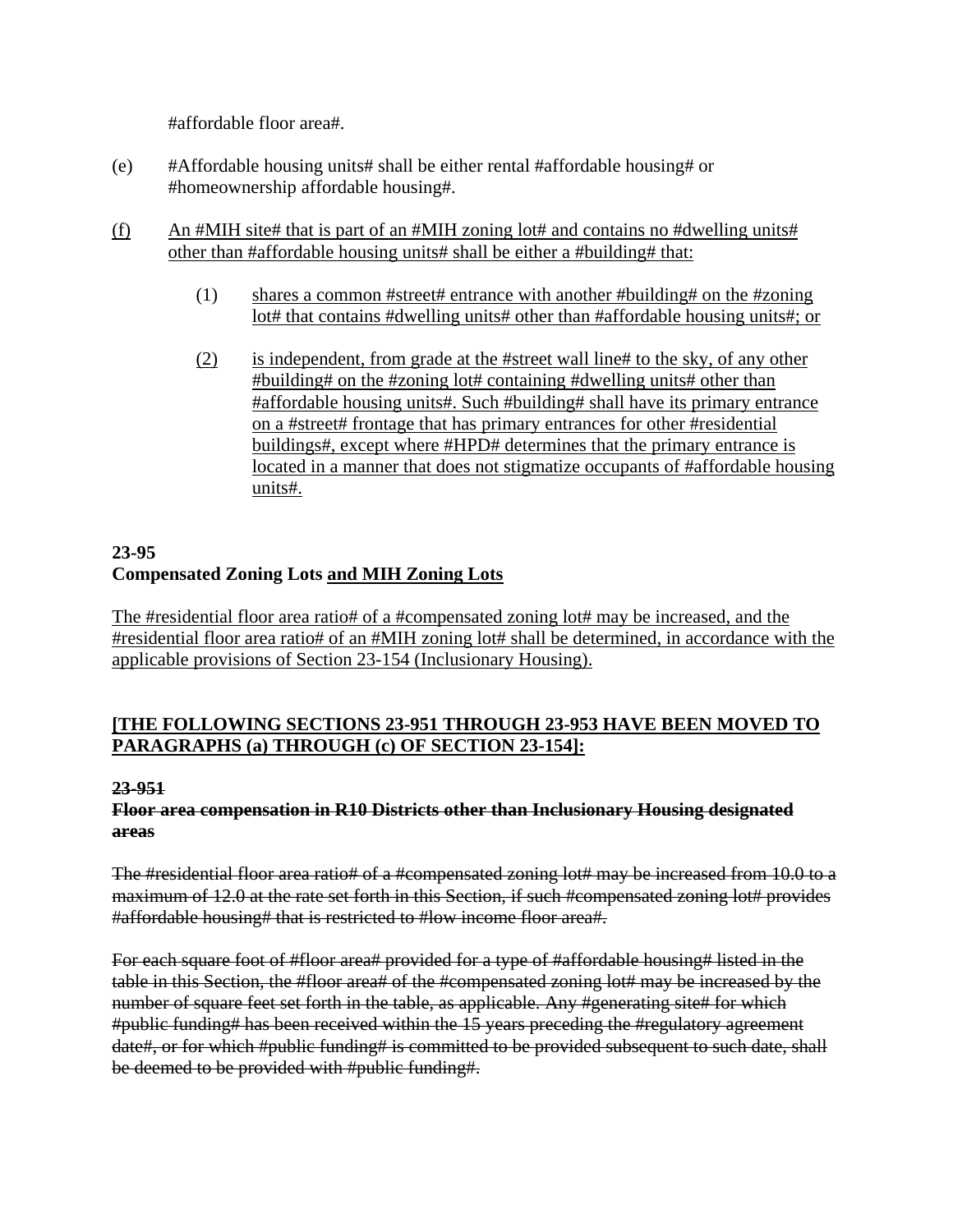#### **OPTIONS**

| Without #public funding# | #New construction affordable housing# or<br>#substantial rehabilitation affordable<br>housing#                                                             | 3.5   |
|--------------------------|------------------------------------------------------------------------------------------------------------------------------------------------------------|-------|
|                          | #Preservation affordable housing#                                                                                                                          | 2.0   |
| With #public funding#    | #New construction affordable housing#,<br>#substantial rehabilitation affordable<br>housing# or #preservation affordable<br>houcing#<br>11000111 <i>61</i> | $-25$ |

## **23-952 Floor area compensation in Inclusionary Housing designated areas**

The provisions of this Section shall apply in #Inclusionary Housing designated areas# set forth in APPENDIX F of this Resolution.

The #residential floor area# of a #zoning lot# may not exceed the base #floor area ratio# set forth in the table in this Section, except that such #floor area# may be increased on a #compensated zoning lot# by 1.25 square feet for each square foot of #low income floor area# provided, up to the maximum #floor area ratio# specified in the table. However, the amount of #low income floor area# required to receive such #floor area compensation# need not exceed 20 percent of the total #floor area#, exclusive of ground floor non-#residential floor area#, or any #floor area# increase for the provision of a #FRESH food store#, on the #compensated zoning lot#.

| <b>District</b>                                        | Base #floor area<br>ratio# | <del>Maximum #floor</del><br>area ratio# |
|--------------------------------------------------------|----------------------------|------------------------------------------|
| R6B                                                    | 2.00                       | 2.20                                     |
| R6 <sup>1</sup>                                        | 2.20                       | 2.42                                     |
| $R6^2$ R <sub>6</sub> A R <sub>7</sub> -2 <sup>1</sup> | 2.70                       | 3.60                                     |
| $R7A R7-2^2$                                           | 3.45                       | 4.60                                     |
| $R7-3$                                                 | 3.75                       | 5.0                                      |
| <del>R7D</del>                                         | 4.20                       | 5.60                                     |
| R7X                                                    | 3.75                       | 5.00                                     |
| R8                                                     | 5.40                       | 7.20                                     |

Maximum #Residential Floor Area Ratio#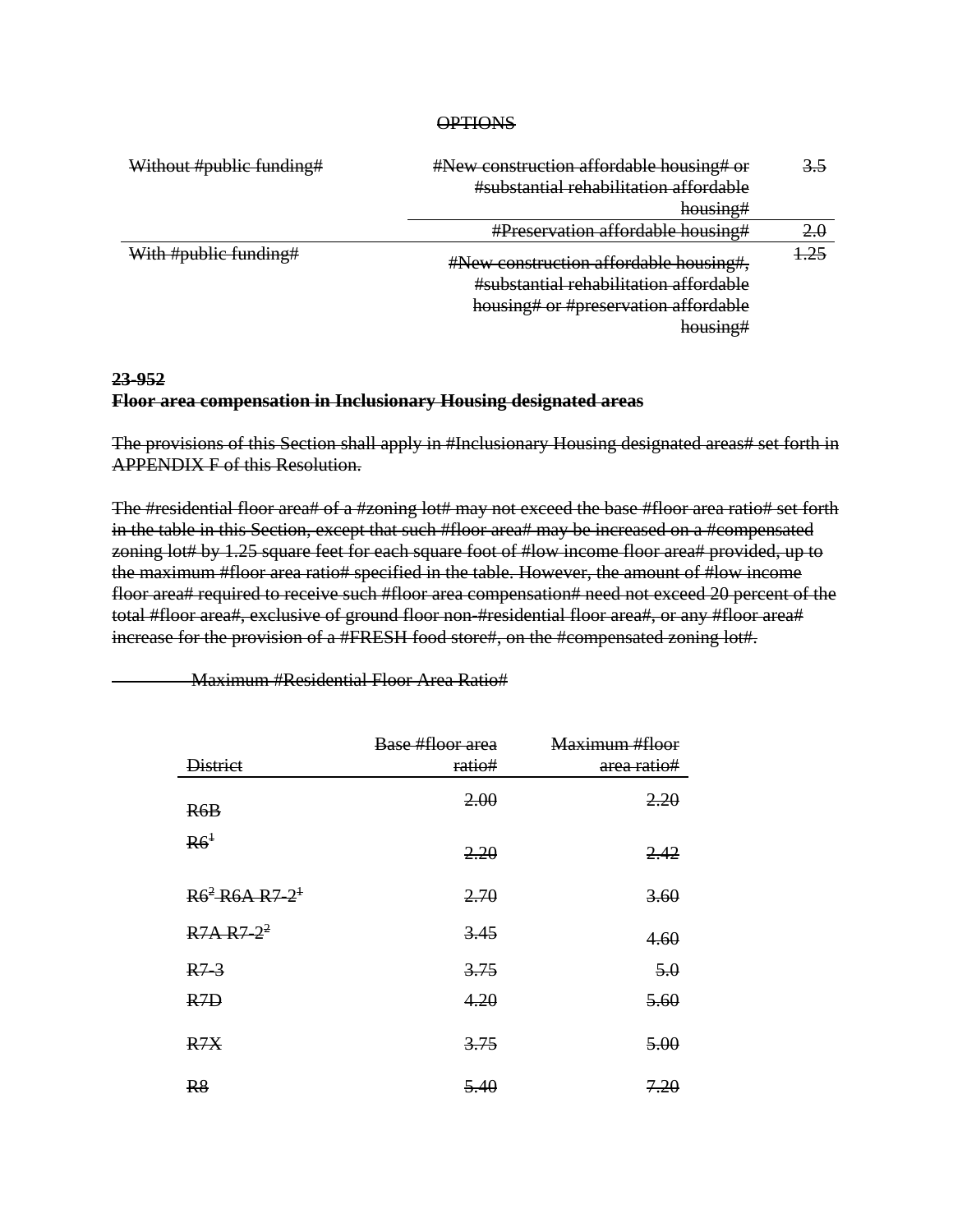| R <sub>9</sub> | 6.00 | 8.00             |
|----------------|------|------------------|
| R9A            | 6.50 | 8.50             |
| R9D            | 7.5  | 40.0             |
| R9X            | 7.3  | 9.70             |
| R10            | 9.00 | <del>12.00</del> |

1 for #zoning lots#, or portions thereof, beyond 100 feet of a #wide street#

2 for #zoning lots#, or portions thereof, within 100 feet of a #wide street#

## **23-953 Special floor area compensation provisions in specified areas**

---

(a) Optional provisions for #large-scale general developments# in C4-6 or C5 Districts

Within a #large-scale general development# in a C4-6 or C5 District, the special optional regulations as set forth in this paragraph, (a), inclusive, modify the provisions of Section 23-952 (Floor area compensation in Inclusionary Housing designated areas):

- (1) The #residential floor area# of a #development# or #enlargement# may be increased by 0.833 square feet for each one square foot of #moderate income floor area#, or by 0.625 square feet for each one square foot of #middle income floor area#, provided that for each square foot of such #floor area compensation#, there is one square foot of #floor area compensation#, pursuant to Section 23-952;
- (2) However, the amount of #affordable housing# required to receive such #floor area compensation# need not exceed the amounts specified in this paragraph,  $(a)(2)$ . If #affordable housing# is provided for both #low income# and #moderate income households#, the amount of #moderate income floor area# need not exceed 15 percent of the total #floor area#, exclusive of ground floor non-#residential floor area#, on the #zoning lot#, provided that the amount of #low income floor area# is at least 10 percent of the total #floor area#, exclusive of ground floor non- #residential floor area#, on the #zoning lot#. If #affordable housing# is provided for both #middle income households# and #low income households#, the amount of #middle income floor area# need not exceed 20 percent of the total #floor area#, exclusive of ground floor non-#residential floor area#, on the #zoning lot#, provided that the amount of #low income floor area# is at least 10 percent of the total #floor area#, exclusive of ground floor non-#residential floor area#, on the #zoning lot#.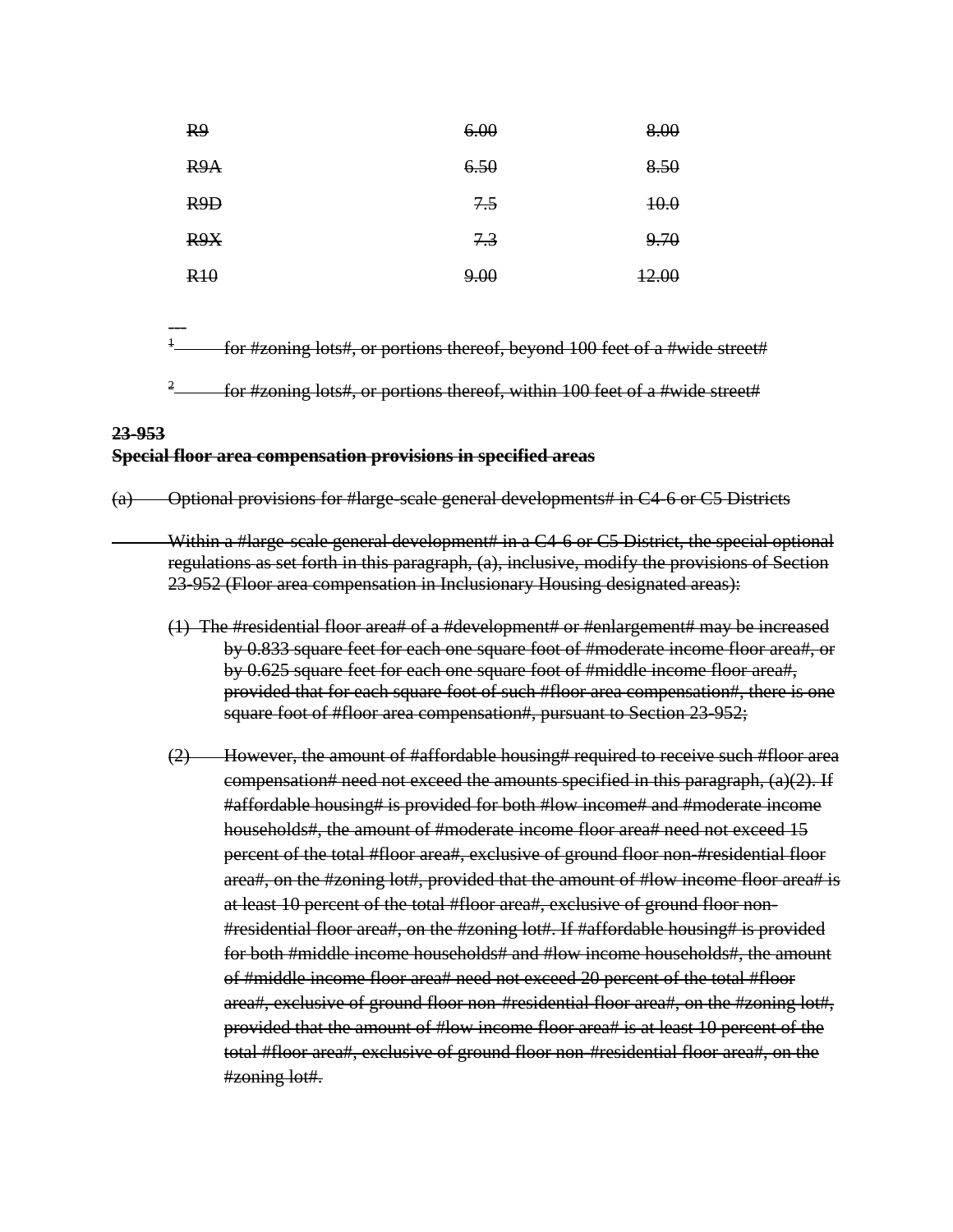For the purposes of this paragraph, (a), inclusive, #low income floor area# may be considered #moderate income floor area# or #middle income floor area#, and #moderate income floor area# may be considered #middle income floor area#.

(b) Special provisions for #large-scale general developments# in Community District 1 in the Borough of Queens

 Special provisions shall apply to #zoning lots# within a #large-scale general development# that contains R6B, R7A and R7-3 Districts within an #Inclusionary Housing designated area#, as follows:

- (1) For #zoning lots#, or portions thereof, that are located within R6B, R7A or R7-3 Districts, the base #floor area ratio# set forth in Section 23-952 shall not apply. No #residential development# or #enlargement# shall be permitted unless #affordable floor area# is provided pursuant to the provisions of this paragraph. The amount of #low-income floor area# provided shall equal no less than 10 percent of the #floor area# on such #zoning lot#, excluding any ground floor #non-residential floor area#, #floor area# within a #school#, or any #floor area# increase resulting from the provision of a #FRESH food store# and the amount of #moderate-income floor area# provided shall equal no less than 15 percent of the #floor area# on such #zoning lot#, excluding any ground floor #non-residential floor area#, #floor area# within a #school#, or any #floor area# increase resulting from the provision of a #FRESH food store#. For the purposes of this paragraph (b)(1), inclusive, #low income floor area# may be considered #moderate income floor area#; and
- $(2)$  The amount of #affordable floor area# utilizing #public funding# that may count toward satisfying the #affordable floor area# required in paragraph  $(b)(1)$  of this Section shall be determined in accordance with procedures prescribed by the City Planning Commission pursuant to the provisions of Section 74-743 (Special provisions for bulk modification).
- (c) Special provisions for #compensated zoning lots#
	- Special provisions shall apply to #compensated zoning lots# located within:
		- (1) R6, R7-3 and R8 Districts on #waterfront blocks# in #Inclusionary Housing designated areas# within Community District 1, Borough of Brooklyn, as set forth in Section 62-352; or
		- (2) the #Special Hudson Yards District#, #Special Clinton District# and #Special West Chelsea District#, as set forth in Sections 93-23, 96-21 and 98-26, respectively.

**23-954 23-951**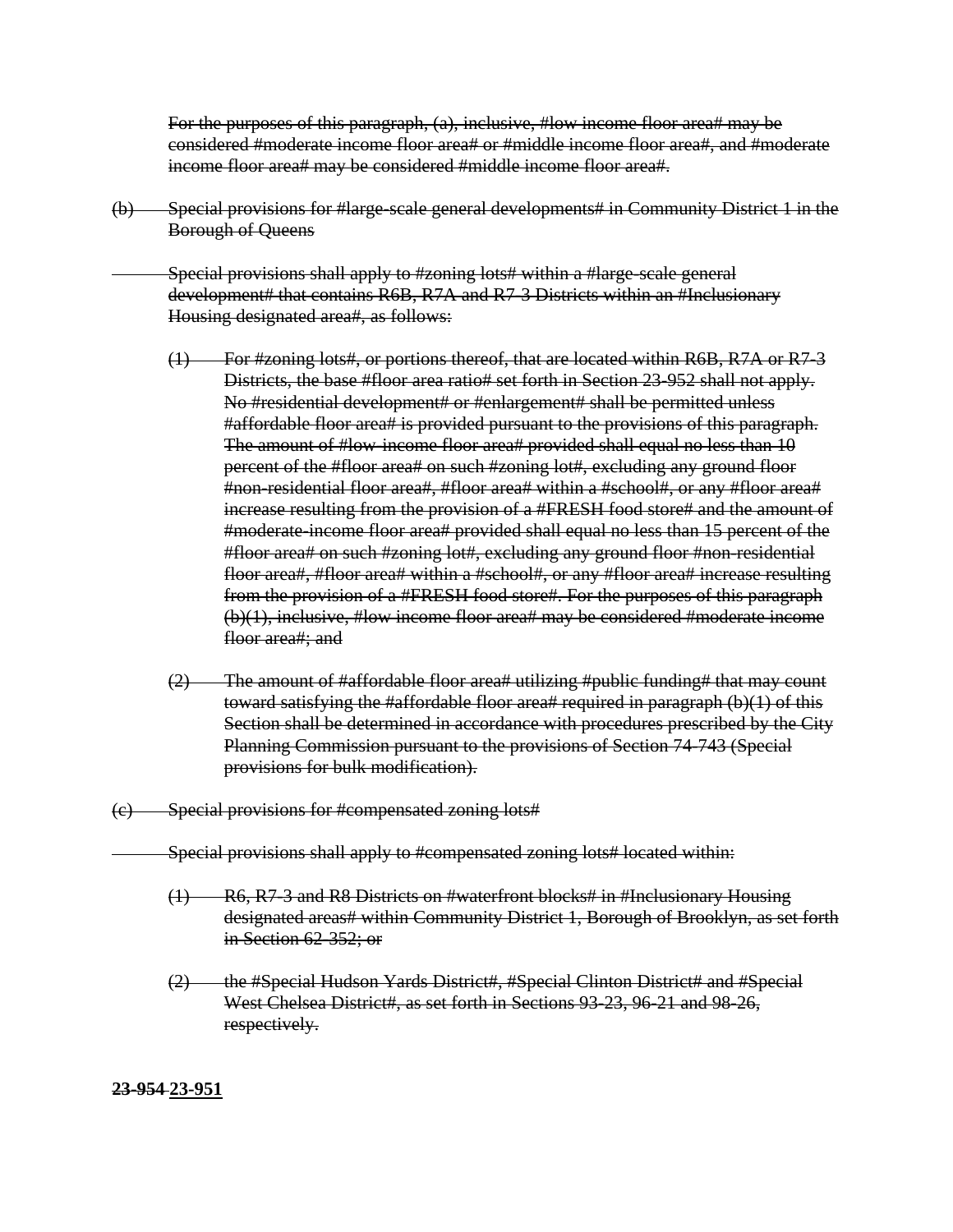## **Height and setback for compensated developments in Inclusionary Housing designated areas**

In #Inclusionary Housing designated areas#, the #compensated development# shall comply with the height and setback regulations of Sections 23-66 or 35-65 (Height and Setback Requirements for Quality Housing Buildings)23-633 (Street wall location and height and setback regulations in certain districts) or 35-24 (Special Street Wall Location and Height and Setback Regulations in Certain Districts), as applicable, except that:

- (a) in #Special Mixed Use Districts#, the #compensated development# shall comply with the provisions of paragraphs (a) or (b) of Section 123-662 (All buildings in Special Mixed Use Districts with R6, R7, R8, R9 and R10 District designations), as applicable. However, where the #Residence District# designation is an R6 District without a letter suffix, the #compensated development# shall comply with the height and setback regulations of Section 23-66 Section 23-633, regardless of whether the #building# is #developed# or #enlarged# pursuant to the Quality Housing Program;
- (b) in R10 Districts without a letter suffix, the #compensated development# shall comply with the underlying height and setback regulations for such district; and
- (c) on #waterfront blocks# and in R7-3 Districts, the #compensated development# shall comply with the special regulations applying in the #waterfront area# set forth in Section 62-30 (SPECIAL BULK REGULATIONS), inclusive.

## **23-952 Height and setback in Mandatory Inclusionary Housing areas**

In #Mandatory Inclusionary Housing areas#, the provisions of Section 23-951 shall apply to #MIH developments#, except as modified in this Section.

- (a) In R6, R7 and R8 Districts without a letter suffix, the alternative height and setback regulations for certain #Quality Housing buildings# in non-contextual districts as set forth in paragraph (c) of Section 23-664 may apply to any #building# on a #zoning lot# located within an #MIH area#. Such #zoning lot# need not be located within 150 feet of: an open railroad right-of-way in active use; a limited–access expressway, freeway, parkway or highway, all of which prohibit direct vehicular access to abutting land; or an elevated #street# located on a bridge that prohibits direct vehicular access.
- (b) In R9 Districts without a letter suffix, the regulations of Section 23-651 (Tower-on-abase) may apply, provided such #MIH development# is on a #zoning lot# that meets the requirements set forth in paragraph (a) of Section 23-65 (Tower Regulations).
- (c) In R6-R9 Districts without a letter suffix within #Mandatory Inclusionary Housing areas#, the height and setback regulations of Section 23-64 (Basic Height and Setback Regulations) may apply. In addition, for R9 Districts that do not meet the requirements of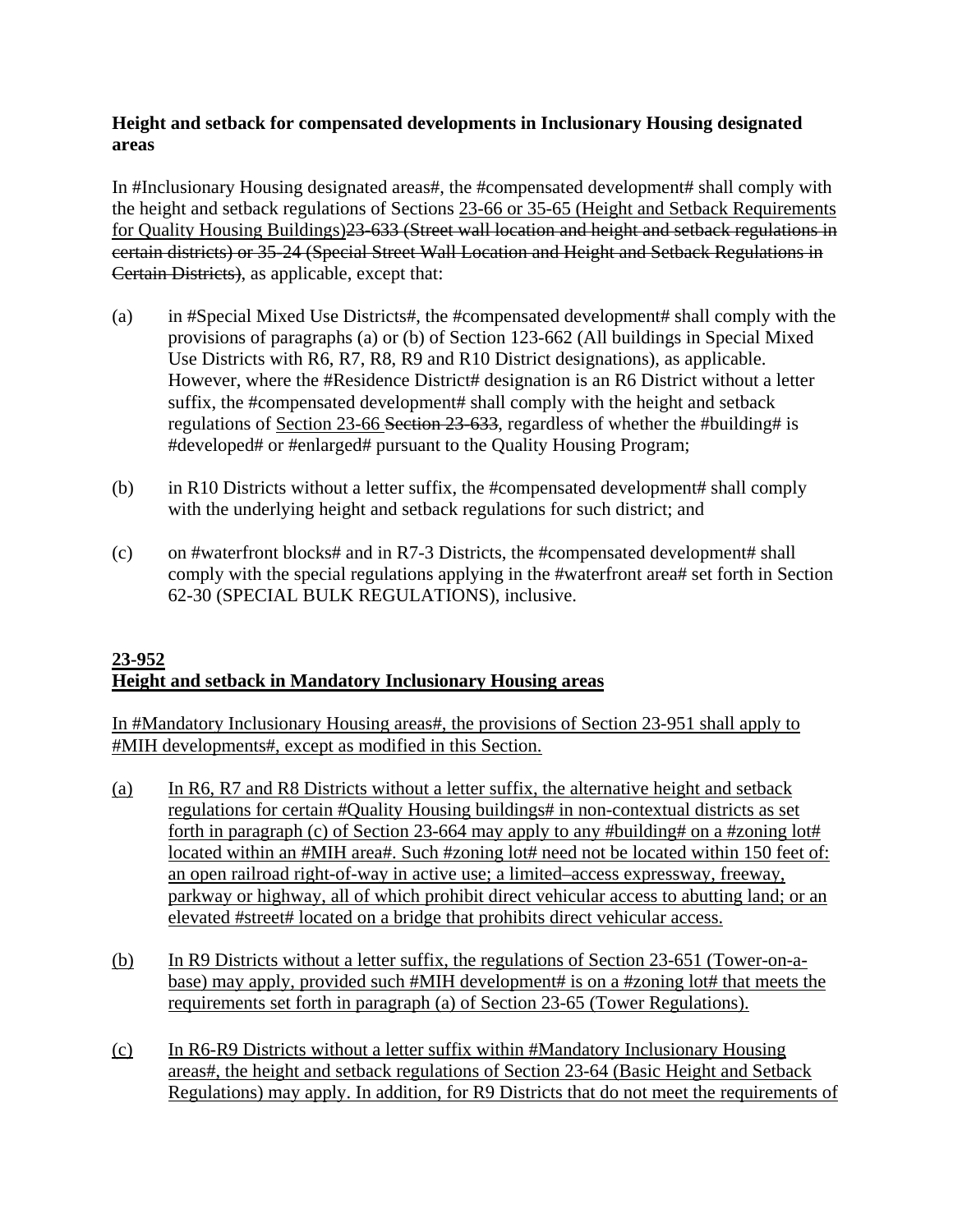paragraphs (a) and (c) of Section 23-65 (Tower Regulations), the tower provisions of Section 23-652 (Standard tower) may apply, subject to the #lot coverage# provisions of Section 23-65. However, when the height and setback and tower regulations specified in this paragraph are utilized, the maximum #floor area ratio# on an #MIH zoning lot# shall be determined in accordance with the provisions of Section 23-151 (Basic regulations for R6 through R9 Districts).

## **23-955 953 Additional requirements for compensated developments and MIH developments**

- (a) #Compensated development# or #MIH development# building permits
	- (1) #HPD# may issue a #permit notice# to the Department of Buildings at any time on or after the #regulatory agreement date#. The Department of Buildings may thereafter issue building permits to a #compensated development# that utilizes #floor area compensation#, or an #MIH development#, based on the #affordable housing# or contribution to the #affordable housing fund# described in such #permit notice#.
	- (2) If #HPD# does not receive confirmation that the #regulatory agreement# has been recorded within 45 days after the later of the #regulatory agreement date# or the date upon which #HPD# authorizes the recording of the #regulatory agreement#, #HPD# shall suspend or revoke such #permit notice#, notify the Department of Buildings of such suspension or revocation and not reinstate such #permit notice# or issue any new #permit notice# until #HPD# receives confirmation that the #regulatory agreement# has been recorded or any applicable alternate procedure has been completed. Upon receipt of notice from #HPD# that a #permit notice# has been suspended or revoked, the Department of Buildings shall suspend or revoke each building permit issued pursuant to such #permit notice# which is then in effect for any #compensated development# or #MIH development#.
- (b) #Compensated development# or #MIH development# certificates of occupancy
	- (1) The Department of Buildings shall not issue a temporary or permanent certificate of occupancy for any portion of the #compensated development# that utilizes #floor area compensation# or #MIH development# until #HPD# has issued a #completion notice# with respect to the #affordable housing# that generates such #floor area compensation#, or satisfies the requirements of paragraph (d) of Section 23-154 (Inclusionary Housing) or any modification of such provisions by special permit of the Board of Standards and Appeals pursuant to Section 73-624 (Reduction or modification of Mandatory Inclusionary Housing requirements). However, where any #story# of a #compensated development# or #MIH development# contains one or more #affordable housing units#, the Department of Buildings may issue any temporary or permanent certificate of occupancy for such #story# if such temporary or permanent certificate of occupancy either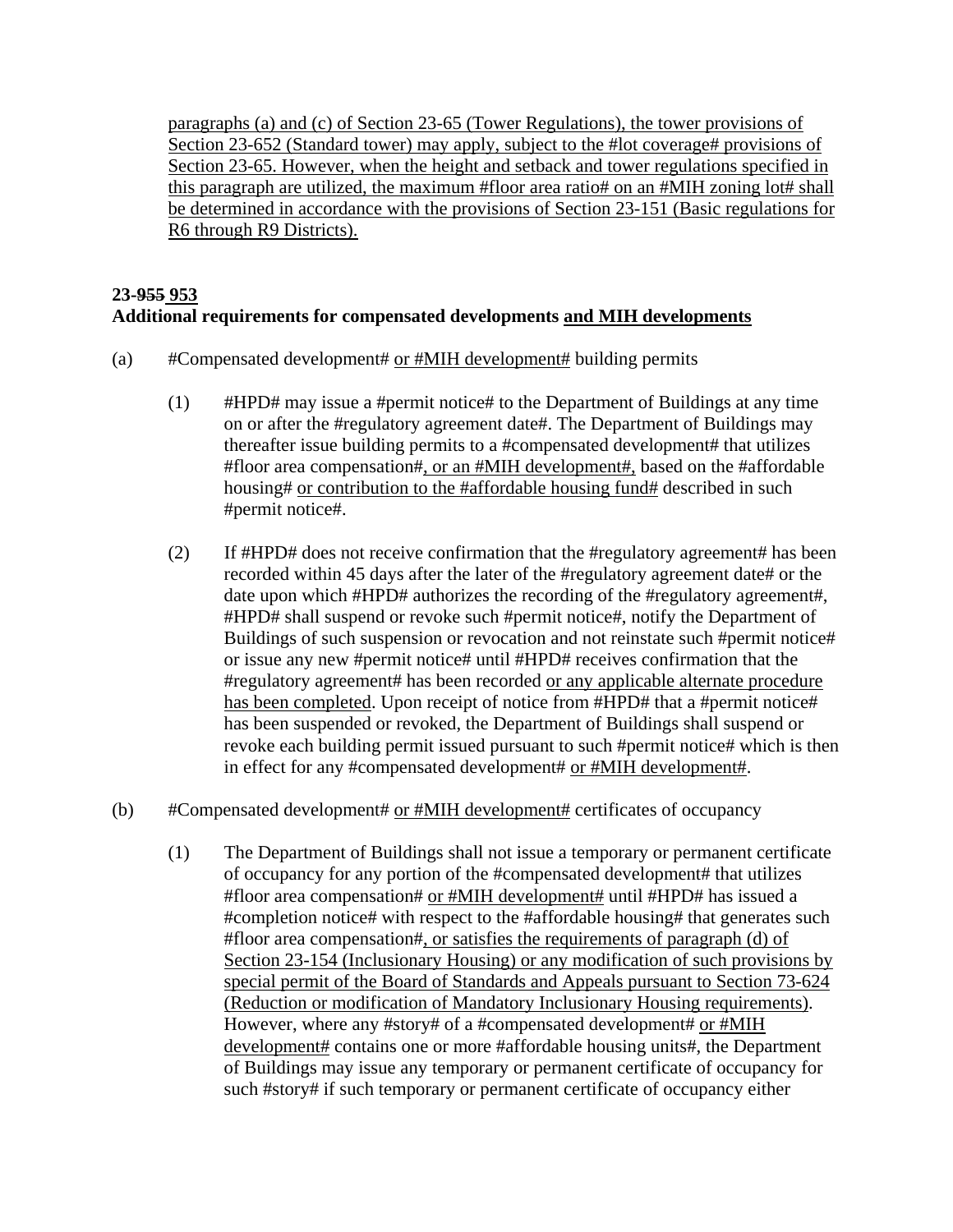includes each #affordable housing unit# located in such #story# or only includes #dwelling units# or #rooming units# that are #affordable housing units#. Nothing in the preceding sentence shall be deemed to prohibit the granting of a temporary or permanent certificate of occupancy for a #super's unit#.

- (2) #HPD# shall not issue a #completion notice# with respect to any portion of any #generating site# or #MIH site# unless:
	- (i) the Department of Buildings has issued temporary or permanent certificates of occupancy for all #affordable housing# described in such #completion notice# and such certificates of occupancy have not expired, been suspended or been revoked; or
	- (ii) where a #generating site# contains #affordable housing# that had a valid certificate of occupancy on the #regulatory agreement date# and no new temporary or permanent certificate of occupancy is thereafter required for the creation of such #affordable housing#, #HPD# has determined that all renovation and repair work required by the applicable #regulatory agreement# has been completed and all obligations with respect to the creation of such #affordable housing# have been fulfilled in accordance with the applicable #regulatory agreement#.

# **23-96 Requirements for Generating Sites or MIH Sites**

#Affordable housing# in a #generating site# or #MIH site# shall meet each of the requirements set forth in this Section for the entire #regulatory period#.

(a) Location of #generating site# or #MIH site# and #compensated zoning lot# or #MIH zoning lot#

Where a #generating site# or #MIH site# is not located within the #compensated zoning lot# for which it generates #floor area compensation# or the #MIH zoning lot#, as applicable:

- (1) the #generating site# or  $\#MH$  site# and the #compensated zoning lot# or the #MIH zoning lot#, as applicable, shall be located within the same Community District; or
- (2) the #generating site to or #MIH site  $\#$  and the #compensated zoning lot  $\#$  or the #MIH zoning lot#, as applicable, shall be located in adjacent community districts and within one-half mile of each other, measured from the perimeter of each #zoning lot#.

However, special rules for the location of a #generating site# and a #compensated zoning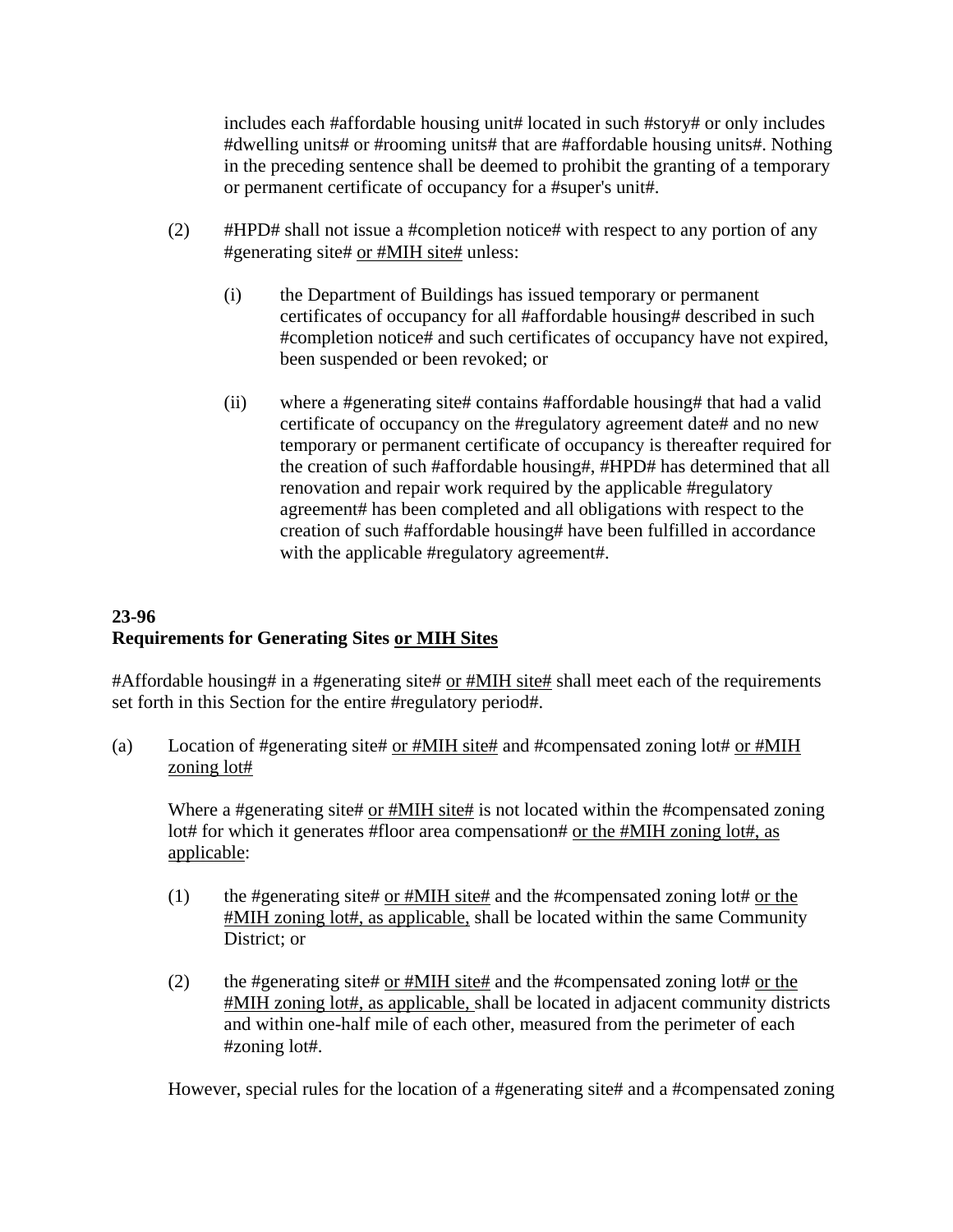lot# apply in Community District 1, Borough of Brooklyn, where the provisions of paragraph (a)(2) of this Section shall apply only to adjacent community districts located in the Borough of Brooklyn; in the #Special Clinton District#, pursuant to the provisions of Section 96-21 (Special Regulations for 42nd Street Perimeter Area); in the #Special Downtown Jamaica District#, pursuant to the provisions of Section 115-211 (Special Inclusionary Housing regulations); and in the #Special Southern Hunters Point District#, pursuant to the provisions of Section 125-22 (Newtown Creek Subdistrict).

(b) Distribution of #affordable housing units#

 In #new construction affordable housing# or #substantial rehabilitation affordable housing#, where one or more of the #dwelling units# or #rooming units# in a #generating site#, other than any #super's unit#, are not #affordable housing units#:

- (1) the #affordable housing units# shall be distributed on not less than 65 percent of the #residential stories# of such #generating site# or, if there are insufficient #affordable housing units# to comply with this requirement, the distribution of #affordable housing units# shall be as specified in the #guidelines#; and
- (2) not more than one-third of the #dwelling units# and #rooming units# on any #story# of such #generating site# shall be #affordable housing units#, unless not less than one-third of the #dwelling units# and #rooming units# on each #residential story# of such #generating site# are #affordable housing units#. However, on a #residential story# with fewer than three #dwelling units# or #rooming units#, only one #dwelling unit# or #rooming unit# may be an #affordable housing unit#, unless not less than one #dwelling unit# or #rooming unit# on each floor is an #affordable housing unit#.

In an #MIH site#, where one or more of the #dwelling units# or #rooming units#, other than any #super's unit#, are not #affordable housing units#, the #affordable housing units# shall share a common primary entrance with the other #dwelling units# or #rooming units#.

In addition, except where all #affordable housing units# are rental #affordable housing# and all other #dwelling units# are #homeownership# housing, any #affordable housing units# other than #supportive housing units# or #affordable independent residences for seniors# shall be distributed on at least 50 percent of the #residential stories# of such #MIH site# or, if there are insufficient #affordable housing units# to comply with this requirement, the distribution of #affordable housing units# shall be as specified in the #guidelines#.

 However, #HPD# may waive such distribution requirements for any #new construction affordable housing# that is participating in a Federal, State or local program where such #generating site# or #MIH site# cannot comply with both the regulations of such Federal, State or local program and those of this Section. In addition, #HPD# may waive these requirements for #substantial rehabilitation affordable housing#, or for #affordable floor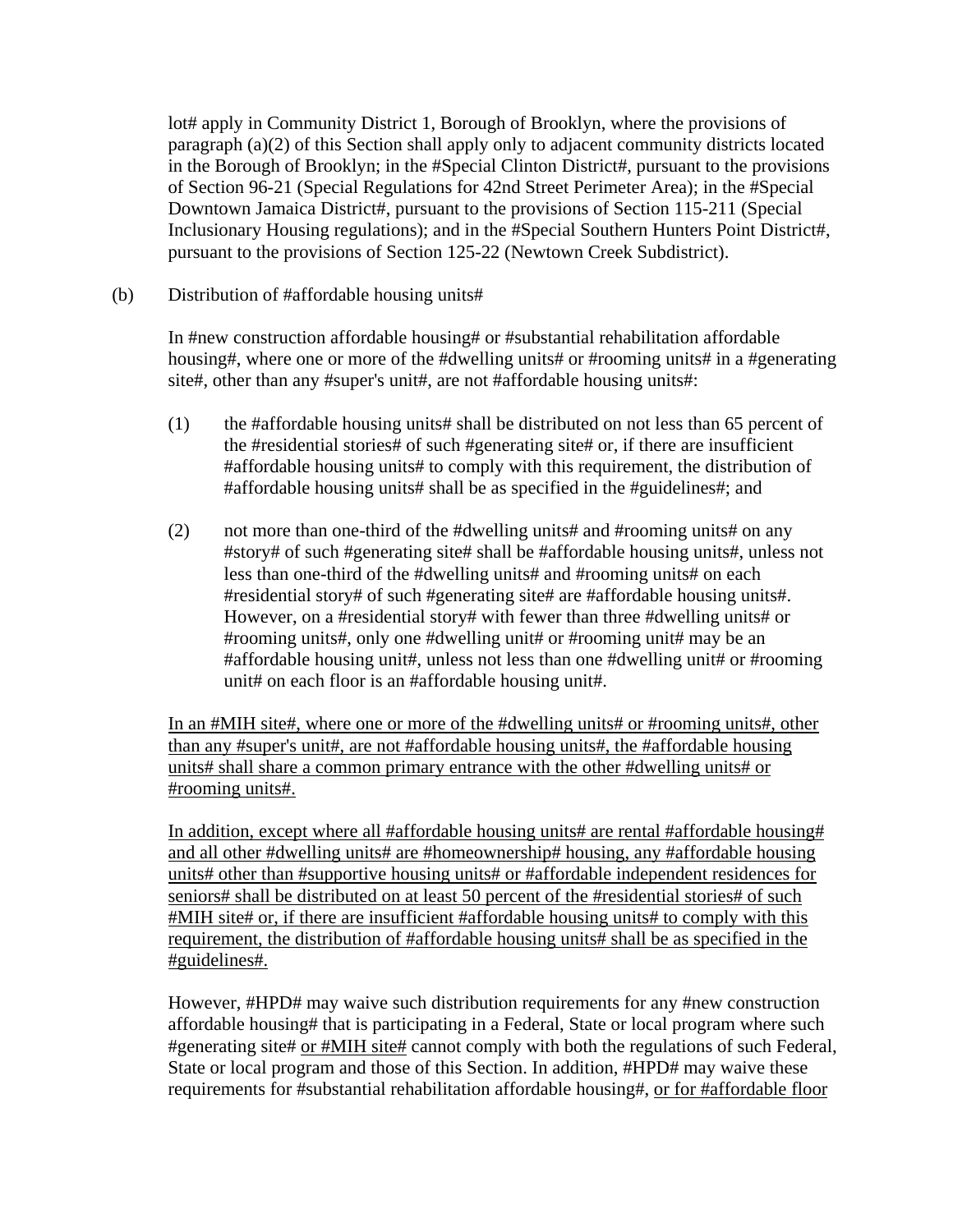area# created in an #MIH site# through #enlargement#, as specified in the #guidelines#.

- (c) Bedroom mix of #affordable housing units#
	- (1) In #new construction affordable housing# and #substantial rehabilitation affordable housing#, where one or more of the #dwelling units# in a #generating site# or #MIH site#, other than any #super's unit#, are not #affordable housing units#, either:
		- (i) the #dwelling units# in the #generating site# or  $\#MH$  site# that are #affordable housing units# shall contain a bedroom mix at least proportional to the bedroom mix of the #dwelling units# in the #generating site#, other than any #super's unit#, that are not #affordable housing units#; or
		- (ii) not less than 50 percent of the #dwelling units# in the #generating site# or #MIH site# that are #affordable housing units# shall contain two or more bedrooms and not less than 75 percent of the #dwelling units# in the #generating site# or #MIH site# that are #affordable housing units# shall contain one or more bedrooms.

 However, such bedroom mix requirements shall not apply to #affordable independent residences for seniors# in an #MIH site#. #HPD# may also waive such distribution bedroom mix requirements for any #new construction affordable housing# that either is participating in a Federal, State or local program where such #generating site# or #MIH site# cannot comply with both the regulations of such Federal, State or local program and those of this Section, or is located on an #interior lot# or #through lot# with less than 50 feet of frontage along any #street#. In addition, #HPD# may waive these requirements for #substantial rehabilitation affordable housing# or #affordable floor area# created in an #MIH site# through #enlargement#, as specified in the #guidelines#.

(2) Where all of the #dwelling units# in a #generating site# or #MIH site#, other than any #super's unit#, in #new construction affordable housing# and #substantial rehabilitation affordable housing# are #affordable housing units#, not less than 50 percent of such #affordable housing units# shall contain two or more bedrooms and not less than 75 percent of such #affordable housing units# shall contain one or more bedrooms. However, such bedroom mix requirements shall not apply to #affordable independent residences for seniors# in an #MIH site#. #HPD# may also waive these requirements for any #affordable housing# that is participating in a Federal, State or local program where such #generating site# or #MIH site# cannot comply with both the regulations of such Federal, State or local program and those of this Section. In addition, #HPD# may waive these requirements for #substantial rehabilitation affordable housing# or #affordable floor area# created in an #MIH site# through #enlargement#, as specified in the #guidelines#.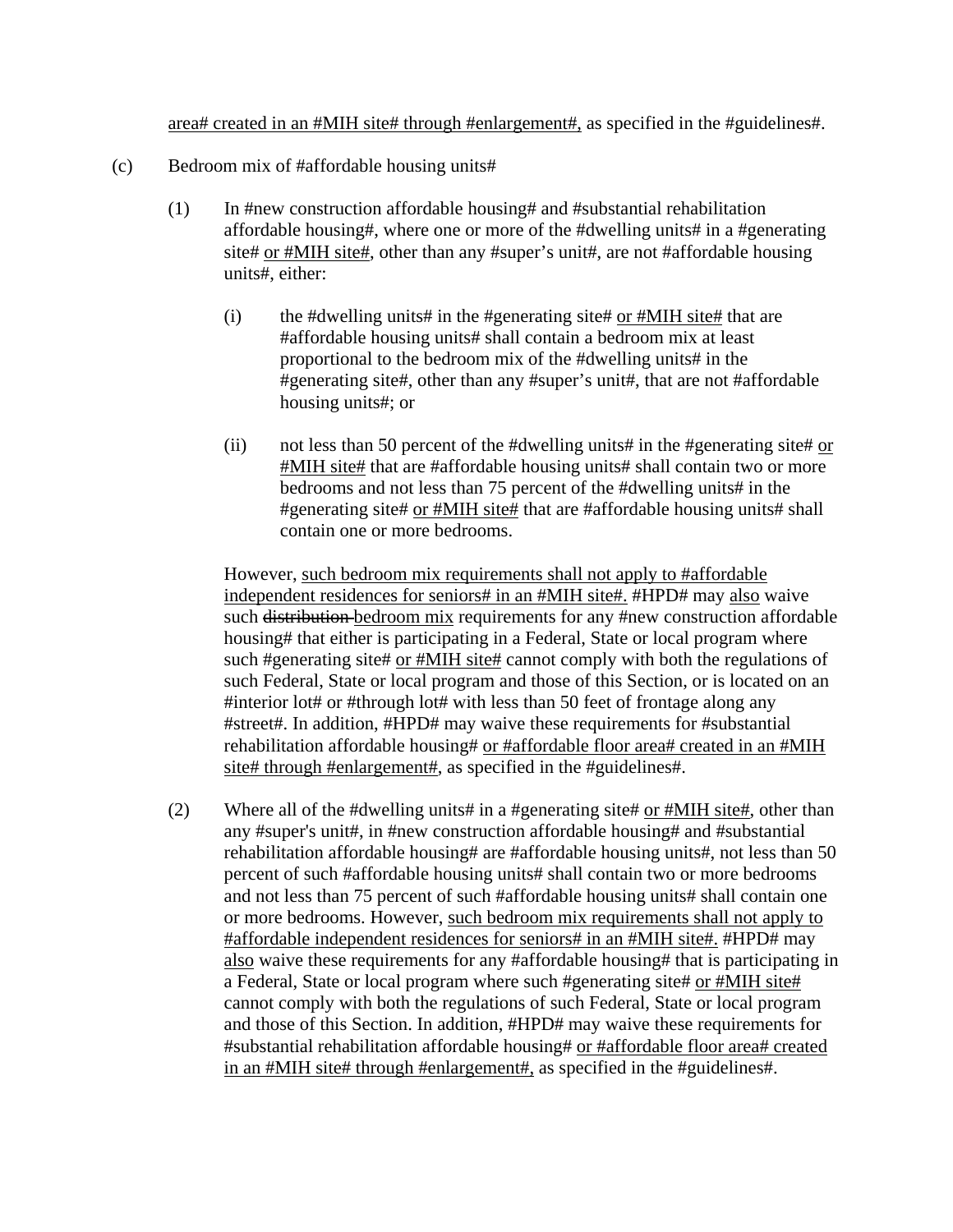- (3) All of the #supportive housing units# in a #generating site# or #MIH site# shall be #affordable housing units# and shall contain such configuration as #HPD# shall require.
- (4) For purposes of this paragraph, (c), inclusive, fractions equal to or greater than one-half resulting from any calculation shall be considered to be one #dwelling unit#.
- (d) Size of #affordable housing units#
	- (1) In #new construction affordable housing# and #substantial rehabilitation affordable housing#, an #affordable housing unit# in a #generating site# shall contain not less than:
		- (i) 400 square feet of #floor area# within the perimeter walls for a zero bedroom #dwelling unit#; or
		- (ii) 575 square feet of #floor area# within the perimeter walls for a one bedroom #dwelling unit#; or
		- (iii) 775 square feet of #floor area# within the perimeter walls for a two bedroom #dwelling unit#; or
		- (iv) 950 square feet of #floor area# within the perimeter walls for a three bedroom #dwelling unit#.

For an #MIH site#, #HPD# may specify the method of measuring #floor area# within #affordable housing units# in the #guidelines#, compliant with Department of Buildings practice; and the average size of #affordable housing units# of a particular bedroom count shall be not less than the average size of #dwelling units# that are not #affordable housing units# with the same number of bedrooms, but need not exceed the minimum size specified above for a #dwelling unit# of a particular bedroom count. In addition, these unit size requirements shall not apply to #affordable independent residences for seniors# in an #MIH site#.

However, #HPD# may also waive such distribution unit size requirements for any #new construction affordable housing# that is participating in a Federal, State or local program where such #generating site# cannot comply with both the regulations of such Federal, State or local program and those of this Section. In addition, #HPD# may waive these requirements for #substantial rehabilitation affordable housing# or #affordable floor area# created in an #MIH site# through #enlargement#, as specified in the #guidelines#.

(2) Where all of the #dwelling units# in a #generating site# or #MIH site#, other than any #super's unit#, in #new construction# or #substantial rehabilitation affordable housing# are #affordable housing units#, #HPD# may waive such square footage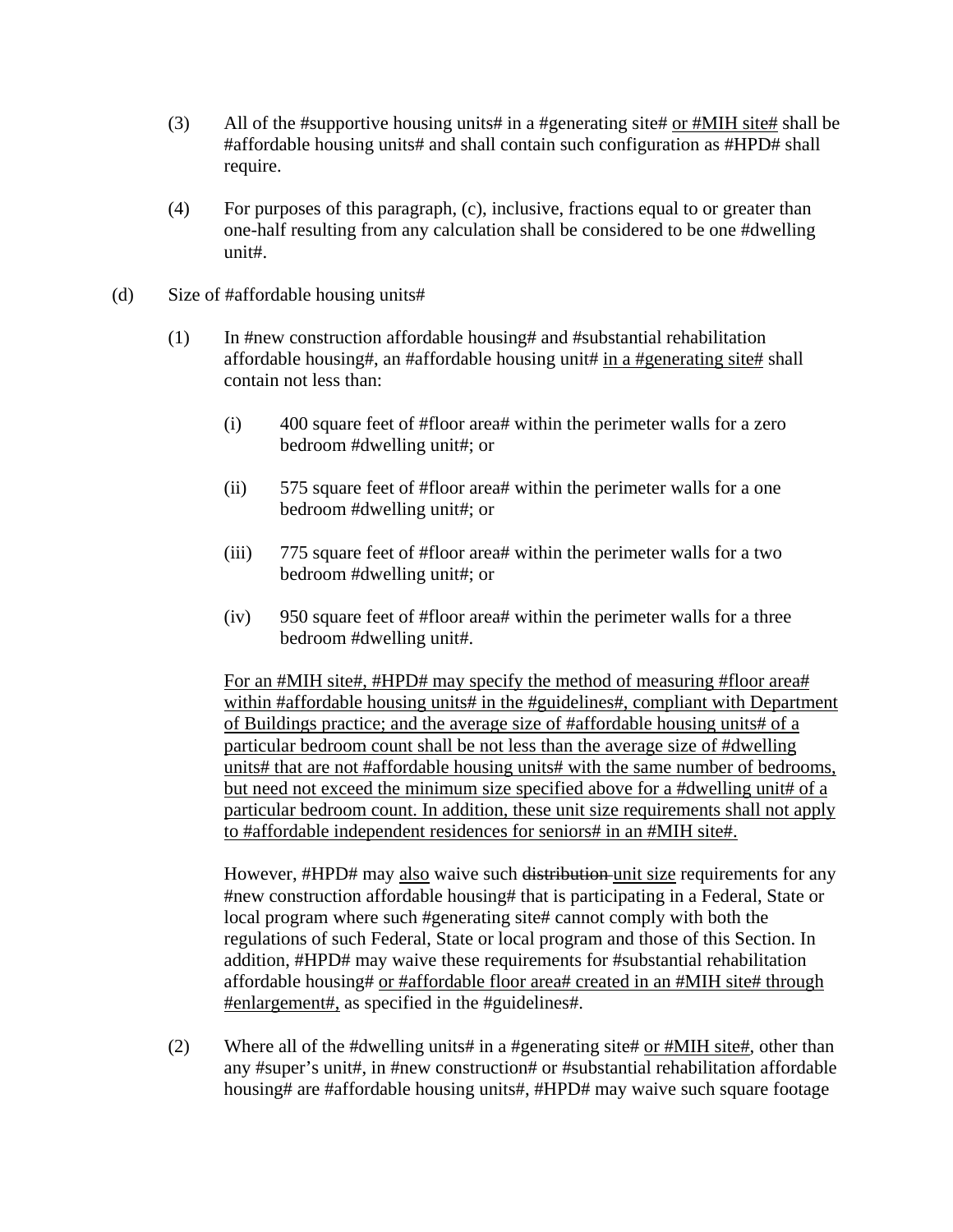requirements for any #affordable housing unit# that is participating in a Federal, State or local program where such #generating site# or #MIH site# cannot comply with both the regulations of such Federal, State or local program and those of this Section. In addition, #HPD# may waive such square footage requirements for #substantial rehabilitation affordable housing# or #affordable floor area# created in an #MIH site# through #enlargement#, as specified in the #guidelines#.

- (3) #Supportive housing units# shall comply with the size requirements specified by #HPD#.
- (e) #Administering agent#
	- (1) #HPD# shall approve each #administering agent# and may revoke such approval at any time before or during the #regulatory period#.
	- (2) For #generating sites#, Aan #administering agent# shall be a not-for-profit entity and shall not be, or be an affiliate of, an owner or managing agent of the #generating site#, unless #HPD# approves such owner, managing agent or affiliate to serve as the #administering agent# upon a determination that either:
		- (i) the #affordable housing# is participating in a Federal, State or local program that provides adequate independent means of ensuring compliance with the #regulatory agreement#; or
		- (ii) the owner and any such managing agent or affiliate are not-for-profit entities and there are adequate safeguards to ensure that such entities comply with the #regulatory agreement#.
	- (3) For #MIH sites#, the #administering agent# may be selected as provided for #generating sites#, or #HPD# may require that the #administering agent# be selected from a list of qualified not-for-profit or public entities as specified in the #guidelines#.
	- (4) For a period of time specified in the #guidelines#, the #administering agent# shall maintain all records setting forth the facts that form the basis of any affidavit submitted to #HPD#. The #administering agent# shall maintain such records, and such other records as #HPD# may require, at the offices of the #administering agent# or at such other location as may be approved by #HPD#. The #administering agent# shall make such records, and all facets of the operations of the #administering agent#, available for inspection and audit by #HPD# upon request.
- (f) #Regulatory agreement#

The following provisions shall apply to #generating sites#.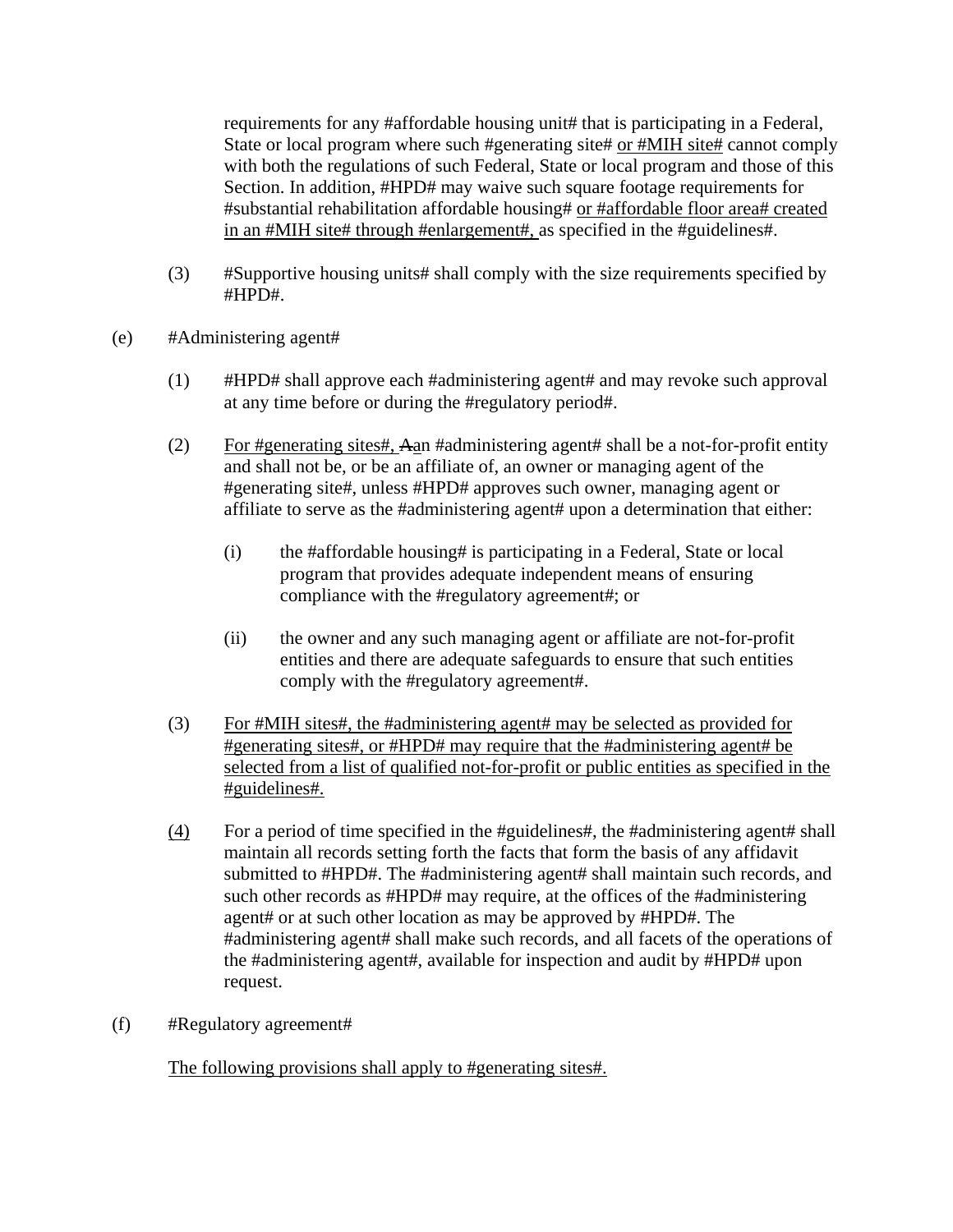- (1) The #regulatory agreement# shall require compliance with and shall incorporate by reference the #affordable housing plan# and the applicable provisions of this Zoning Resolution and the #guidelines# and shall contain such additional terms and conditions as #HPD# deems necessary.
- (2) The #regulatory agreement# shall require that #HPD# be provided with documentation indicating the amount of #affordable floor area#. For #new construction affordable housing# or #substantial rehabilitation affordable housing#, such documentation shall include, but shall not be limited to, plans meeting the requirements of Section 23-94, paragraph (c).
- (3) The #regulatory agreement# shall be recorded against all tax lots comprising the portion of the #zoning lot# within which the #generating site# is located and shall set forth the obligations, running with such tax lots, of the owner and all successors in interest to provide #affordable housing# in accordance with the #affordable housing plan# for the entire #regulatory period#.
- (4) #Affordable housing# may serve to secure debt with the prior approval of #HPD#. Any lien securing such debt shall be subordinated to the #regulatory agreement#.
- (5) The #regulatory agreement# may, but shall not be required to, provide that such #regulatory agreement# may be terminated prior to the issuance of a temporary or permanent certificate of occupancy for any #compensated development# by the Department of Buildings.
- (6) Where all of the #dwelling units#, #rooming units# or #supportive housing units# in a #generating site#, other than any #super's unit#, are #affordable housing units#, the #regulatory agreement# shall provide that, following a default and any applicable opportunity to cure, #HPD# may, in addition to any other remedies provided therein or by applicable law:
	- (i) appoint a receiver to manage such #generating site#; or
	- (ii) take control of the board of directors of any housing development fund company or not-for-profit corporation that owns, controls or operates such #generating site#.
- (7) Where applicable in accordance with paragraph (b), (Monthly rent), of Section 23-961, the #regulatory agreement# shall provide that certain obligations shall survive the #regulatory period#.

## For #MIH sites#, the following provisions shall apply:

(8) The #regulatory agreement# shall require compliance with and shall incorporate by reference the #MIH application# and the applicable provisions of this Zoning Resolution and the #guidelines# and shall contain such additional terms and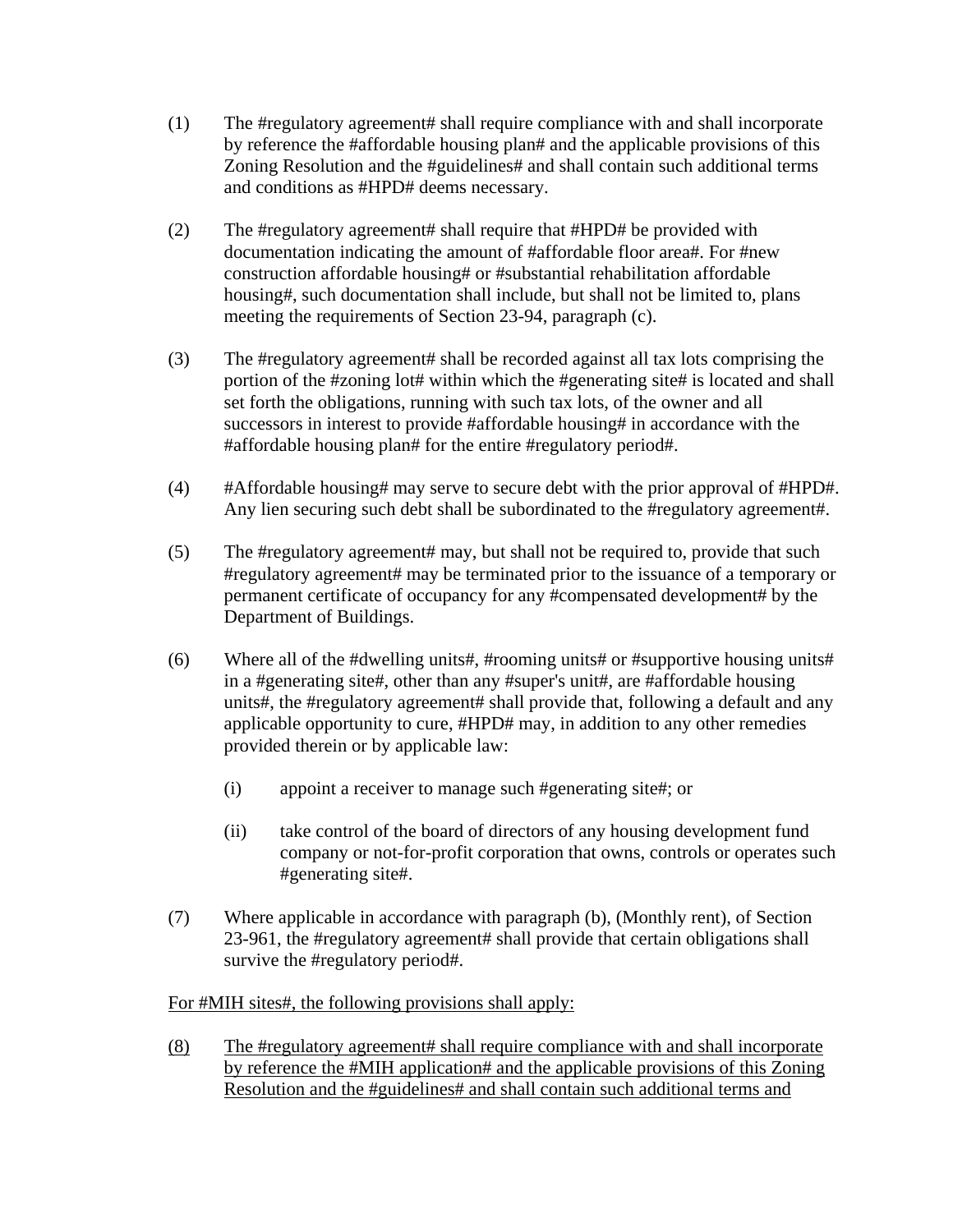conditions as #HPD# deems necessary.

- (9) The #regulatory agreement# shall require that #HPD# be provided with documentation indicating the amount of #affordable floor area#. For #new construction affordable housing# such documentation shall include, but shall not be limited to, plans meeting the requirements of paragraph (c) of Section 23-94.
- (10) The #regulatory agreement# shall be recorded against all tax lots comprising the portion of the #zoning lot# within which the #MIH site# is located and shall set forth the obligations, running with such tax lots, of the owner and all successors in interest to provide #affordable housing# in accordance with the #MIH application# for the entire #regulatory period#.
- (11) Where applicable in accordance with paragraph (b) (Monthly rent) of Section 23- 961, the #regulatory agreement# shall provide that certain obligations shall survive the #regulatory period#.
- (g) Housing standards

Upon the date that #HPD# issues the #completion notice#, the #generating site# or #MIH site# shall be entirely free of violations of record issued by any City or State agency pursuant to the Multiple Dwelling Law, the Building Code, the Housing Maintenance Code and this Zoning Resolution, except as may be otherwise provided in the #guidelines# with respect to non-hazardous violations in occupied #affordable housing units# of #preservation affordable housing# or #substantial rehabilitation affordable housing#.

(h) Insurance

The #affordable housing# in a #generating site# or #MIH site# shall at all times be insured against any damage or destruction in an amount not less than the replacement value of such #affordable housing#. Any insurance proceeds resulting from damage or destruction of all or part of the #generating site# or MIH site# containing such #affordable housing# shall be used first to restore any damaged or destroyed #affordable housing#, except that #HPD# may provide priority for lenders participating in the financing of #affordable housing# that is assisted under City, State or Federal programs.

(i) Duration of obligations

 The obligation to provide and maintain a specified amount of #affordable housing# on a #generating site# or #MIH site# shall run with the #zoning lot# containing such #generating site# or #MIH site# for not less than the #regulatory period#. If any portion of such #affordable housing# is damaged or destroyed, no #floor area# shall be #developed#, reconstructed or repaired on such #zoning lot#, and no #development#, #enlargement#, extension or change of #use# shall occur on such #zoning lot#, unless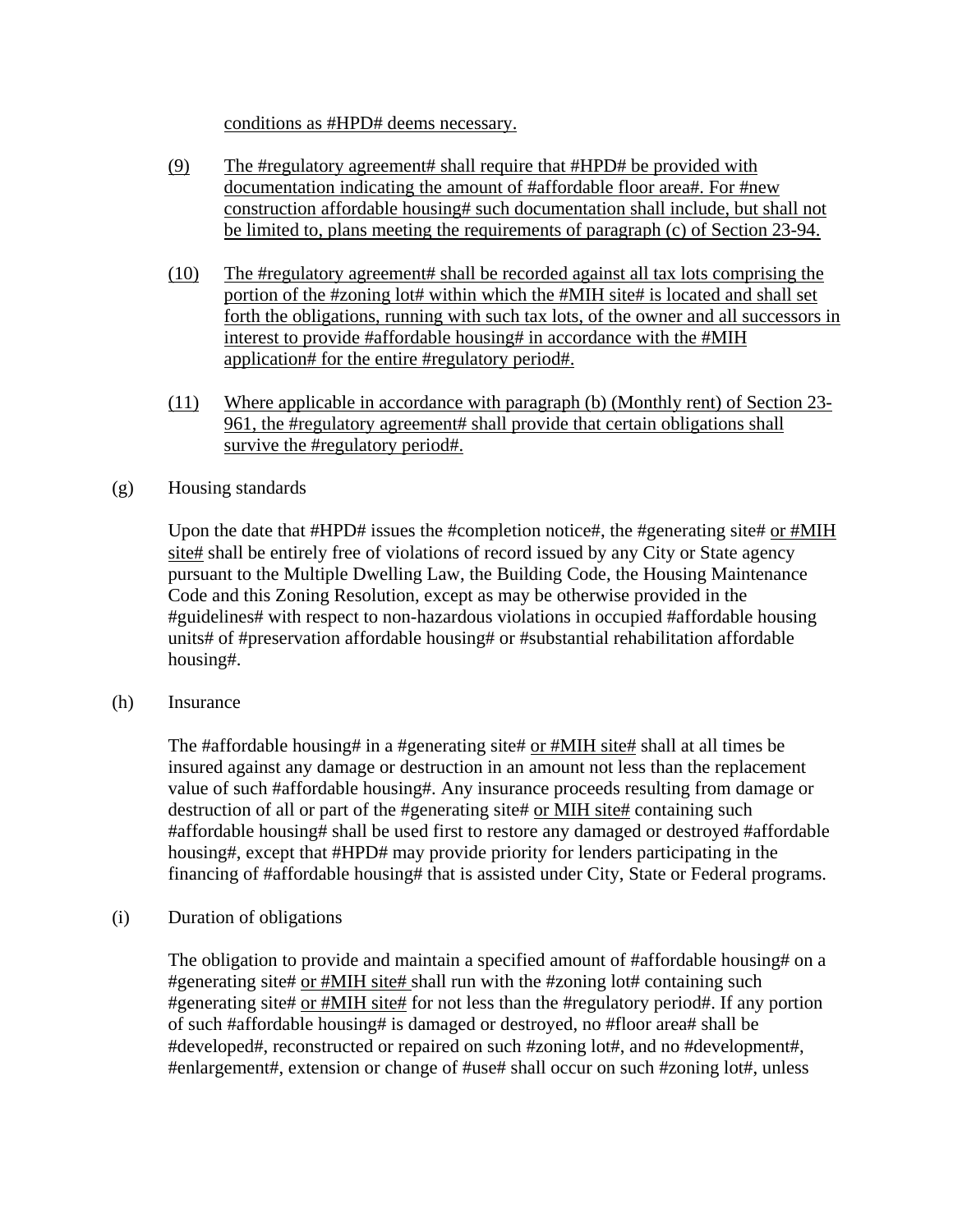- (1) the amount of such #floor area# devoted to #affordable housing# is not less than the #floor area# of the #affordable housing# that was damaged or destroyed; or
- (2) 100 percent of such #developed#, reconstructed or repaired #floor area# is #affordable housing#.
- (j) One #generating site# or #MIH site# may satisfy requirements for multiple #compensated zoning lots# or #MIH zoning lots#, as applicable.

Any #generating site# or #MIH site# may contain #affordable housing# that satisfies the requirements of Section 23-90, inclusive, for more than one #compensated development# or #MIH development#, as applicable, provided that no #affordable floor area# shall be counted more than once in determining the amount of #floor area compensation# for such #compensated developments# or in satisfying the #floor area# provisions for #zoning lots# in paragraph (d) of Section 23-154 (Inclusionary Housing).

(k) #Guidelines#

 #HPD# shall adopt and may modify #guidelines# for the implementation of the provisions of Section 23-90, inclusive.

## **23-961 Additional requirements for rental affordable housing**

The additional requirements of this Section shall apply to rental #affordable housing# on a #generating site# or #MIH site# for the entire #regulatory period#.

- (a) Tenant selection
	- (1) Upon #rent-up# and any subsequent vacancy for the entire #regulatory period#, #affordable housing units# shall only be leased to and occupied by #low income households#, #moderate income households# and #middle income households#, as applicable for #generating sites#, or to #qualifying households#, as applicable, for #MIH sites#. No lease or sublease of an #affordable housing unit# shall be executed, and no tenant or subtenant shall commence occupancy of an #affordable housing unit#, without the prior approval of the #administering agent#.
	- (2) A tenant may, with the prior approval of the #administering agent#, sublet an #affordable housing unit# for not more than a total of two years, including the term of the proposed sublease, out of the four-year period preceding the termination date of the proposed sublease. The aggregate payments made by any sublessee in any calendar month shall not exceed the #monthly rent# that could be charged to the sublessor in accordance with the #regulatory agreement#.
	- (3) A #low income household# or #qualifying household# may rent an #affordable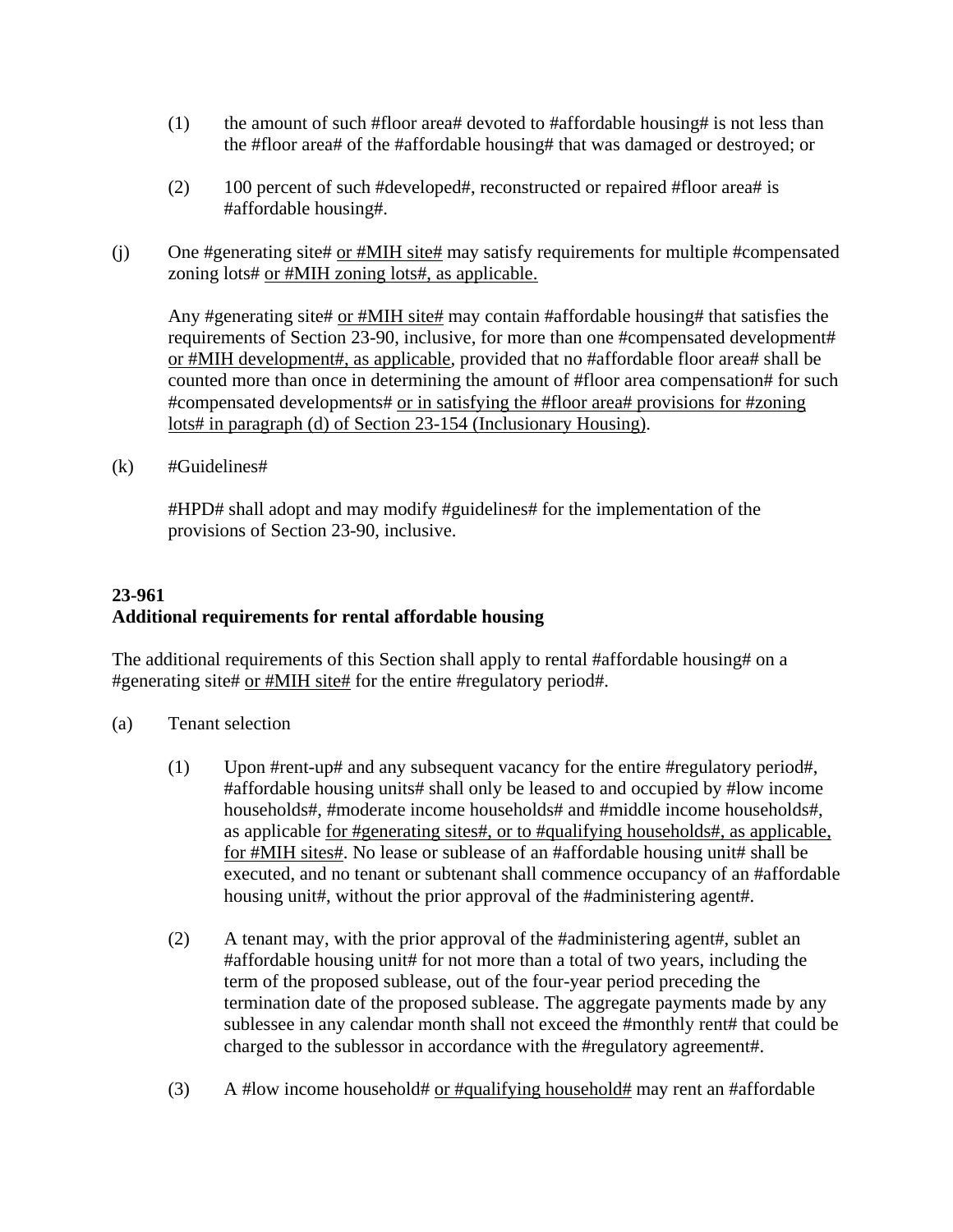housing unit# that is restricted to occupancy by #moderate income# or #middle income households# or by #qualifying households# of higher income levels, provided that the #administering agent# determines that such #low income household# or #qualifying household# is able to utilize rent subsidies pursuant to Section 8 of the United States Housing Act of 1937, as amended, to afford the applicable #monthly rent#.

- (b) Monthly rent
	- (1) Unless alternative provisions are established in the #regulatory agreement# or #guidelines# for #MIH sites#, Tthe #regulatory agreement# shall provide that each #affordable housing unit# shall be registered with the Division of Housing and Community Renewal at the initial #monthly rent# established by #HPD# within 60 days following the #rent-up date# and shall thereafter remain subject to #rent stabilization# for the entire #regulatory period# and thereafter until vacancy. However, the #regulatory agreement# may permit an alternative date by which any #affordable housing units# that are vacant on the #rent-up date# shall be registered with the Division of Housing and Community Renewal at the initial #monthly rent# established by #HPD#.
		- (i) However, any #affordable housing unit# of #preservation affordable housing# or #substantial rehabilitation affordable housing# that is both occupied by a #grandfathered tenant# and subject to the Emergency Housing Rent Control Law on the #regulatory agreement date# shall remain subject to the Emergency Housing Rent Control Law until the first vacancy following the #regulatory agreement date# and shall thereafter be subject to #rent stabilization# as provided herein.
		- (ii) The #regulatory agreement# shall provide that upon each annual registration of an #affordable housing unit# with the Division of Housing and Community Renewal, the #legal regulated rent# for such #affordable housing unit# shall be registered with the Division of Housing and Community Renewal at an amount not exceeding the #maximum monthly rent#. However, the #regulatory agreement# shall provide that this requirement shall not apply to an #affordable housing unit# occupied by a #grandfathered tenant# until the first vacancy after the #regulatory agreement date#.
	- (2) Unless alternative provisions are established in the #regulatory agreement# or #guidelines# for #MIH sites#, Tthe #regulatory agreement# shall provide that the #monthly rent# charged to the tenant of any #affordable housing unit# at #initial occupancy# and in each subsequent renewal lease shall not exceed the lesser of the #maximum monthly rent# or the #legal regulated rent#. However, the #regulatory agreement# shall provide that these requirements shall not apply to an #affordable housing unit# occupied by a #grandfathered tenant#, until the first vacancy after the #regulatory agreement date#.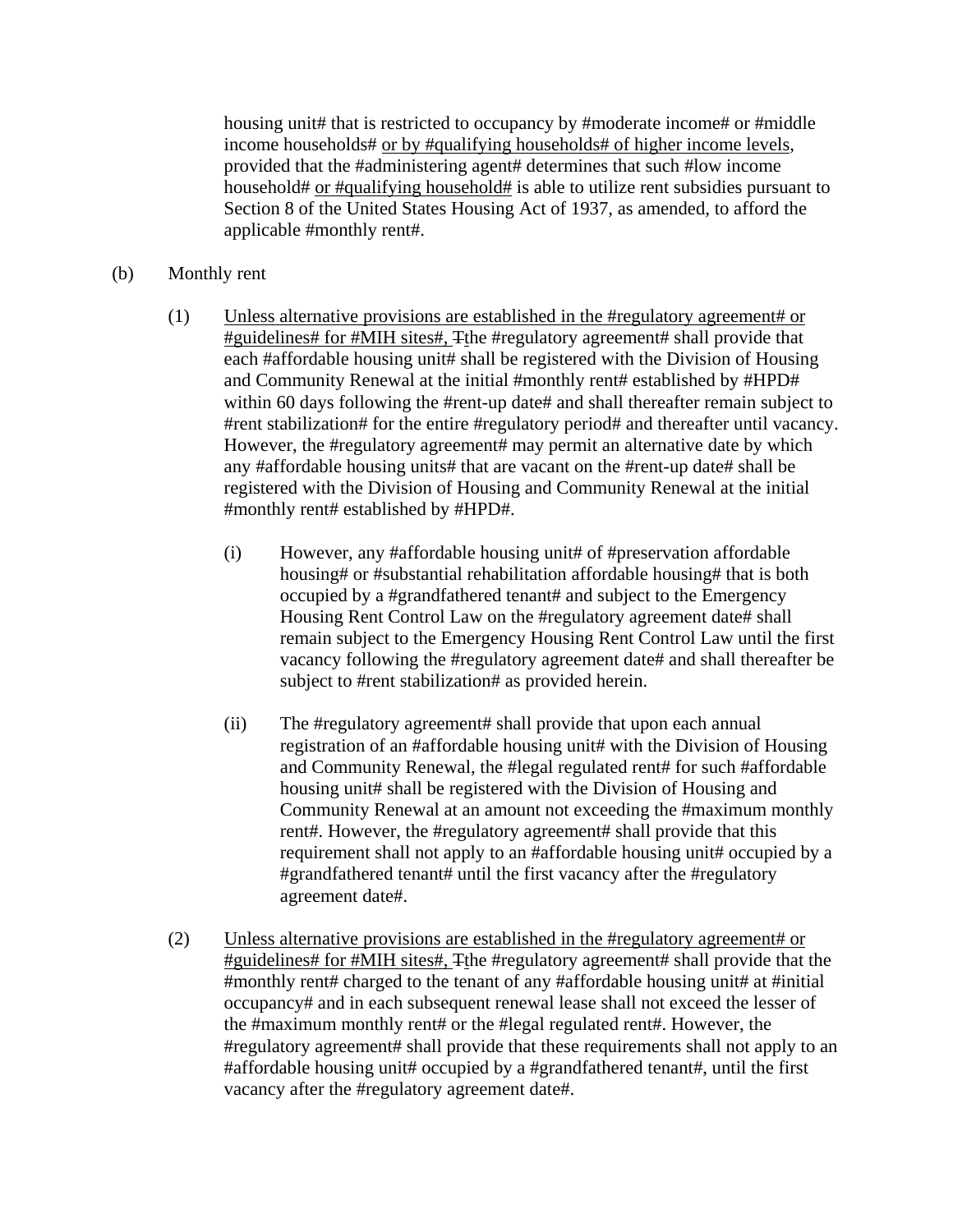However, for #supportive housing units# or #affordable independent residences for seniors# on #MIH sites#, the #monthly rent# may exceed the #maximum monthly rent#, provided that it does not exceed the HUD Fair Market Rent for such unit, and that the #monthly rent#, less rent subsidies pursuant to Section 8 of the United States Housing Act of 1937, does not exceed the lesser of the #maximum monthly rent# or the #legal regulated rent#.

- (3) Within 60 days following the #rent-up date#, the #administering agent# shall submit an affidavit to #HPD# attesting that the #monthly rent# registered and charged for each #affordable housing unit# complied with the applicable #monthly rent# requirements at the time of #initial occupancy#.
- (4) Each year after #rent-up#, in the month specified in the #regulatory agreement# or the #guidelines#, the #administering agent# shall submit an affidavit to #HPD# attesting that each lease or sublease of an #affordable housing unit# or renewal thereof during the preceding year complied with the applicable #monthly rent# requirements at the time of execution of the lease or sublease or renewal thereof.
- (5) For any #affordable housing unit# subject to #rent stabilization#, the applicable The #regulatory agreement# shall provide that the lessor of an #affordable housing unit# shall not utilize any exemption or exclusion from any requirement of #rent stabilization# to which such lessor might otherwise be or become entitled with respect to such #affordable housing unit#, including, but not limited to, any exemption or exclusion from the rent limits, renewal lease requirements, registration requirements, or other provisions of #rent stabilization#, due to:
	- (i) the vacancy of a unit where the #legal regulated rent# exceeds a prescribed maximum amount;
	- (ii) the fact that tenant income or the #legal regulated rent# exceeds prescribed maximum amounts;
	- (iii) the nature of the tenant; or
	- (iv) any other reason.
- (6) Unless alternative provisions are established in the #regulatory agreement# or #guidelines# for #MIH sites#, Tthe #regulatory agreement# and each lease of an #affordable housing unit# shall contractually require the lessor of each #affordable housing unit# to grant all tenants the same rights that they would be entitled to under #rent stabilization# without regard to whether such #affordable housing unit# is statutorily subject to #rent stabilization#. If any court declares that #rent stabilization# is statutorily inapplicable to an #affordable housing unit#. such contractual rights shall thereafter continue in effect for the remainder of the #regulatory period#.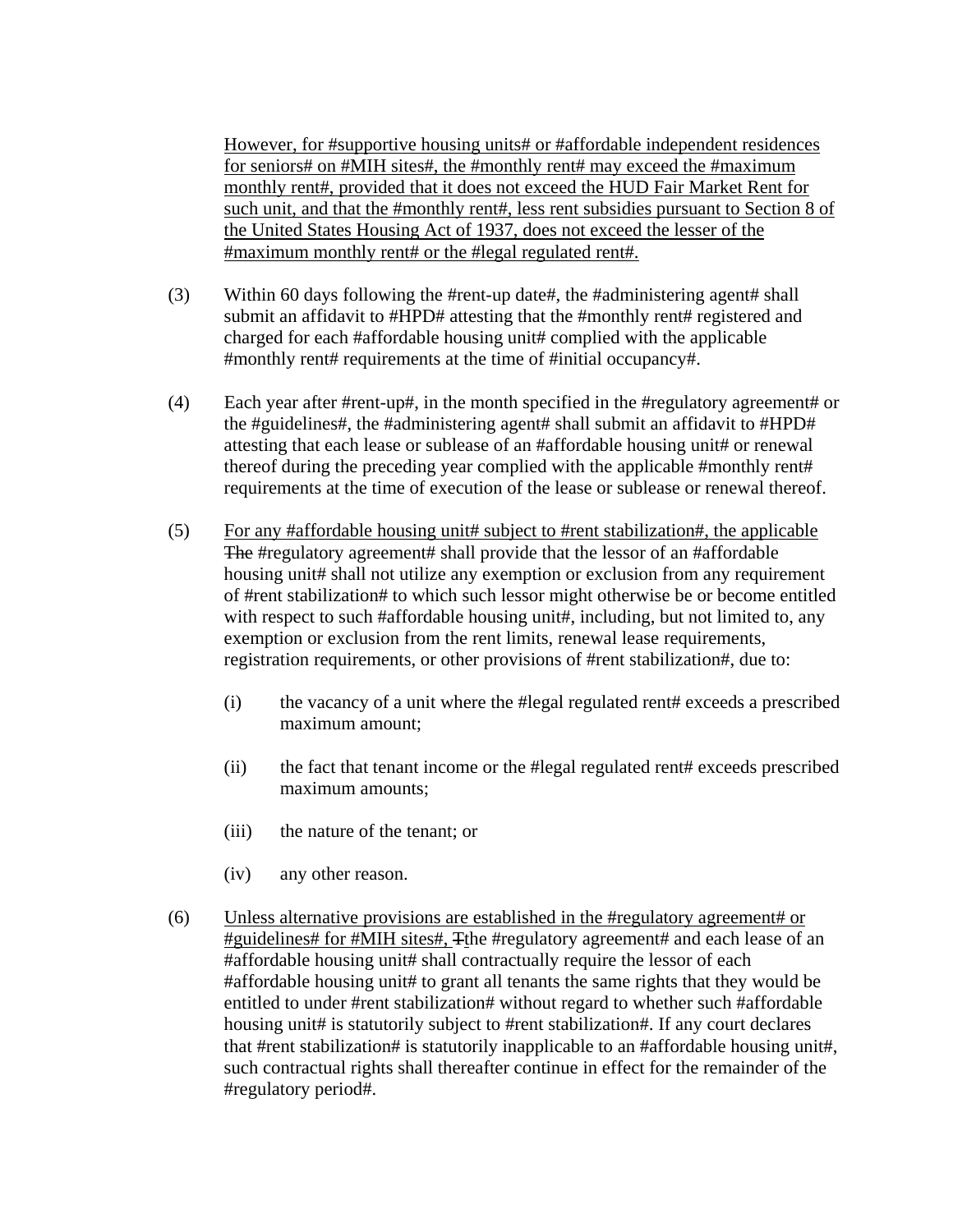- (7) Unless alternative provisions are established in the #regulatory agreement# or #guidelines# for #MIH sites#, tThe #regulatory agreement# shall provide that each #affordable housing unit# that is occupied by a tenant at the end of the #regulatory period# shall thereafter remain subject to #rent stabilization# for not less than the period of time that such tenant continues to occupy such #affordable housing unit#, except that any occupied #affordable housing unit# that is subject to the Emergency Housing Rent Control Law at the end of the #regulatory period# shall remain subject to the Emergency Housing Rent Control Law until the first vacancy.
- (c) Income
	- (1) Each #affordable housing unit# on a #generating site  $\#$  shall be leased to and occupied by #low income households#, #moderate income households# or #middle income households#, as applicable, for the entire #regulatory period#. Each #affordable housing unit# on an #MIH site# shall be leased to and occupied by #qualifying households# for the entire #regulatory period#.
	- (2) The #administering agent# shall verify the #household# income of the proposed tenant prior to leasing any vacant #affordable housing unit# in order to ensure that it is a #low income household#, #moderate income household#, or #middle income household#, or #qualifying household#, as applicable.
	- (3) Within 60 days following the #rent-up date#, the #administering agent# shall submit an affidavit to #HPD# attesting that each #household# occupying an #affordable housing unit# complied with the applicable income eligibility requirements at the time of #initial occupancy#.
	- (4) Each year after #rent-up#, in the month specified in the #regulatory agreement# or the #guidelines#, the #administering agent# shall submit an affidavit to #HPD# attesting that each #household# that commenced occupancy of a vacant #affordable housing unit# during the preceding year, and each #household# that subleased an #affordable housing unit# during the preceding year, complied with the applicable income eligibility requirements at the time of #initial occupancy#.
- (d) #Affordable housing plan# and #MIH application#

#### The following shall apply to #affordable housing plans#:

(1) An #affordable housing plan# shall designate the initial #administering agent#, include the agreement with the initial #administering agent#, state how #administering agents# may be removed, state how a new #administering agent# may be selected upon the removal or other departure of any #administering agent#, include the building plans, state the number and bedroom mix of the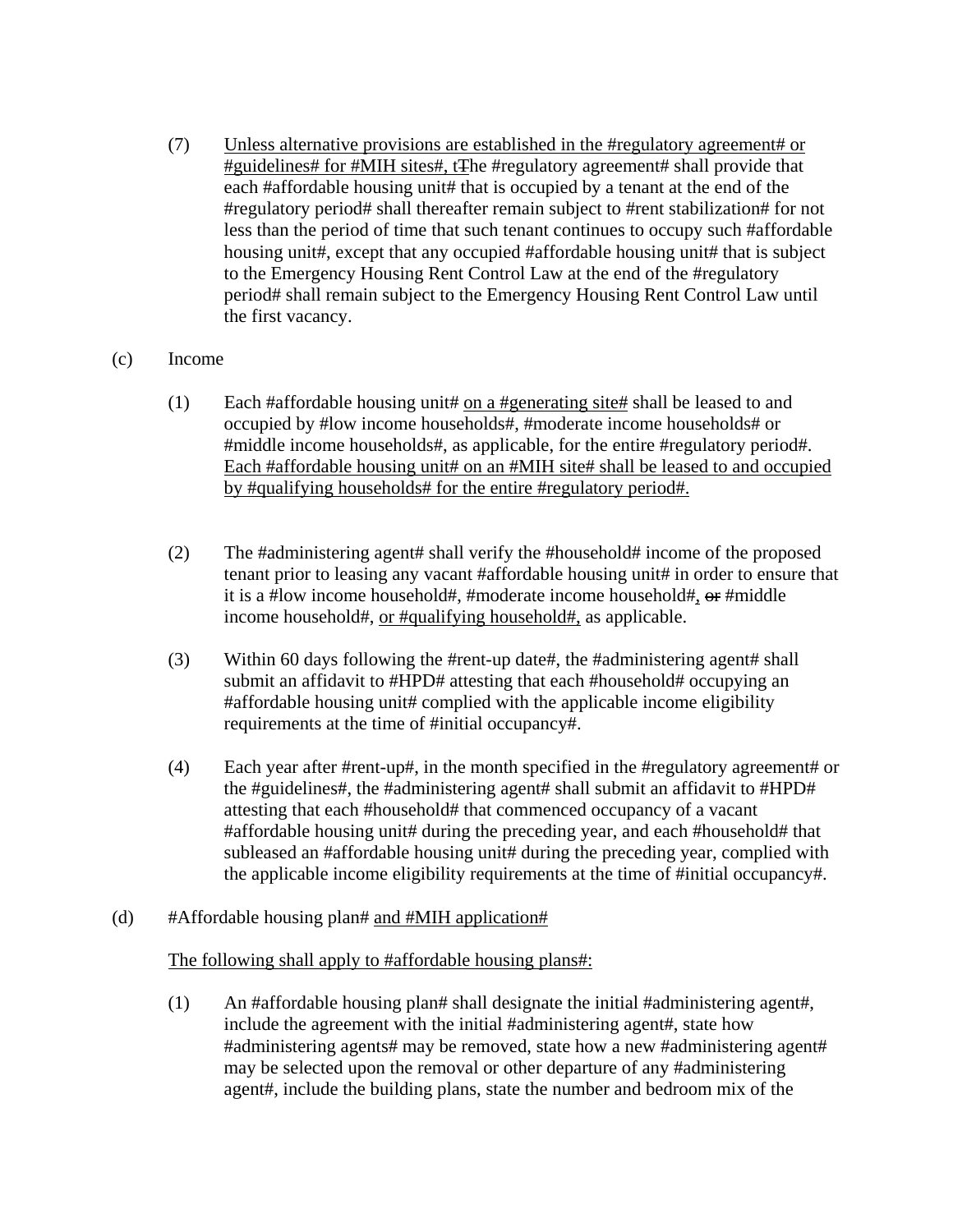#affordable housing units# to be #developed#, rehabilitated or preserved, indicate how tenants will be selected at #rent-up# and upon each subsequent vacancy of an #affordable housing unit#, indicate how the #household# income of each prospective tenant will be verified prior to such #household#'s #initial occupancy# of an #affordable housing unit# and include such additional information as #HPD# deems necessary.

- (2) An #affordable housing plan# shall demonstrate the feasibility of creating and maintaining #affordable housing# in accordance with Section 23-90 (INCLUSIONARY HOUSING), inclusive, including that:
	- (i) there will be sufficient revenue to provide for adequate maintenance, operation and administration of the #affordable housing#;
	- (ii) #affordable housing units# will be leased to eligible #households# by a responsible #administering agent# at #rent-up# and upon each subsequent vacancy; and
	- (iii) tenants will be selected in an equitable manner in accordance with laws prohibiting discrimination and all other applicable laws.
- (3) A copy of any proposed #affordable housing plan# shall be delivered to the affected Community Board, which may review such proposal and submit comments to #HPD#. #HPD# shall not approve a proposed #affordable housing plan# until the earlier of:
	- (i) the date that the affected Community Board submits comments regarding such proposal to #HPD# or informs #HPD# that such Community Board has no comments; or
	- (ii) 45 days from the date that such proposal was submitted to the affected Community Board.

The following shall apply to #MIH applications#:

- (4) An #MIH application# shall designate the initial #administering agent#, where applicable, and include the building plans, state the number, bedroom mix and #monthly rents# of the #affordable housing units# to be #developed# or #converted#, and include such additional information as #HPD# deems necessary to ensure the satisfaction of the requirements of Section 23-90, inclusive.
- (5) A copy of any #MIH application# shall be delivered, concurrently with its submission to #HPD#, to the affected Community Board.
- (e) Special requirements for rental #preservation affordable housing#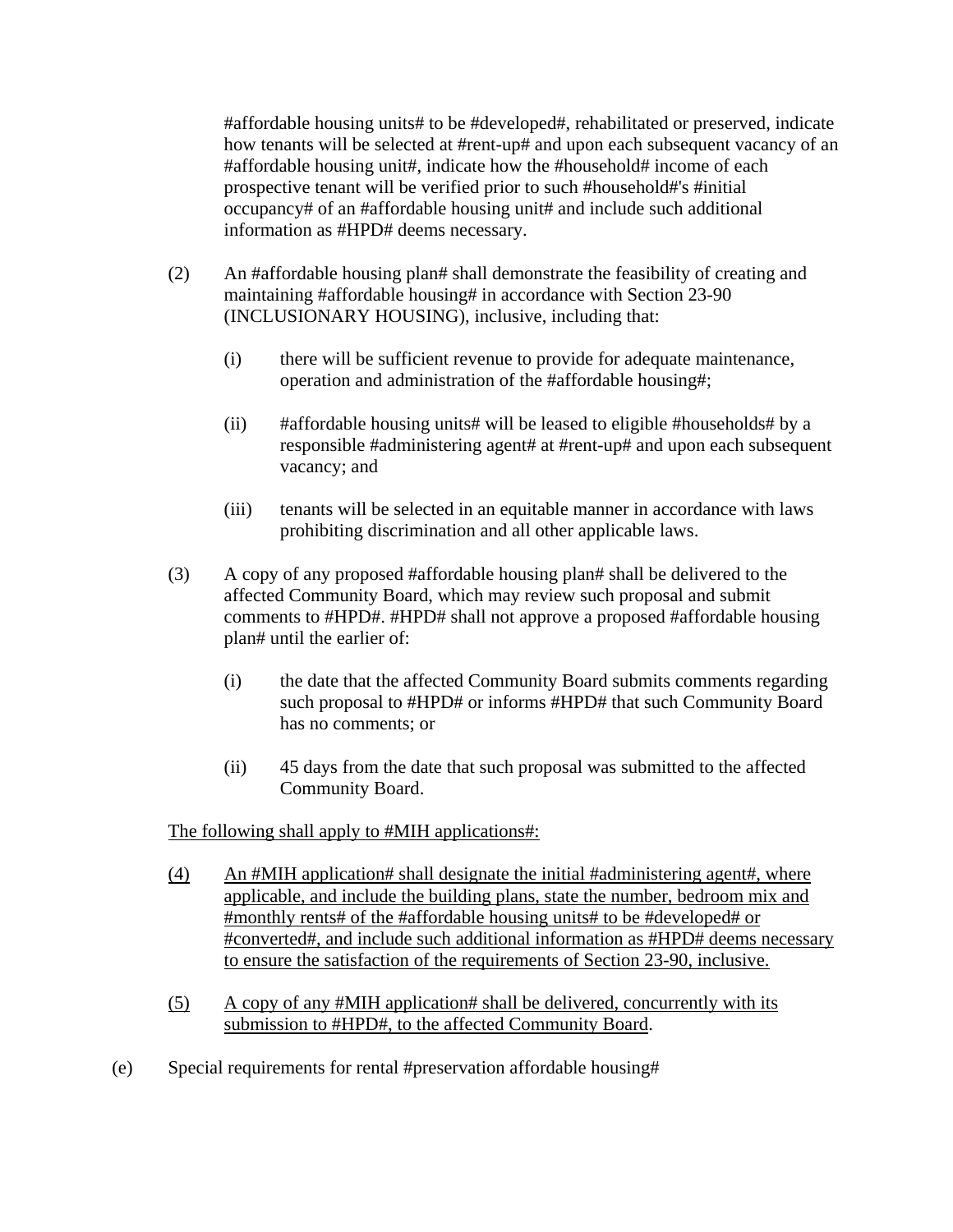The additional requirements of this paragraph (e), shall apply to rental #preservation affordable housing#:

- (1) all of the #dwelling units#, #rooming units# and #supportive housing units# in the #generating site#, other than any #super's unit#, shall be #affordable housing units# that are leased to and occupied by #low income households# for the entire #regulatory period#;
- (2) on the #regulatory agreement date#, the average of the #legal regulated rents# for all #affordable housing units# in the #generating site# that are occupied by #grandfathered tenants# shall not exceed 30 percent of the #low income limit# divided by 12;
- (3) on the #regulatory agreement date#, #HPD# shall have determined that the condition of the #generating site# is sufficient, or will be sufficient after required improvements specified in the #affordable housing plan# and the #regulatory agreement#, to ensure that, with normal maintenance and normal scheduled replacement of #capital elements#, the #affordable housing units# will provide a decent, safe and sanitary living environment for the entire #regulatory period#;
- (4) on the #regulatory agreement date#, #HPD# shall have determined either that no #capital element# is likely to require replacement within 30 years from the #regulatory agreement date# or that, with regard to any #capital element# that is likely to require replacement within 30 years from the #regulatory agreement date#, a sufficient reserve has been established to fully fund the replacement of such #capital element#;
- (5) except with the prior approval of #HPD#, #monthly rents# charged for #affordable housing units# shall not be increased to reflect the costs of any repair, renovation, rehabilitation or improvement performed in connection with qualification as a #generating site#, even though such increases may be permitted by other laws; and
- (6) such #affordable housing# shall comply with such additional criteria as may be specified by #HPD# in the #guidelines#.
- (f) Special requirements for rental #substantial rehabilitation affordable housing#

 The additional requirements of this paragraph, (f), shall apply to rental #substantial rehabilitation affordable housing#:

- (1) such #affordable housing# shall be created through the rehabilitation of a #generating site# at a cost per completed #affordable housing unit# that exceeds a minimum threshold set by #HPD# in the #guidelines#;
- (2) on the #regulatory agreement date#, the average of the #legal regulated rents# for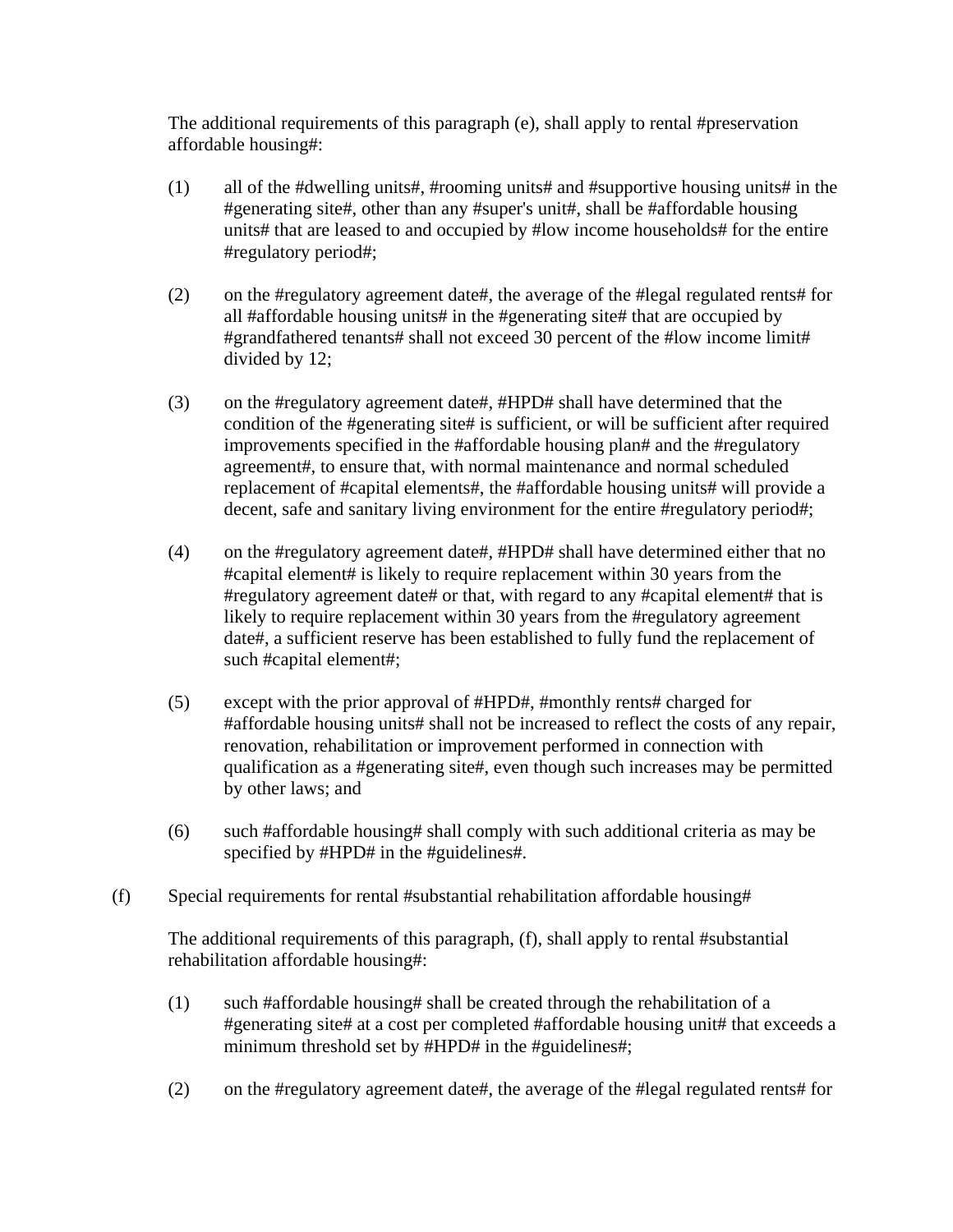all #affordable housing units# in the #generating site# that are occupied by #grandfathered tenants# shall not exceed 30 percent of the #low income limit# divided by 12;

- (3) on the #regulatory agreement date#, #HPD# shall have determined that the condition of such #generating site# is sufficient, or will be sufficient after required improvements specified in the #affordable housing plan# and the #regulatory agreement#, to ensure that, with normal maintenance and normal scheduled replacement of #capital elements#, the #affordable housing units# will provide a decent, safe and sanitary living environment for the entire #regulatory period#;
- (4) on the #regulatory agreement date#, #HPD# shall have determined either that no #capital element# is likely to require replacement within 30 years from the #regulatory agreement date# or that, with regard to any #capital element# that is likely to require replacement within 30 years from the #regulatory agreement date#, a sufficient reserve has been established to fully fund the replacement of such #capital element#;
- (5) except with the prior approval of #HPD#, #monthly rents# charged for #affordable housing units# shall not be increased to reflect the costs of any repair, renovation, rehabilitation or improvement performed in connection with qualification as a #generating site#, even though such increases may be permitted by other laws; and
- (6) such #affordable housing# shall comply with such additional criteria as may be specified by #HPD# in the #guidelines#.

# **23-962 Additional requirements for homeownership affordable housing**

The additional requirements of this Section shall apply to #homeownership affordable housing# on a #generating site# or #MIH site# for the entire #regulatory period#.

- (a) Homeowner selection
	- (1) Upon #sale#, #homeownership affordable housing units# shall only be occupied by #eligible buyers# that are #low income households#, #moderate income households#, and #middle income households# or, for #MIH sites#, #qualifying households#, as applicable. Upon any subsequent #resale# for the entire #regulatory period#, #homeownership affordable housing units# shall be sold to and occupied by #eligible buyers# at or below the #maximum resale price# on the #sale date#, as applicable. No #homeownership affordable housing unit# shall be sold to or occupied by any #household# or any other person without the prior approval of the #administering agent#.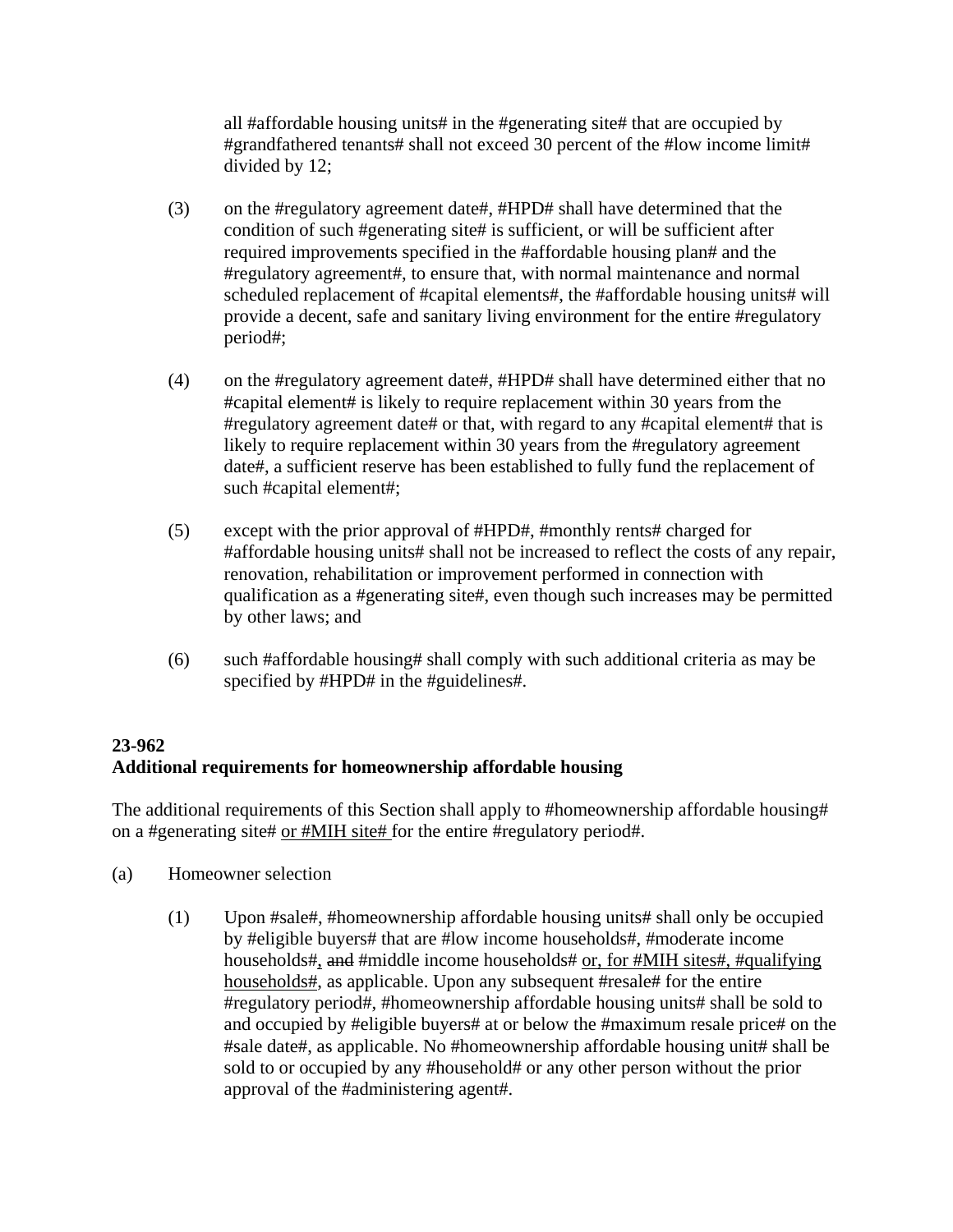- (2) A #homeowner# may, with the prior approval of the #administering agent#, sublet an #homeownership affordable housing unit# to another #low income household#, #moderate income household#, #middle income household#, or #eligible buyer# or, for #MIH sites#, #qualifying household#, as applicable, for not more than a total of two years, including the term of the proposed sublease, out of the fouryear period preceding the termination date of the proposed sublease. The aggregate payments made by any sublessee in any calendar month shall not exceed the combined cost of #monthly fees#, #mortgage payments#, utilities and property taxes paid by the sublessor.
- (3) A #homeowner# shall reside in the #homeownership affordable housing unit#, except as provided in paragraph (a)(2) of this Section.
- (4) The restrictions in this paragraph, (a), on the ownership of #homeownership affordable housing units# shall not prevent the exercise of a valid lien by a #mortgage# lender, #cooperative corporation#, #condominium association# or any other entity authorized by the #regulatory agreement# to take possession of a #homeownership affordable housing unit# in the event of default by the #homeowner#. However, any #sale# or #resale# by such lien holder shall be to an #eligible buyer#, in accordance with this paragraph, (a), and the #guidelines#.
- (b) Price
	- (1) The #initial price# or #maximum resale price# of any #homeownership affordable housing unit# shall be set assuming a #mortgage#, as defined in Section 23-913 (Definitions applying to homeownership generating sites).
	- (2) The #regulatory agreement# shall establish the #initial price# for each #homeownership affordable housing unit#. #HPD# shall set the #initial price# to ensure that the combined cost of #monthly fees#, #mortgage payments#, utilities and property taxes to be paid directly by the #homeowner# will not exceed 30 percent of the #low income limit#, #moderate income limit# or #middle income limit#, as applicable. For #MIH sites#, #HPD# shall establish the #initial price# based on the incomes of #qualifying households# in accordance with the #guidelines#.
	- (3) Prior to any #resale# of a #homeownership affordable housing unit#, the #administering agent# shall set the #maximum resale price# for such #homeownership affordable housing unit#.
	- (4) The #administering agent# shall not approve any #resale# unless the selected #eligible buyer# provides a #down payment#, as specified in the #guidelines#.
	- (5) A #homeownership affordable housing unit#, or any shares in a #cooperative corporation# appurtenant thereto, shall not secure any debt unless such debt is a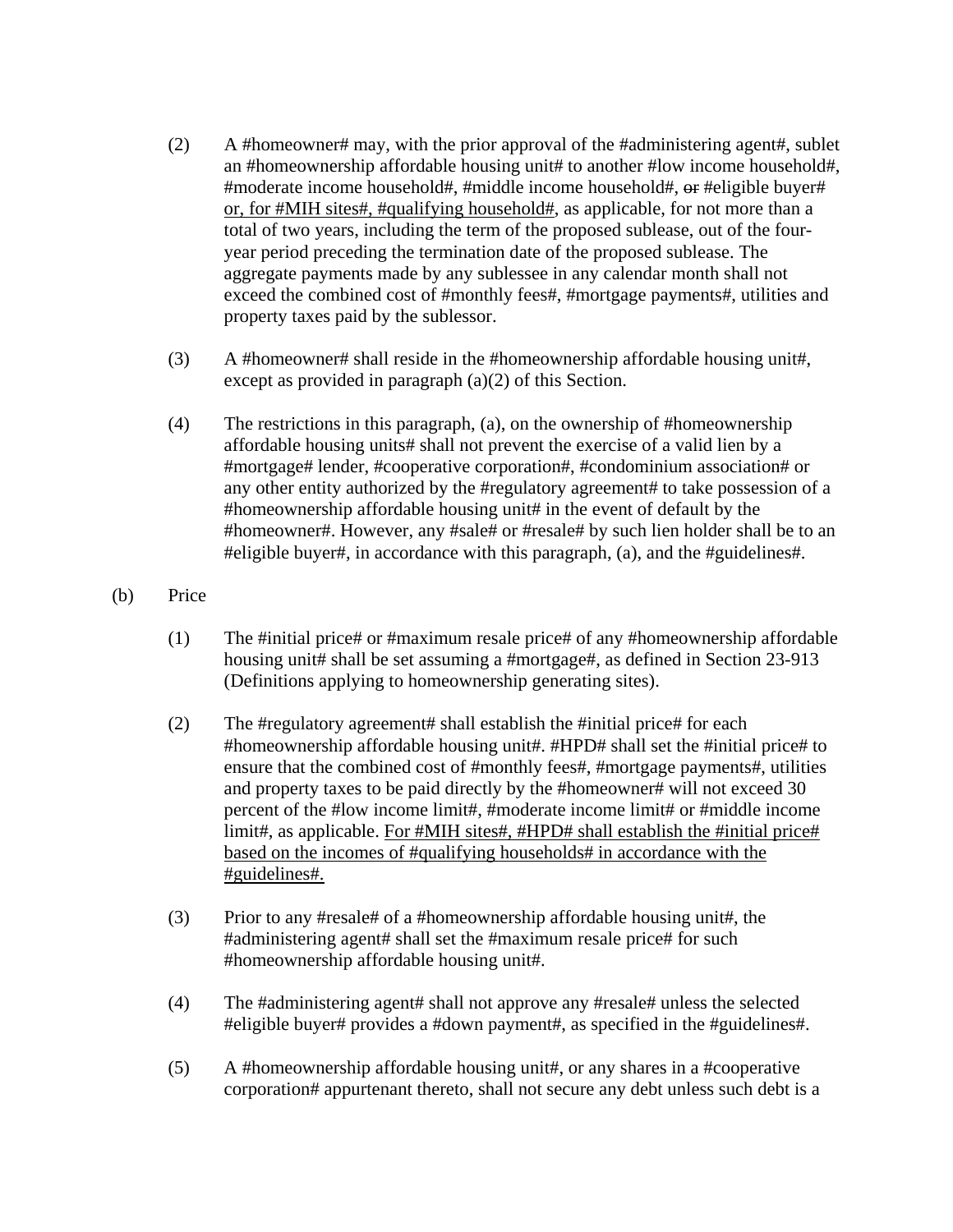#mortgage# that has been approved by the #administering agent#.

- (c) Income
	- (1) The #administering agent# shall verify the #household# income of a proposed #homeowner#, in accordance with the #guidelines#, prior to the #sale date# of any #homeownership affordable housing unit# in order to ensure that, upon #sale#, it is a #low income household#, #moderate income household#, or #middle income household# or, for #MIH sites#, #qualifying household#, as applicable, and that upon #resale#, it is to an #eligible buyer#.
	- (2) The #administering agent# shall meet reporting requirements on each #sale# and #resale#, as set forth in the #guidelines#.
	- (3) Each year after the #commencement date#, in the month specified in the #regulatory agreement# or the #guidelines#, the #administering agent# shall submit an affidavit to #HPD# attesting that each #resale# of a #homeownership affordable housing unit# during the preceding year complied with all applicable requirements on the #resale date#.

### (d)  $#Affordable housing plan# and #MIH application#$

### The following shall apply to #affordable housing plans#:

- (1) An #affordable housing plan# shall include the building plans, state the number and bedroom mix of the #homeownership affordable housing units# to be #developed#, rehabilitated or preserved, indicate how #homeowners# will be selected upon each #sale# or #resale# of a #homeownership affordable housing unit#, indicate how the #household# income of #eligible buyers# will be verified prior to such #household's initial occupancy# of a #homeownership affordable housing unit# and include such additional information as #HPD# deems necessary.
- (2) An #affordable housing plan# shall demonstrate the feasibility of creating and maintaining #homeownership affordable housing#, including that:
	- (i) there will be sufficient revenue to provide for adequate maintenance, operation and administration of the #affordable housing#;
	- (ii) #affordable housing units# will be sold under the supervision of a responsible #administering agent# to #eligible buyers# at each #sale# and #resale#; and
	- (iii) #homeowners# will be selected in an equitable manner in accordance with laws prohibiting discrimination and all other applicable laws.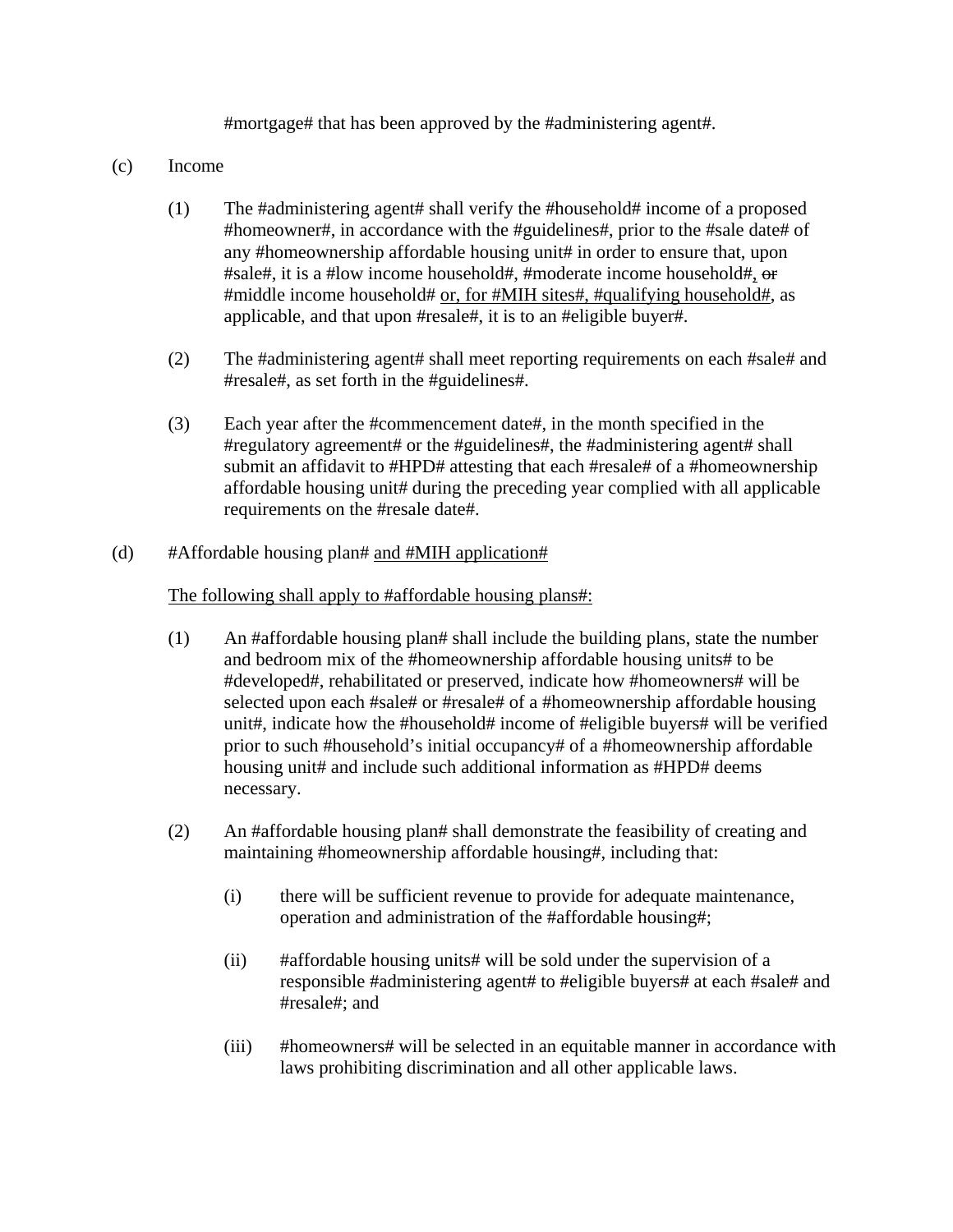(3) The requirements of Section 23-961, paragraph (d)(3), shall apply.

## The following shall apply to #MIH applications#:

- (4) An #MIH application# shall include the building plans; state the number and bedroom mix of the #homeownership affordable housing units# to be #developed# or #converted#, and the #initial price# of each #homeownership affordable housing unit#; and include such additional information as #HPD# deems necessary to ensure the satisfaction of the requirements of Section 23-90, inclusive.
- (5) A copy of any #MIH application# shall be delivered, concurrently with its submission to #HPD#, to the affected Community Board.

### (e) Housing standards

 The requirements of Section 23-96, paragraph (g), shall apply. In addition, each #homeowner# shall be obligated to maintain each #homeownership affordable housing unit# in accordance with minimum quality standards set forth in the #guidelines#. Prior to any #resale#, #HPD#, or its designee as specified in the #guidelines#, shall inspect the #affordable housing unit# and shall either require the #homeowner# to remedy any condition that violates such minimum quality standards before the #sale date#, or require the retention of a portion of the #resale# proceeds to pay the cost of remedying such condition.

(f) Optional provisions for certain #new construction homeownership affordable housing#

 In Community District 3, Borough of Manhattan, #HPD# may modify the requirements for #new construction homeownership affordable housing# to facilitate #development# on a site that has been disposed of pursuant to Article 16 of the General Municipal Law as set forth in this paragraph (f), inclusive.

- $(1)$  #HPD# may permit a #household# to occupy a #new construction homeownership affordable housing unit# as rental #affordable housing# if:
	- (i) no more than 120 days prior to the #regulatory agreement date#, such #household# occupied a #dwelling unit# or #rooming unit# in a #building# located on the #zoning lot# of such #new construction homeownership affordable housing#, pursuant to a lease or occupancy agreement to which one or more members of such #household# was a party or pursuant to a statutory tenancy;
	- (ii) no more than 120 days prior to the #regulatory agreement date#, the average rent for all occupied #dwelling units# or #rooming units# in such #building# did not exceed 30 percent of the #low income limit# divided by 12; and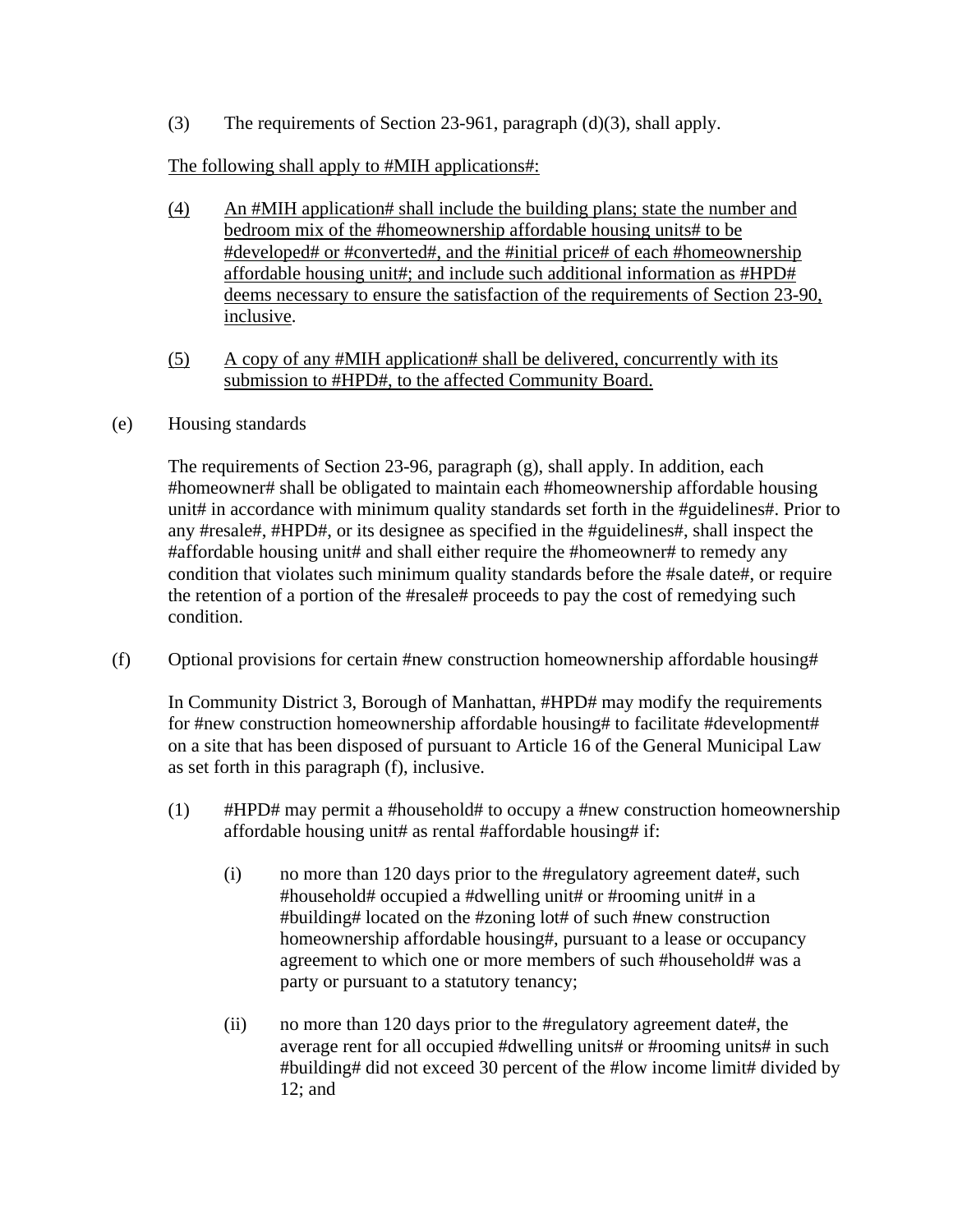- (iii) after the #regulatory agreement date#, such #building# is demolished and replaced with #new construction homeownership affordable housing#.
- (2)  $\#HPD\#$  may permit a #household# that is not an #eligible buyer#, but that meets the requirements of paragraph  $(f)(1)$  of this Section, to purchase a #new construction homeownership affordable housing unit# at #sale#, provided that such #household# is a #low income household#, #moderate income household# or #middle income household#, as applicable.

Where a #new construction homeownership affordable housing unit# is purchased at a nominal price, the #appreciated price# for such #homeownership affordable housing unit# shall be the product of the #initial price# of such #homeownership affordable housing unit# and the #appreciation index# applicable at #resale# as specified in the #guidelines#.

(g) Special requirements for #homeownership preservation affordable housing#

The additional requirements in this paragraph,  $(f)(g)$ , shall apply to #homeownership preservation affordable housing#:

- (1) on the #regulatory agreement date#, the #generating site# shall be an existing #building# containing #residences#;
- (2) on the #regulatory agreement date#, the average of the #legal regulated rents#, as such term is defined in Section 23-912, for all #homeownership affordable housing units# in the #generating site# that are occupied by #grandfathered tenants# shall not exceed 30 percent of the #low income limit# divided by 12;
- (3) where #grandfathered tenants# continue in residence subsequent to the #regulatory agreement date#, any #affordable housing unit# that is occupied by a #grandfathered tenant# shall be operated subject to the restrictions of Section 23- 961 (Additional requirements for rental affordable housing) until such #affordable housing unit# is purchased and occupied by an #eligible buyer#;
- (4) on the #regulatory agreement date#, #HPD# shall have determined that the condition of the #generating site# is sufficient, or will be sufficient after required improvements specified in the #affordable housing plan# and the #regulatory agreement#, to ensure that, with normal maintenance and normal scheduled replacement of #capital elements#, the #affordable housing units# will provide a decent, safe and sanitary living environment for the entire #regulatory period#;
- (5) on the #regulatory agreement date#, #HPD# shall have determined either that no #capital element# is likely to require replacement within 30 years from the #regulatory agreement date# or that, with regard to any #capital element# that is likely to require replacement within 30 years from the #regulatory agreement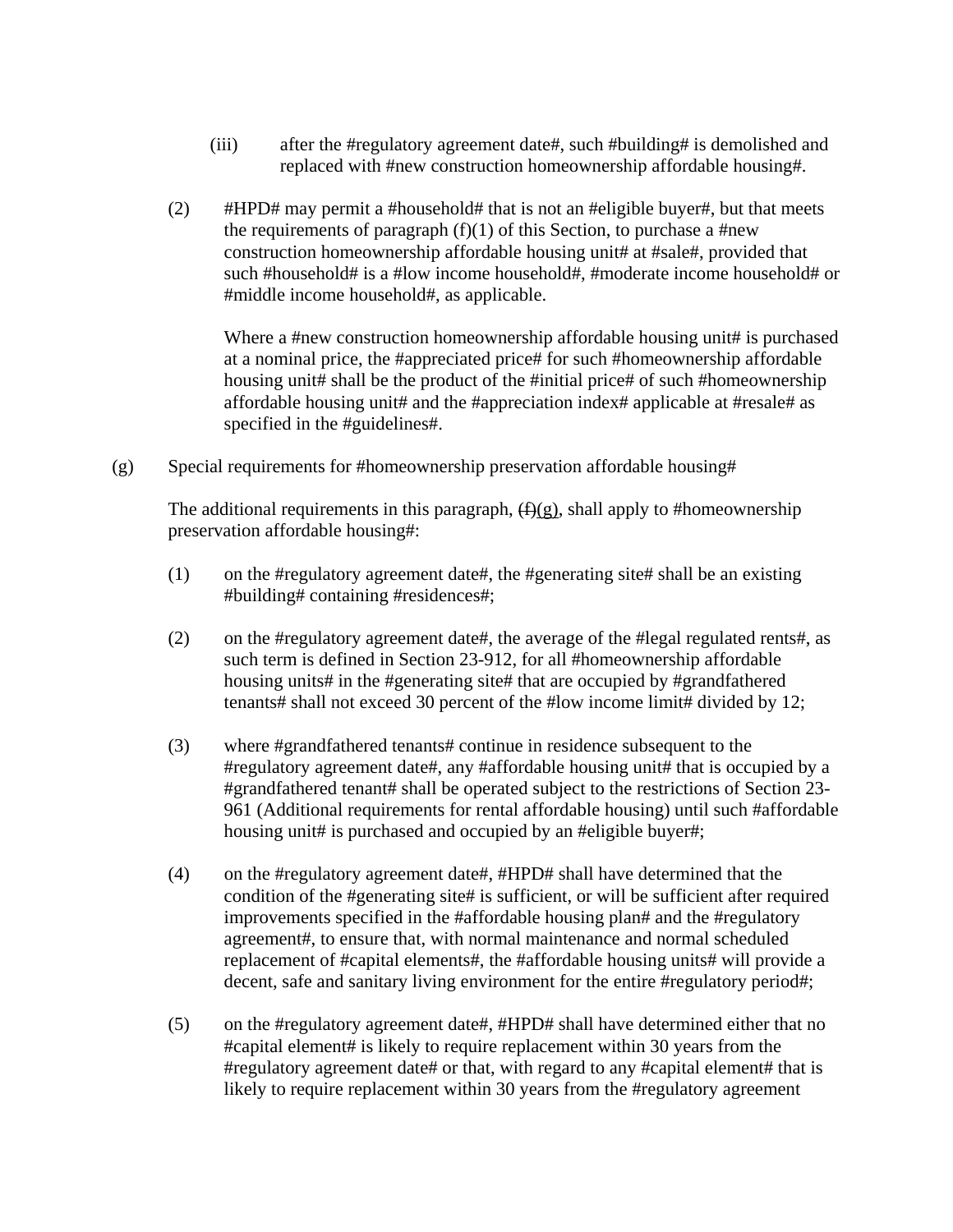date#, a sufficient reserve has been established to fully fund the replacement of such #capital element#; and

- (6) such #affordable housing# shall comply with such additional criteria as may be specified by #HPD# in the #guidelines#.
- (h) Special requirements for #homeownership substantial rehabilitation affordable housing#

The additional requirements in this paragraph,  $(\frac{\alpha}{\beta})$ , shall apply to #homeownership substantial rehabilitation affordable housing#:

- (1) on the #regulatory agreement date#, the #generating site# or #MIH site# shall be an existing #building#;
- (2) such #affordable housing# shall be created through the rehabilitation of such existing #building# at a cost per completed #homeownership affordable housing unit# that exceeds a minimum threshold set by #HPD# in the #guidelines#;
- (3) on the #regulatory agreement date#, the average of the #legal regulated rents# for all #homeownership affordable housing units# in the #generating site# that are occupied by #grandfathered tenants# shall not exceed 30 percent of the #low income limit# divided by 12;
- (4) where #grandfathered tenants# continue in residence subsequent to the #regulatory agreement date#, any #affordable housing unit# that is occupied by a #grandfathered tenant# shall be operated subject to the restrictions of Section 23- 961 until such #affordable housing unit# is purchased and occupied by an #eligible buyer#;
- (5) on the #regulatory agreement date#, #HPD# shall have determined that the condition of such #generating site# is sufficient, or will be sufficient after required improvements specified in the #affordable housing plan# and the #regulatory agreement#, to ensure that, with normal maintenance and normal scheduled replacement of #capital elements#, the #affordable housing units# will provide a decent, safe and sanitary living environment for the entire #regulatory period#;
- (6) on the #regulatory agreement date#, #HPD# shall have determined either that no #capital element# is likely to require replacement within 30 years from the #regulatory agreement date# or that, with regard to any #capital element# that is likely to require replacement within 30 years from the #regulatory agreement date#, a sufficient reserve has been established to fully fund the replacement of such #capital element#; and
- (7) such #affordable housing# shall comply with such additional criteria as may be specified by #HPD# in the #guidelines#.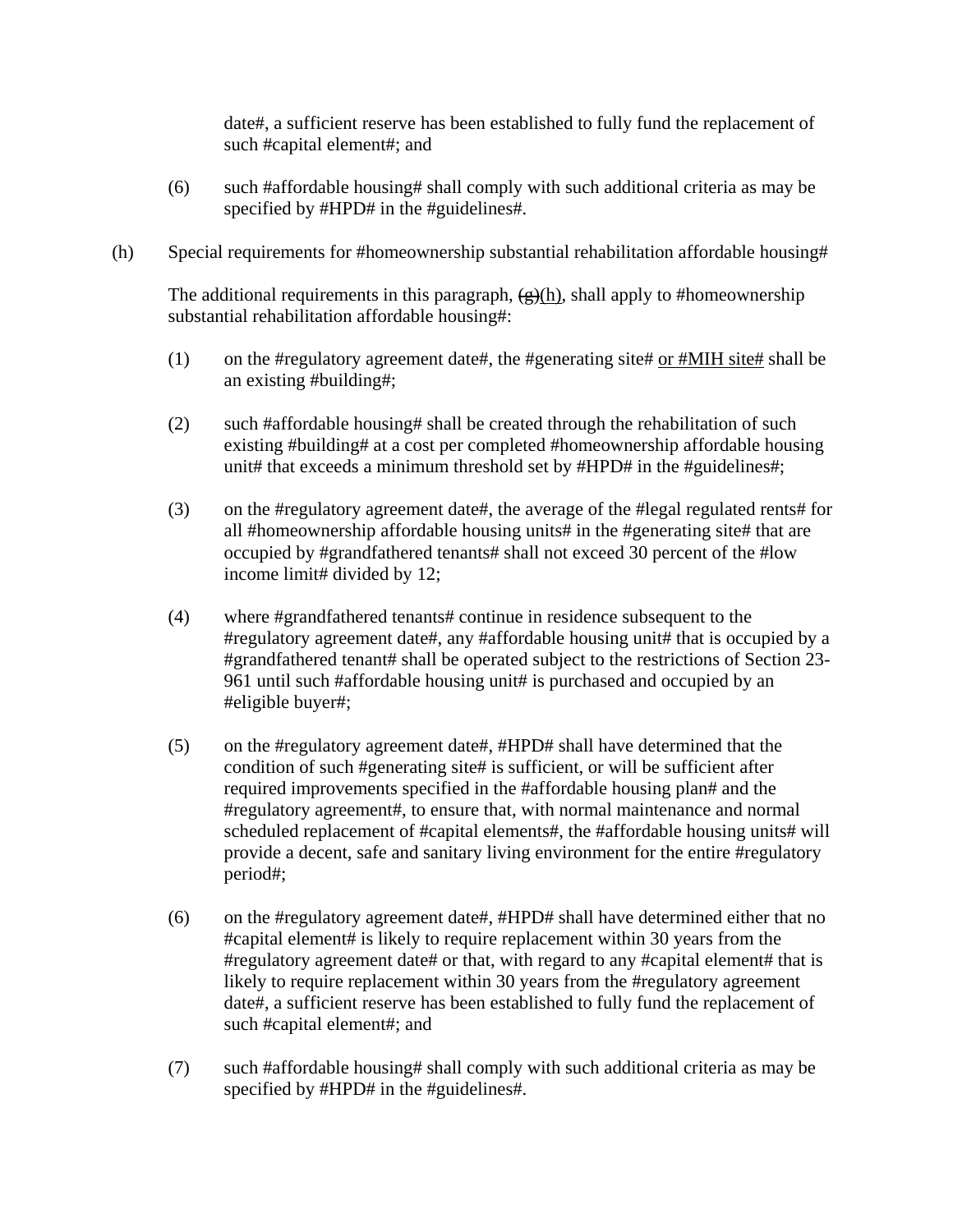\* \* \*

### **62-80 SPECIAL REVIEW PROVISIONS**

\* \* \*

## **62-83 Special Permits by the City Planning Commission**

**62-831 General Provisions** 

Where a special permit application would allow a significant increase in #residential floor area# and the special #floor area# requirements in #Mandatory Inclusionary Housing areas# of paragraph (d) of Section 23-154 (Inclusionary Housing) are not otherwise applicable, the City Planning Commission, in establishing the appropriate terms and conditions for the granting of such special permit, shall apply such requirements where consistent with the objectives of the Mandatory Inclusionary Housing program as set forth in Section 23-92 (General Provisions). However, where the Commission finds that such special permit application would facilitate significant public infrastructure or public facilities addressing needs that are not created by the proposed #development#, #enlargement# or #conversion#, the Commission may modify the requirements of such paragraph (d).

#### **62-831 832 Docks for passenger ocean vessels in C6 Districts**

\* \* \*

**62-832 833 Docks for ferries or water taxis in Residence Districts**

\* \* \*

**62-833 834 Uses on floating structures**

\* \* \*

**62-834 835 Developments on piers or platforms**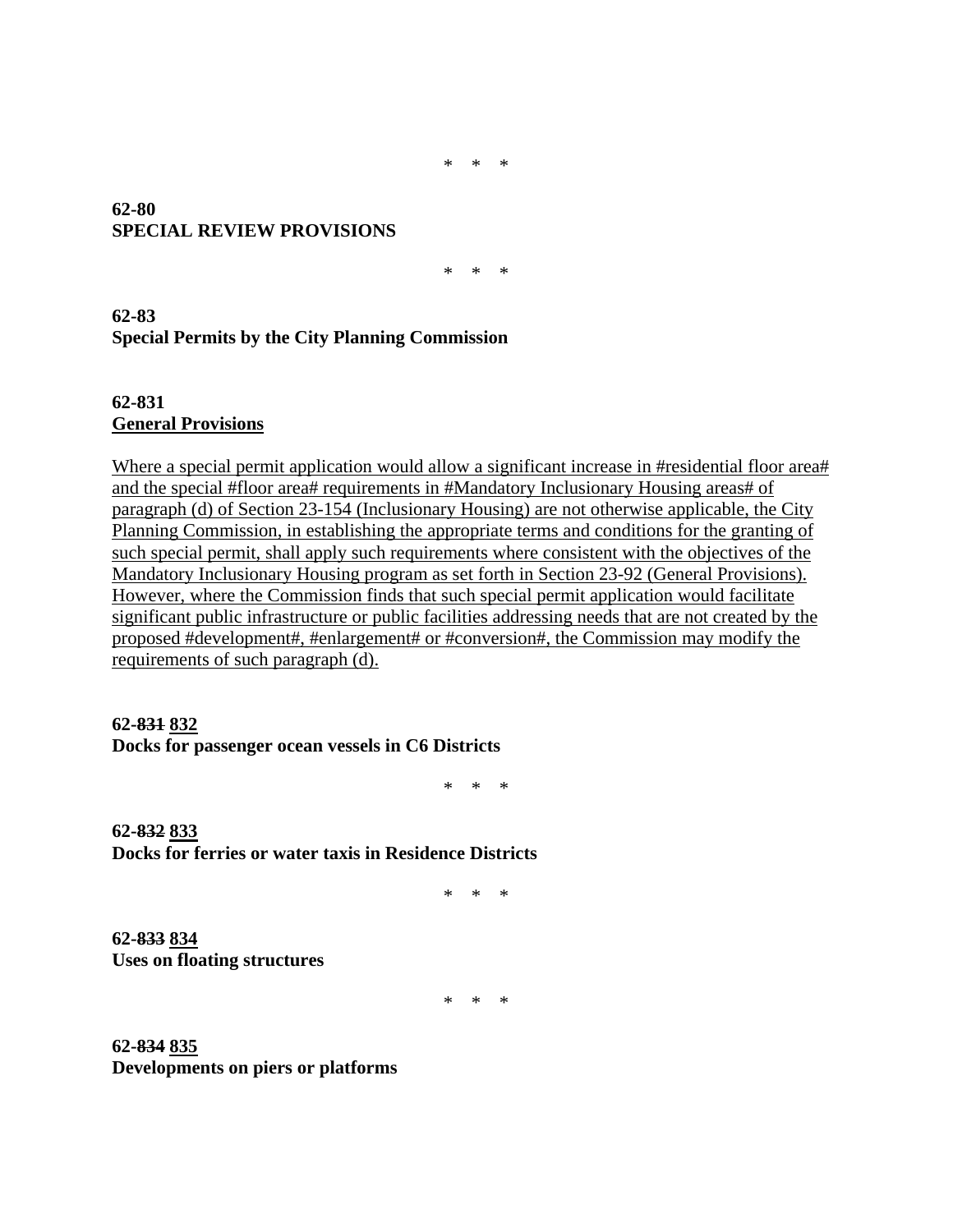\* \* \*

**62-835 836 Public parking facilities on waterfront blocks**

\* \* \*

**62-836 837 Bulk modifications on waterfront blocks**

\* \* \*

**62-837 838 Docks for gambling vessels**

\* \* \*

### **73-624 Reduction or modification of Mandatory Inclusionary Housing requirements**

For a #development#, #enlargement# or #conversion# subject to the provisions of paragraphs  $(d)(3)(i)$  through  $(d)(3)(iv)$  of Section 23-154 (Inclusionary Housing), the Board of Standards and Appeals may, upon determining that a hardship exists that is specifically created by the requirements for #affordable housing#, modify the income levels specified for #qualifying households#, reduce the amount of #affordable floor area# required, or reduce the amount of a payment into the #affordable housing fund#, provided that:

- (a) the applicant has applied for any appropriate relief for which such #development#, #enlargement# or #conversion# is eligible for any financial hardship or practical difficulty not specifically created by the requirements of Section 23-154, paragraphs  $(d)(3)(i)$  through  $(d)(3)(iv)$ ;
- (b) such requirements for #affordable housing# or a contribution to an #affordable housing fund# create an unnecessary hardship, with no reasonable possibility that a #development#, #enlargement#, or #conversion# on the #zoning lot# in strict compliance with the provisions of Section 23-154, paragraphs  $(d)(3)(i)$  through  $(d)(3)(iv)$ , and Section 23-90 (Inclusionary Housing), inclusive, will bring a reasonable return, and that a modification or reduction of these requirements is therefore necessary to enable the owner to realize a reasonable return from such #zoning lot#; and
- (c) the unnecessary hardship claimed as a basis for such modification or reduction has not been created by the owner or by a predecessor in title.

In determining whether a hardship exists, the Board may consider whether alternative permitted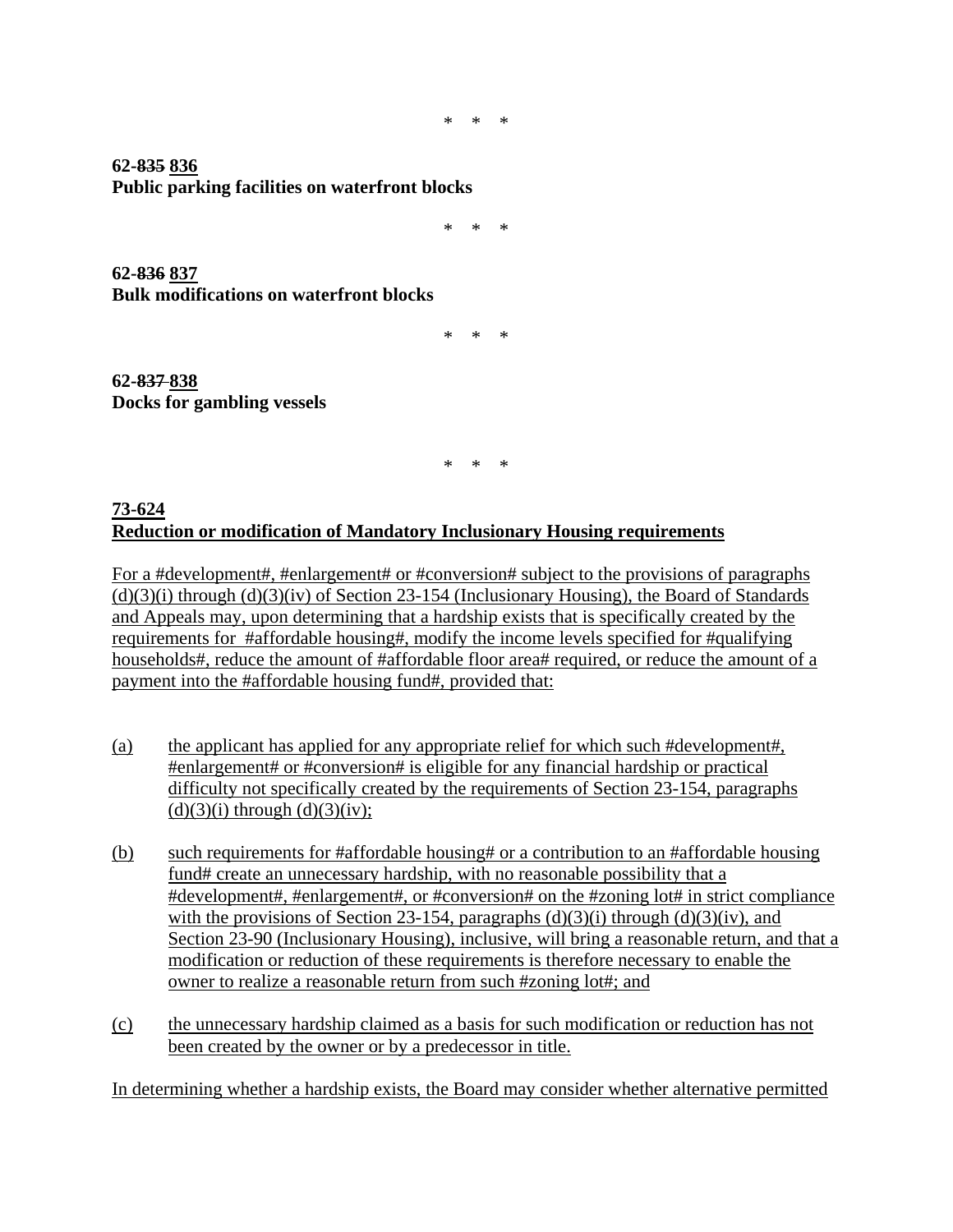#uses# or forms of housing tenure would bring a reasonable return from the #zoning lot#.

The Board may modify #affordable housing# requirements set forth in Section 23-154, paragraphs  $(d)(3)(i)$  through  $(d)(3)(iii)$ , to permit appropriate relief as follows:

First, the Board shall determine whether compliance with the requirements of Options 1 or 2, as set forth in Section 23-154, paragraphs (d)(3)(i) and (d)(3)(ii), respectively, where not otherwise permitted, provides sufficient relief.

If the Board does not so find, the Board shall next determine whether compliance with the requirements of the Workforce Option, as set forth in Section 23-154, paragraph (d)(3)(iii), where not otherwise permitted, provides sufficient relief.

If the Board does not so find, the Board, in consultation with the Department of Housing Preservation and Development, shall determine a modification or reduction of the requirements of Section 23-154, paragraph  $(d)(3)(i)$  through  $(d)(3)(iii)$ , that represents the minimum necessary modification or reduction to afford relief.

In addition, the Board, in consultation with the Department of Housing Preservation and Development, may permit a modification or reduction of the requirements of Section 23-154, paragraph (d)(3)(iv) that represents the minimum necessary modification or reduction to afford relief.

A copy of each application to the Board for a special permit under the provisions of this Section shall be provided by the applicant to the Department of Housing Preservation and Development concurrently with its submission to the Board. The Department of Housing Preservation and Development may make submission to or appear before the Board on any application made pursuant to this Section.

The Board may prescribe such conditions and safeguards as it deems necessary to minimize adverse effects upon the surrounding area and the community at large.

\* \* \*

**74-00 POWERS OF THE CITY PLANNING COMMISSION** 

**74-01 General Provisions** 

\* \* \*